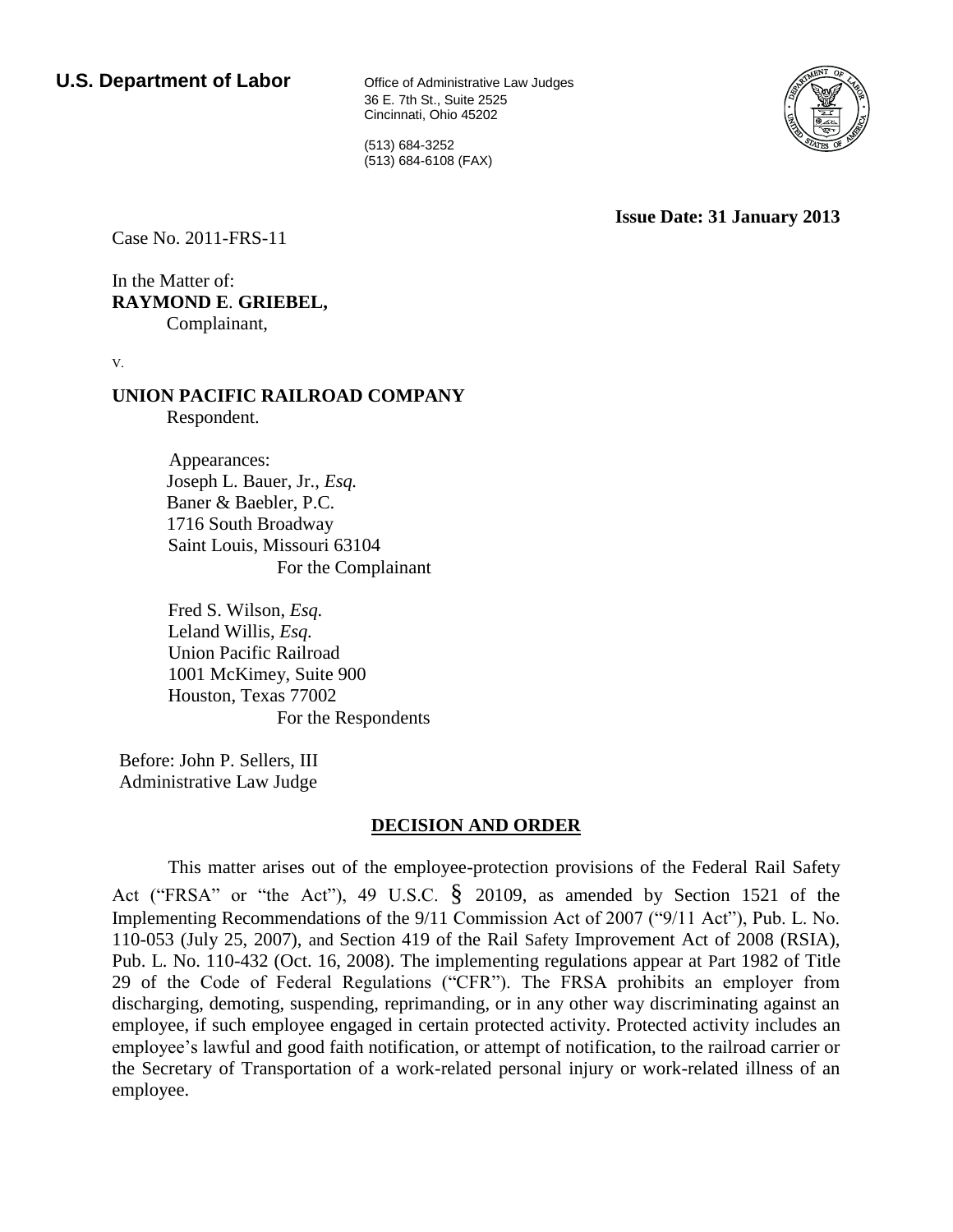#### PROCEDURAL HISTORY

On May 7, 2010, Raymond Griebel ("the Complainant") filed a complaint under the FRSA, alleging that Union Pacific Railroad Company ("the Respondent") terminated his employment on November 11, 2009, in retaliation for filing a personal injury report. The United Transportation Union filed a grievance on behalf of Complainant and on June 11, 20l0, the Public Law Board through Arbitrator John L. Easley issued a decision sustaining the Complainant's discipline, but returning him back to work with no back pay. An investigation conducted by the Occupational Safety & Health Administration ("OSHA") of the Department of Labor ("DOL") followed. On January 24, 2011, the OSHA Area Director found that a preponderance of the evidence supported the Respondent's position that the Complainant's protected activity was not a contributing factor in his termination. The complaint was dismissed.

The Complainant's request for a formal hearing was received by this Office on February 21, 2011. On July 11, 2011, the undersigned issued a revised order cancelling the hearing previously scheduled for July 27, 2011 and requested that the parties select mutually agreeable hearing dates. Pursuant to a Notice of Hearing and Prehearing Order issued September 6, 2011, the undersigned conducted a hearing on this claim on November 30, 2011, and December 1, 2011, in Little Rock, Arkansas. The parties were afforded a full opportunity to present evidence and argument, as provided in the Rules of Practice and Procedure before the Office of Administrative Law Judges.<sup>1</sup> At the hearing, the following witnesses were examined:

- 1. Lori Griebel, wife of Complainant  $(Tr.<sup>2</sup> 60-75)$ ;
- 2. Jack Lee Givens, employee of Respondent and Union Officer for the Brotherhood of Locomotive Engineers and Trainmen (Tr. 75-114);
- 3. The Complainant (Tr. 123-236);
- 4. Monty Whatley, General Superintendent for Respondent (Tr. 238-272);
- 5. Tobe Allen, Senior Manager of Terminal Operations for Respondent (Tr. 278-331);
- 6. William Jeffrey Bryant, Manager of Operating Practices for Respondent (Tr. 332-381); and
- 7. Renee Orosco, General Director of Labor Relations for Respondent. (Tr. 382-404).

#### EVIDENTIARY RULINGS

At the hearing on November 30, 2011, the Complainant submitted Complainant's Exhibit 12 ("CX 12"), which is a compilation of previous FRSA complaints filed against the Respondent. After the Respondent's objection to CX 12, I decided to allow the Respondent an opportunity to respond to this exhibit pending my determination of its admissibility into the record. (Tr. 16-21). Upon consideration of this exhibit, I find that it is technically admissible, but not as evidence that the Respondent violated the FRSA in this case, but only with regard to the issue of punitive damages. And even on the issue of punitive damages, I have not placed any

 1 129 C.F.R. Part 18A (2008).

 $2$  "Tr." refers to the transcript of the hearing.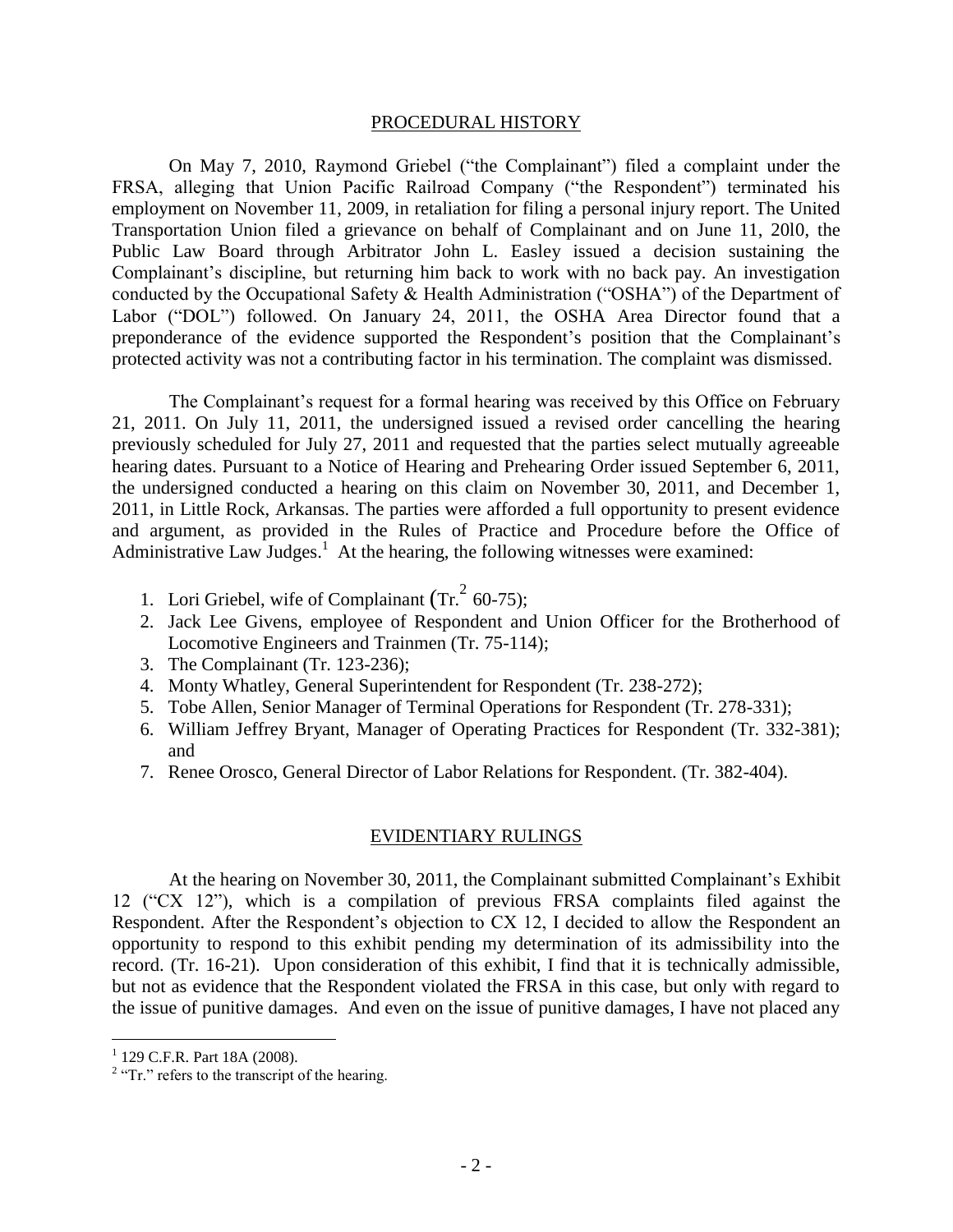real weight on the number of FRSA complaints filed against the Respondent in the past without knowing more about the details and outcomes of those complaints. Rather, as my analysis makes clear, the award of punitive damages in this case arises from its own facts and circumstances.

The Respondent also objected to the admittance of CX 14, which is the Respondent's official injury report form ("Form 52032") utilized to report a personal injury, and, more specifically, was allegedly the form that the Complainant filled out, discarded, but then retrieved from the waste basket. Upon review of the testimony, I have determined that the Complainant has established the authenticity of this exhibit, and moreover, as will be discussed further, has shown its relevance. The probative value of CX 14 outweighs any potential prejudicial effect. Thus, it is accepted into evidence.

In reaching a decision, the undersigned has reviewed and considered the entire record, including all exhibits admitted into evidence, the testimony at hearing, and the arguments of the parties. Where applicable, I have made credibility determinations concerning the testimony.

### ISSUES

The issues contested by the Complainant and the Respondent are as follows:

- 1. Whether the Complainant's report of a personal injury was a protected activity under  $\S$ 20109 (a) (4) of the FRSA;
- 2. Whether the Complainant's protected activity contributed to the Respondent's decision to discharge him;
- *5.* Whether the Respondent can show by clear and convincing evidence that it would have discharged the Complainant absent his protected activity; and
- 6. Whether the Complainant is entitled to relief under the FRSA, and, if so, the appropriate measure of relief.

### STIPULATED FACTS

The parties agree that the Respondent is a railroad carrier engaged in line haul freight operations throughout the United States, and therefore is engaged in interstate commerce within the meaning of the FRSA. (Tr. 36). The parties further do no dispute that the Complainant was an employee of the Respondent and was therefore covered under the Act. Specifically, they do not dispute that the Complainant was employed as a switchman conductor / remote control locomotive operator ("RCO"). (Tr. 36-37).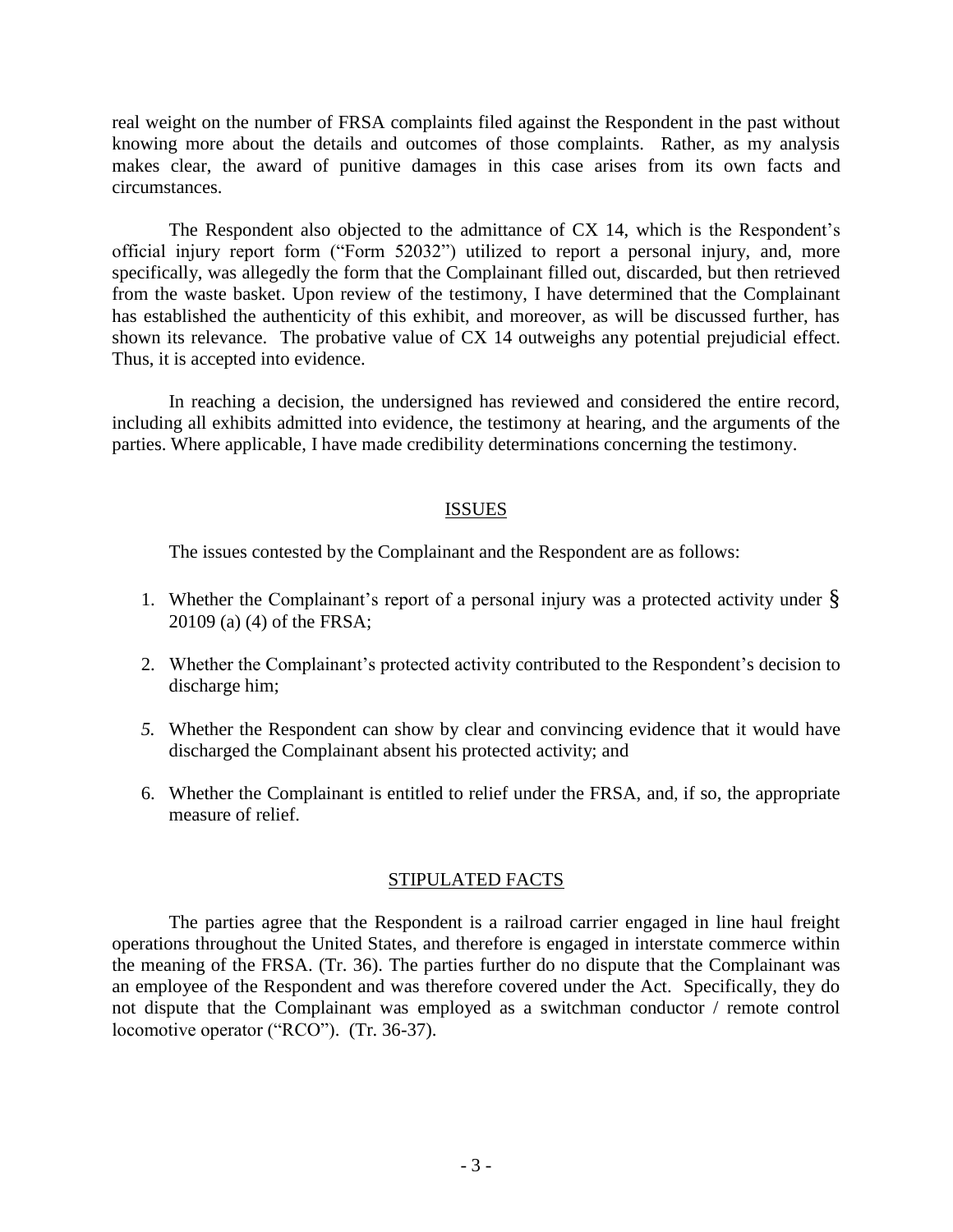#### FACTUAL BACKGROUND/TESTIMONY

The Complainant began working for Respondent on July 6, 2004, as a switchman/brakeman/conductor. (Tr. 123; JX 5*).* On April 8, 2007, the Complainant was promoted to Locomotive Engineer. (Tr. 123). According to the Complainant, he began having back-pain issues starting in 2000 which continued intermittently until roughly 2007. (Tr. 125; 195). The Complainant testified that he discussed his back pain with the Respondent's Manager of Operating Practices, William Jeffrey Bryant, in the fall of either 2006 or 2007. (Tr. 125; 333; 337). He testified that at that time, at the behest of Bryant, he filled out a Form 52032 reporting his back pain to the Respondent. (Tr. 125; 191; 204). According to the Complainant, his back pain was caused by a displaced right hip. (Tr. 127; 190). He testified that after his therapist put the hip back in place, the back pain "went away" until mid-July 2009. (Tr. 127; 216).

The Complainant testified that when his back started hurting him again in 2009, he again sought a physician's care, although his back only hurt when lying flat. (Tr. 127). After negative x-ray results, his physician recommended a course of physical therapy. (Tr. 128). The Complainant testified that he also began to work out in the gym in an effort to lose weight and improve his physical condition. (Tr. 151; 193-194). The two-week period of physical therapy ended on August 26, 2009. (Tr. 195; JX 16). The Complainant testified that he spoke to Mr. Wildschuetz, Manager for the Respondent, about the pain. (Tr. 186). According to the Complainant, Wildschuetz did not tell him that it was necessary to fill out an injury report for his latest episode of back pain. (Tr. 186-187).

According to the Complainant, his physician had scheduled him for an MRI on September 1, 2009, to follow up on his back pain. (Tr. 129-130). On August 28, 2009, however, at around 4:00 a.m., the Complainant was operating a train that derailed while moving at approximately thirteen miles per hour. (Tr. 132). According to the Complainant, as the locomotive derailed he was getting up from his seat and was thrown in the air with his right side landing on the arm of the seat. (Tr. 134-135; 201). Nonetheless, he stated that he did not feel any pain immediately after the derailment. (Tr. 207). He testified that it was approximately thirty minutes later before Tobe Allen, Senior Manager of Terminal Operations for the Respondent, arrived on scene. (Tr. 136; 279). Allen investigated the derailment and asked the Complainant as well as other employees involved, whether or not they were injured. (Tr. 136; 288). The Complainant testified that, "The first statement I said to him was, 'I don't know.'" (Tr. 136).

The Complainant testified that he returned to work for the next day or two following the derailment, but on the morning of September 1, 2009, he experienced "pain [like] I never felt before." (Tr. 136-137; 222). He testified that the pain he felt subsequent to the derailment was different than the pain he had been experiencing before because this was the first he had experienced pain all the way down his right leg. (Tr. 234). Before he went to his previously scheduled MRI, the Complainant called Bryant on September 1, 2009, to report the pain. (Tr. 138; 207). According to the Complainant, this conversation was the first time Bryant had heard about the reoccurrence of his back pain in July 2009, the previously scheduled MRI, and the derailment. (Tr. 139). He stated that the first thing Bryant asked was, "'Do you believe this is related to the injury you had back two or three years ago?" According to the Complainant, he responded that he did not believe so. (Tr. 139). He testified that despite the fact that Bryant was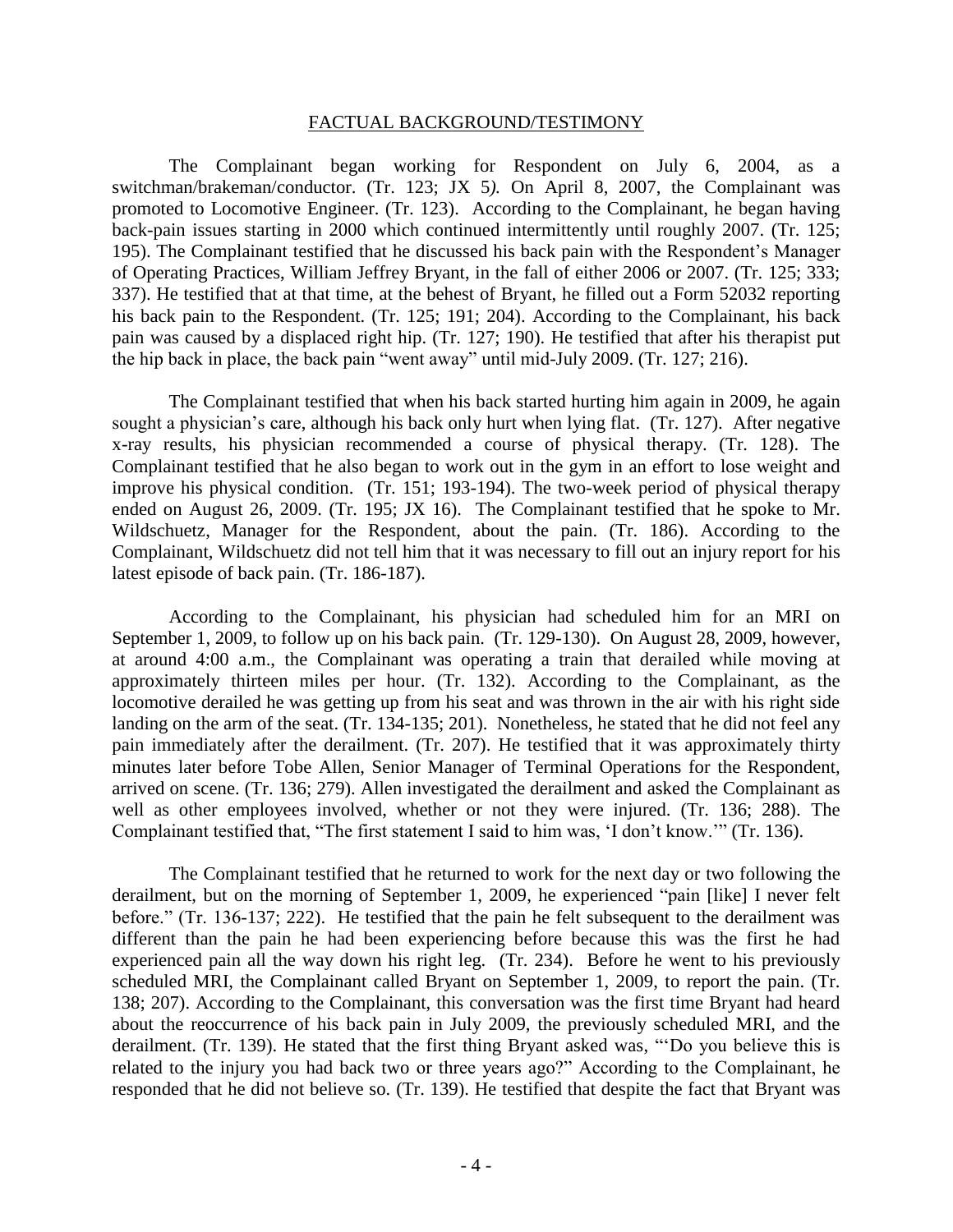not his direct manager, he had a personal relationship with Bryant and often went to him for advice. (Tr. 143; 215). He testified that he asked Bryant's opinion on whether or not he needed to file a Form 52032, and Bryant responded that because it was four days after the derailment, the Complainant could "possibly get discipline." (Tr. 140). The Complainant testified that Bryant instructed him to wait a week before filing a Form 52032 to make sure that the pain did not go away and that it was in fact related to the derailment. (Tr. 141). According to the Complainant, Bryant instructed him to call him if the pain continued beyond the week. (Tr. 141).

The pain did not go away, however, according to the Complainant. He testified that the pain became so severe it hurt to walk, and that it emanated from his lower back, down his side, and into his right leg and foot. He testified that his last day of work was either the night of September 6, 2009 or the morning of September 7, 2009. (Tr. 137; 148; 234).

The Complainant testified that, on September 8, 2009, he called Jack Givens, a fellow employee of the Respondent and union officer of the Brotherhood of Locomotive Engineers and Trainmen. (Tr. 76; 141). The Complainant informed Givens that he was still experiencing back pain, and Givens contacted Bryant, who subsequently called the Complainant. (Tr. 141; CX 1; JX 15). According to the Complainant, Bryant was upset and said, "[You] probably opened up a can of worms and they're going to fire [you]." (Tr. 141). The Complainant testified that he ultimately told Bryant that he was going to file the Form 52032, and Bryant instructed the Complainant to go to Allen to fill out the form and to call Monty Whatley to tell him. (Tr. 142; 143; 148). The Complainant testified that Allen was his direct supervisor and was in charge of the yard where the derailment occurred and that Whatley was Bryant and Allen's superior. (Tr. 143; 147).

The Complainant testified that prior to going to Allen's office, he spoke with Whatley. (Tr. 147; 148; JX 15; CX 1). According to the Complainant, he told Whatley about his being in therapy prior to the derailment, and explained the results of the previously scheduled MRI. (Tr. 149). According to Complainant, he tried to explain to Whatley that the derailment had made his condition worse. (Tr. 151). The Complainant described the conversation with Whatley as follows:

"Well this sounds suspicious." That's the first thing he said. And then he said, "Are you sure? Can you prove that this accident caused your injury?" and I said, Sir, I'm saying that I believe that the injury exacerbated my condition I was having therapy for. Mr. Whatley said that since I couldn't prove that the accident exacerbated my condition, he wanted me to when I filled out the accident report form, to say that I was not hurt on company property.

(Tr. 150; 151).

The Complainant testified that he spoke with Allen on September 8, 2009, and was told to come in the next day to fill out the Form 52032. (Tr. 144; JX 15; CX 1). The Complainant testified that these injury report forms are kept by managers and are not accessible to anyone other than managers. (Tr. 145). The Complainant testified that he reported to Allen's office on September 9, 2009, and filled out Form 52032 in front of Allen. (Tr. 145-146). He stated that,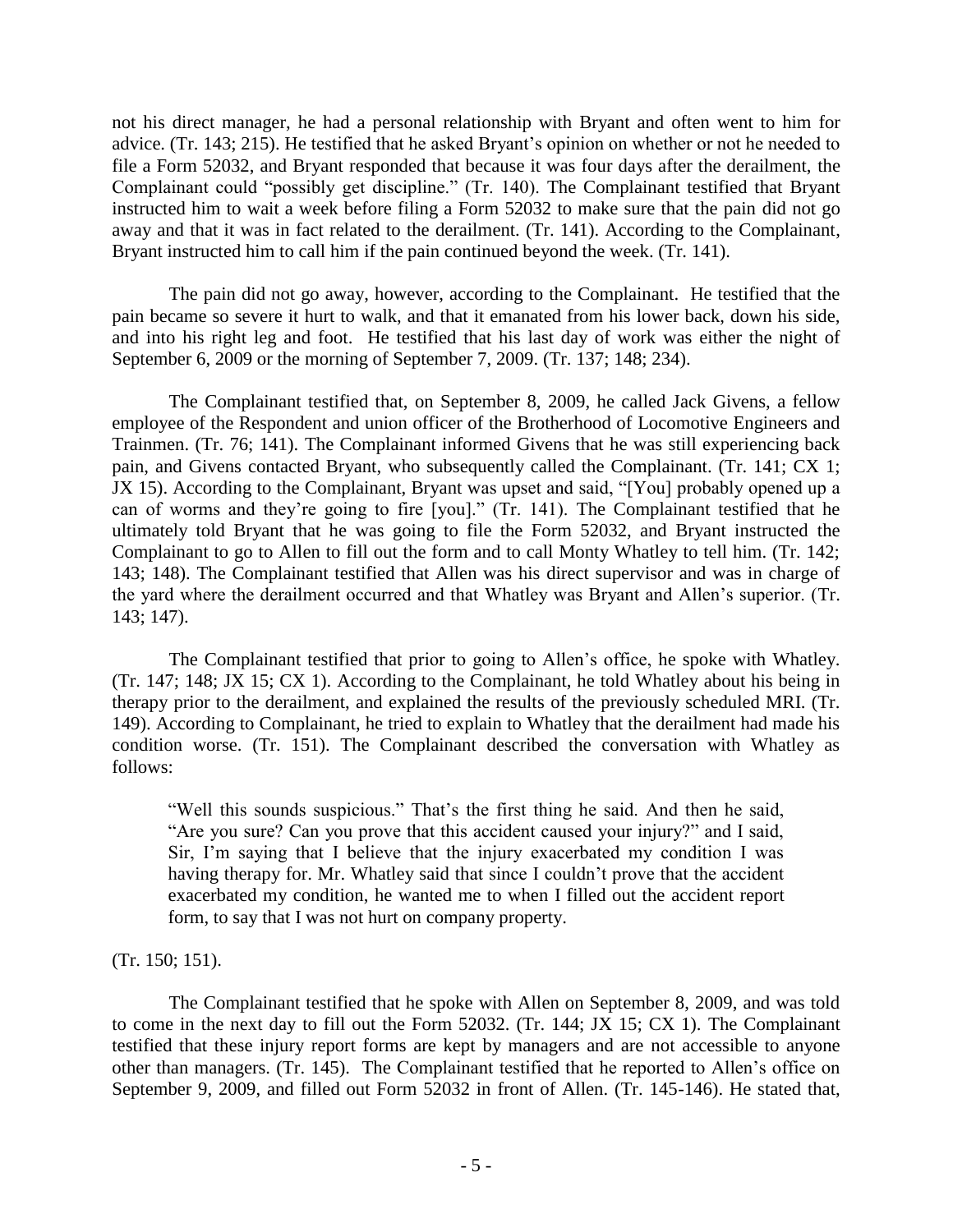after completing and giving the Form 52032 to Allen, Allen handed Complainant another blank Form 52032 along with the Form 52032 he had originally filled out. (Tr. 146). The Complainant testified that Allen highlighted sections of the original Form 52032, indicating that Whatley would take exception with what Complainant had written in those sections. (Tr. 147; CX 14; JX 6A; JX 6B).

Then, according to the Complainant, despite his disagreement about where he suffered his injury, he complied with Allen's instruction to leave blank the section on the second Form 52032 which asked whether he was hurt on or off company property, as well as the section which asked about his condition and when he realized it was related to his work. (Tr. 151:152; 159; JX 6A; CX 4). After completing the second form, the Complainant testified that he crumpled up the original form he had filled out and threw it in the waste basket next to Allen's desk, but later thought better of it and retrieved it. (Tr. 156-157; 158).

The Form 52032 that the Complainant did submit to Allen asked in Section III (1) for a description of the injury. (CX 13). The Complainant filled it out by describing the derailment. Then, the form 53032 asked the Complainant "WHAT SPECIFICALLY CAUSED THE ACCIDENT/INJURY" in Section III (2). The Complainant wrote: "I believe the Derail exag[g]erated a pre[-]existing condition that I had[.] But I can<sup>['</sup>]t Prove that it did." (*Id*.). Elsewhere on the form, the Complainant was asked "WHEN DID YOU FIRST NOTICE SYMPTOMS" in Section V (3). He wrote, "The Pre[-]existing condition was August 5, 09."

According to the Complainant, the following day, on September 10, 2009, Allen called him and told him to report to work. (Tr. 166; JX 15; CX 1). Despite being on prescribed medication, the Complainant reported to work and gave a statement describing his pre-existing back condition, the events surrounding the derailment, and the increased pain he felt afterwards. (Tr. 167; JX 8). The statement reads as follows:

I, Raymond Griebel, was experiencing lower back pain only when I laid down flat on my back at night Prior to the Derail. I had Been to therapy for 2 weeks from Aug 10 to Aug. 21. The Derail occurred on Aug 28 0420 AM. 2009. The Engine jumped up and slam[m]ed down, Jarring me hard in the seat. I experienced no immediate Pain at the time. MGR Tobe Allen asked if I was OK. It wasn't until 4 days after the incident or 96 hours, the morning of Sept. 1st Tuesday 09. That I experienced massive horrible Pain in my Lower But[t] cheek and my Right Leg and Numbness in My right foot. I called Jeff Bryant my MGR on the Sixth day Thursday the 3Rd and told him of my condition. The Pain had Gotten a lot worse from the  $4<sup>th</sup>$  day to the Sixth. I am not 100% shur [sic] the Derail caused my Pain. I Believe it did, But I can't Prove it. Jeff Bryant told me on the 3rd Sept to let him know if it got worse! I had a pre<sup>[-</sup>]existing condition Before accident. I Believe the Derail aggravated my Pre[-]existing Condition. But it did not cause my Pre[-]existing condition.

(JX 8, p. 166).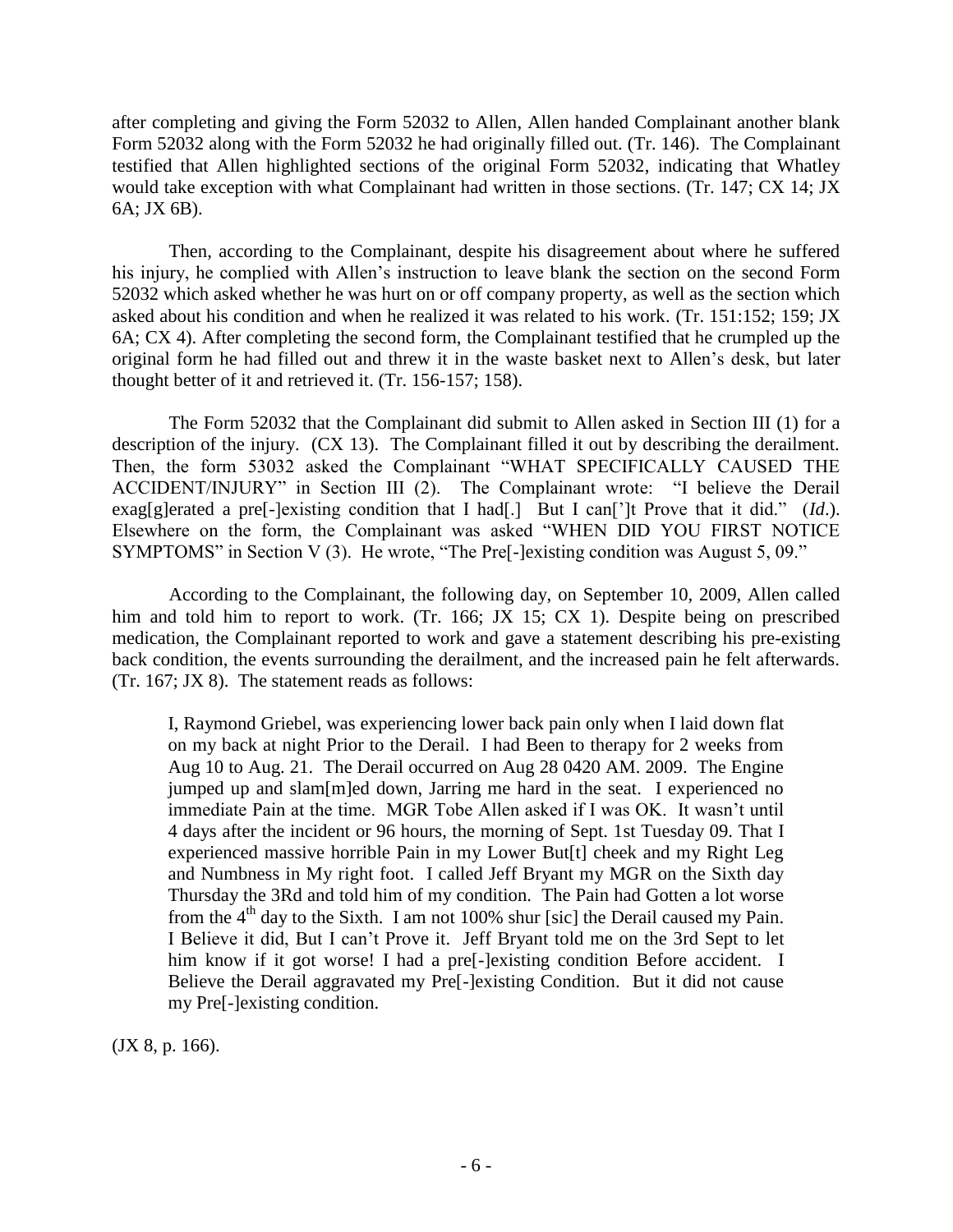The Complainant testified that after he gave this statement, he spoke with Bryant over the phone on September 14, 2009, and September 17, 2009, concerning his having filed an injury report. The Complainant testified that on September 14, 2009, Bryant told him he was in "real trouble" and had "stirred up a hornet's nest" by filling out a report form. (Tr. 177-178). The Complainant described his conversation with Bryant on the 14th as follows:

He said that he wanted me—that there might be a chance that I might not be in trouble. He wanted me to retract my statement. \*\*\*\* [H]e said there might be a way that I could retract the injury report form and that I might not be in trouble. He'd have to talk about it with Monty Whatley.

### (Tr. 178; CX 1; JX 15).

The Complainant testified that later that evening on September 14, 2009, Bryant called him back and told him it was "too late." **(**Tr. 178; CX 1; JX 15). The Complainant testified that subsequently Crew Management Services ("CMS") called him to inform him that Bryant had pulled him out of service for a pending investigation. (Tr. 179). According to the Complainant, he subsequently spoke with Bryant on September 17, 2009, and asked why Bryant had him pulled out of service. (*Id*.). According to the Complainant, Bryant told him that he was pulled from service because of lying, but did not share any other details. (Tr. 180; CX 1; JX 15)*.*  Afterwards, the Complainant received a letter notifying him that he was being charged with rules violations and requesting that he be present for an investigation, which took place on November 3, 2009. (Tr. 180; JX 8). The Complainant attended the investigation, and subsequently, on November 11, 2009, received a letter of dismissal, terminating his employment with the Respondent for violation of Respondent's Rule 1.6. (Tr. 180-18 1; IX 4: 8; 9). Specifically, the dismissal was for "dishonest representations and embellishment of facts and circumstances surrounding an on duty injury," and "failure to honestly and timely make a report of injury on Form 52032 until September 9, 2009." (IX 9).

## Hearing Testimony of William Jeffrey Bryant

Bryant testified that his duties as Manager of Operating Practices for the Respondent encompass the safe operation of trains and ensuring the safety of train crew personnel operating from West Palm to Shreveport (Arkansas). (Tr. 333). Bryant testified that he had known the Complainant since 2006 and that they had a "very friendly professional relationship." (Tr. 334). Because the Complainant was working as a RCO, Bryant was not his direct supervisor. (Tr. 334). Bryant testified that he spoke with Complainant on September 1, 2009, and described that conversation as follows:

[The Complainant] said his back was hurting and he was going to have to take some time off and he did not want to run a file  $[sic]<sup>3</sup>$  with an absenteeism policy and he wanted to know if he needed to fill out a 52032. I asked him at that time, "Well is this the same back trouble you had last year and he said, "Yes, I believe

 $\overline{a}$  $3$  Although the transcript reads "run a file with an absenteeism policy," the transcription is most likely in error and should read "run afoul of the absenteeism policy…"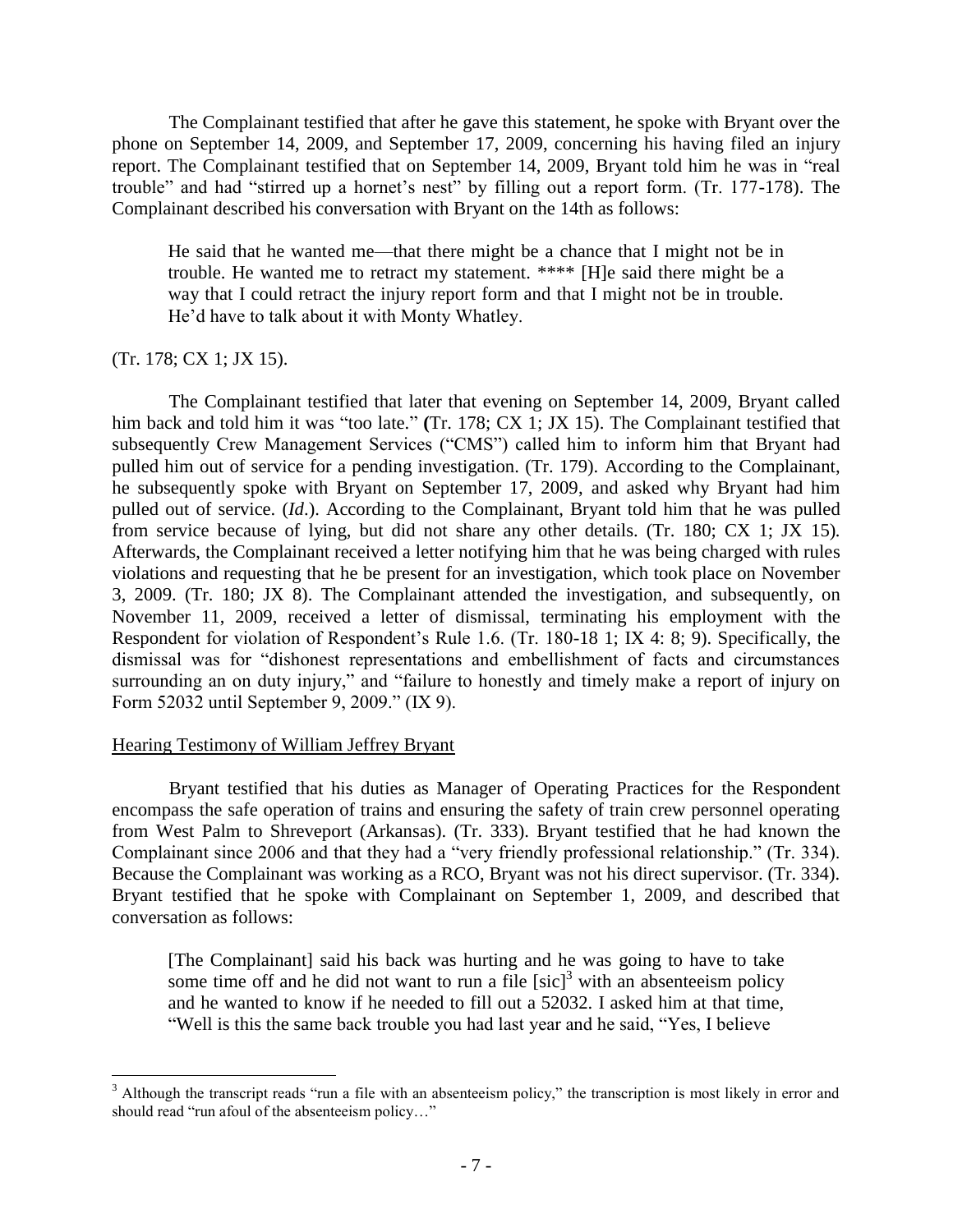it is." So there was no real hurry to fill out a 52032. He already filled one out. We could get to it whenever.

(Tr. 336-337). Bryant testified that he had no idea that a derailment had occurred, and there was no discussion of it during the telephone call. (Tr. 337; 338). Bryant testified that during that same telephone call, the Complainant asked about how an employee could get paid while he was off work. (Tr. 337). According to Bryant, he explained that the Respondent has a program called productive temporary work ("TPW"), which would allow an engineer under the union's disability policy to be paid. (Tr. 337; 338). As described by Bryant, this program would allow an injured engineer to perform clerical duties on a flexible work schedule to accommodate any therapy the employee may be undergoing. (Tr. 338). However, Bryant explained, since the Complainant had been working as a RCO, he would not have been able to take advantage of such a policy. (Tr. 337). According to Bryant the only difference between an on-duty injury and an off-duty injury is that an on-duty injury would give the injured employee rights under the Federal Employers Liability Act ("FELA") to recover money. (Tr. 337).

According to Bryant, the first he learned of the derailment was when Givens called him on September 8, 2009. (Tr. 338).) Bryant described the conversation with Givens as follows:

[Mr. Givens] started out, he said, "Jeff, Jack Givens here. Do you know [the Complainant]?" Well of course I know [the Complainant]. "Well he wants to fill out [a] 52032 on account he was injured on a derailment on August 28th." I said, I couldn't understand why [the Complainant] didn't call me himself because usually he calls me with issues like this in the first place. \*\*\* [W]hen Jack and I wound up our conversation, he says, "Well, off the record, I believe he's been talking to Johnny Peterson."

(Tr. 339). Bryant testified that he knew Johnny Peterson as a "rainmaker" for the Gray, Ritter law firm, which specializes in FELA claims. (Tr. 339). According to Bryant, he got off the telephone with Givens and immediately called the Complainant. (Tr. 339; JX 15*;* CX 1A). He described that conversation with Complainant on September 8, 2009 as follows:

Well, I called [Complainant].... \*\*\* I wasn't in a real good mood. I asked [the Complainant], "You know, it's kind of highly coincidental to me that when we talked a week ago, there was no mention of a derailment and now all this back trouble is the same back trouble you had previous and now that there's a derailment involved, it's all related to the derailment now that you've talked to this guy, this Johnny Peterson from the Gray, Ritter law firm. I find that highly coincidental." [The Complainant] said that he hadn't talked to that man, but [Mr. Givens] said that he did.

(Tr. 339-340). Bryant testified that Complainant went on and said that he was injured in the derailment and that he wanted to fill out a Form 52032. (Tr. 340). Bryant explained that the Complainant would need to contact Allen to fill out the form because he, Bryant, was not in charge of the area in which the derailment occurred. (*Id*.). Bryant testified that he told the Complainant on September 8, 2009, that if Complainant reported the injury it would be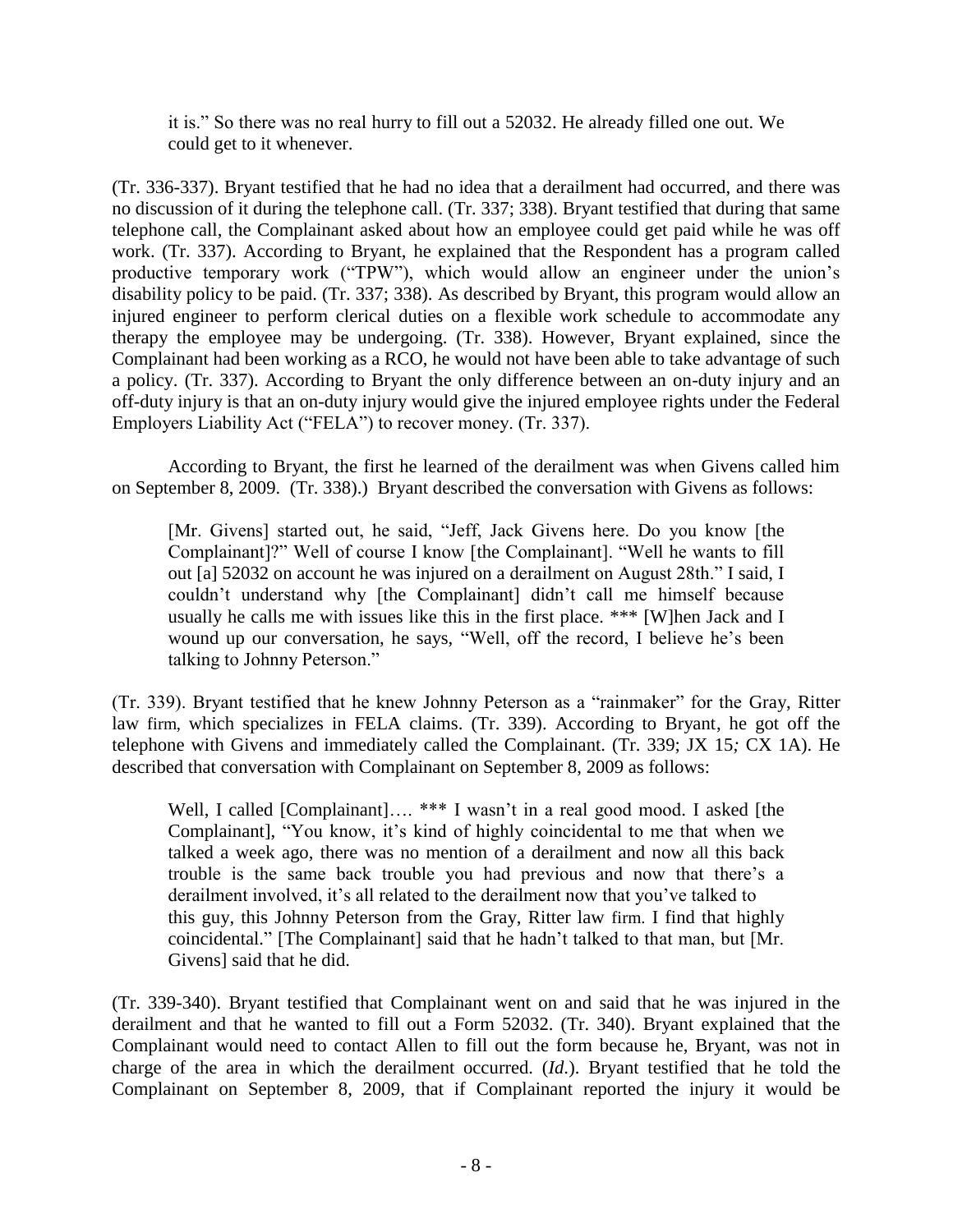considered a late report and a violation of the rules which would be assessed a level 3. (Tr. 340; 362). Bryant also testified that if he was the person in charge of the investigation and if the Complainant subsequently produced documentation showing the injury is the type that would not become manifest immediately, he would cancel or stop the investigation that would otherwise commence. (Tr. 341).

Bryant testified that, according to the Respondent's policy, an employee has to fill out a Form 52032 in the presence of a manager. (Tr. 342). Bryant testified that the reason for the policy was that if the employees took them out of the office " they would take them to their FELA attorneys, the FELA attorney would help them fill them out[,] and they would help bring them back in and here we go." (Tr. 342).

Bryant testified that he spoke with Complainant after the investigation was scheduled to personally inform him that he was being pulled from service. (Tr. 343; IX 15). Bryant explained that he made this call despite not being Complainant's direct supervisor because he was designated as the charging officer by Whatley. (Tr. 343; 363). Bryant made clear, however, that it was Whatley, not him, that made the decision to charge the Complainant with dishonesty. (Tr. 369). According to Bryant, it was Whatley who also decided that he, Bryant, would be the charging officer. (*Id*.). It is the charging officer's responsibility to introduce the exhibits into the investigation, similar to a prosecuting attorney, according to Bryant. (Tr. 344). Bryant testified that as the charging officer, he was aware and signed the documents charging the Complainant with a Rule 1.6 violation for dishonesty. (Tr. 363-364). Bryant testified that the Complainant was specifically charged with dishonesty in his narrative on the Form 52032, and, more specifically, for claiming an injury occurred on duty that in fact probably happened off duty. (Tr. 364). According to Bryant, after the Complainant filed the injury report form, he was incapable of stopping the process of investigation from proceeding. (Tr. 344). Bryant testified that the Superintendent in Labor Relations had the responsibility to make the ultimate decision of whether or not to assess a level-*5* dismissal. (Tr. 358).

Bryant conceded that the Complainant did not hide the fact that he was having back problems before the derailment. (Tr. *357).* Bryant also testified that there was not anything on the face of Complainant's Form 52032 that was dishonest. (Tr. 365; 367; JX 6A). Moreover, Bryant stated that the Complainant had a good work record with Respondent at the time of the derailment and had no prior discipline. (Tr. 361). However, according to Bryant, when examined in the context of the conversations he had with the Complainant, and the fact that Givens had told him that the Complainant had contacted a FELA attorney, a "feeling of dishonesty" arose from the injury report. (Tr. 366). Bryant acknowledged that the Complainant denied having spoken to Peterson, the FELA attorney. (Tr. 368). However, Bryant relied on the assertion by Givens that the Complainant had spoken with a FELA attorney and in his mind the disparity between the conversations he had with the Complainant and Givens was "[o]ne of the reasons" he felt that the Complainant was lying. (Tr. 367-368). Bryant also noted that there was no mention of a derailment in his first conversation with the Complainant, and in his mind the issue of a work-related injury only arose after the Complainant had spoken to Peterson. (Tr. 366). Bryant also, in hindsight, attached significance to the Complainant's inquiry prior to the derailment concerning getting paid for potential time off, and the fact of this earlier conversation also factored into Bryant's conclusion that Complainant was lying. (Tr. 378; 380). Accordingly,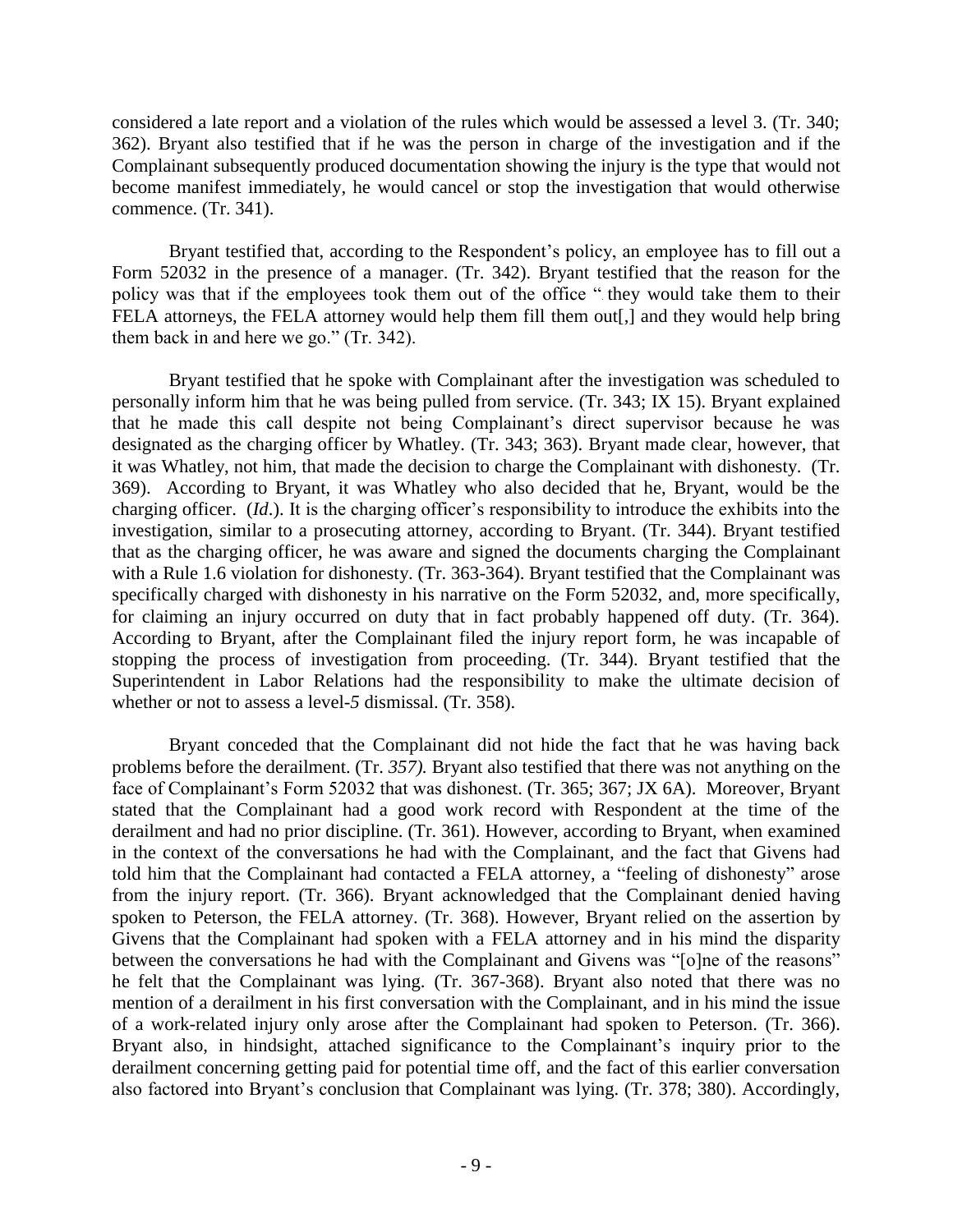Bryant formed the opinion that Complainant was attempting to defraud the Respondent and sent the charging letter assessing a level-5 dismissal terminating Complainant's employment. (Tr. 374; 377; 378).

Bryant could not recall any details of the conversations between the Complainant and himself which occurred on September 11, 2009, or September 18, 2009. (Tr. 345-346; 352; 358- 359; IX 15; CX lA). Specifically, Bryant testified that he did not remember saying to the Complainant that by filing the Form 52032, the Complainant would "be opening up a can of worms". (Tr. 361-362). However, during the investigation in November 2009, Bryant specifically recalled saying "you know, you're reporting an injury here nearly two weeks after the fact" and "that you may in fact be opening a can of worms here that you don't want to open." (JX 8 at page 129). Bryant also testified that he did not recall the Complainant telling him, prior to coming in to give a statement on September 10, 2009, that the Complainant was on medication. (Tr. 345-346; 352; 358-359; JX 15; CX 1A).

### Hearing Testimony of Tobe E. Allen

Tobe Allen testified that as the Senior Manager of Terminal Operations for the Respondent, his duties include ensuring adherence to the train plan and the safety processes. (Tr. 279). Allen's duty in regards to the safety processes is to conduct field-training exercises to ensure the crew is adhering to the general code of operating rules. (Tr. 280). Allen testified that the Respondent employs a "total safety culture," which he described as an "employeeempowered program," encouraging and requiring all employees to report any unsafe and dangerous conditions. (Tr. 281).

According to Allen, he found out about the derailment that occurred on August 28, 2009, when the yard master called and informed him. (Tr. 284-285). Allen testified that he responded to the yard master's call by going down to investigate the derailment, and found a train derailed and the crew members standing outside. (Tr. 285). According to Allen, he asked the Complainant several times if he was okay, and he was assured by the Complainant that he was not hurt. (Tr. 287). Allen testified further that no other crew member reported having an injury. (Tr. 287; 288).

Allen testified that around 2:00 a.m. on the morning of August 28, 2009, two hours prior to the derailment, he had conducted a field-training exercise, during which he had a conversation with the Complainant. (Tr. 290). Allen described a field-training exercise as a non-punitive "ride along" with crews to discuss local safety issues or any particular new processes that are being implemented. (Tr. 289; 321). Allen stated that he and the Complainant were only professionally acquainted and that this conversation was their first conversation. (Tr. 319-320). Allen also testified that the Complainant did not hide the back problems he was having prior to the derailment. (Tr. 319). Allen described the conversation with Complainant that morning as follows:

[The Complainant], that particular morning, spoke to me and asked if I knew of a way that he could be off work while he had surgery. \* \* \* He told me it was back surgery and he wanted to know if he could be off work or if there was a way he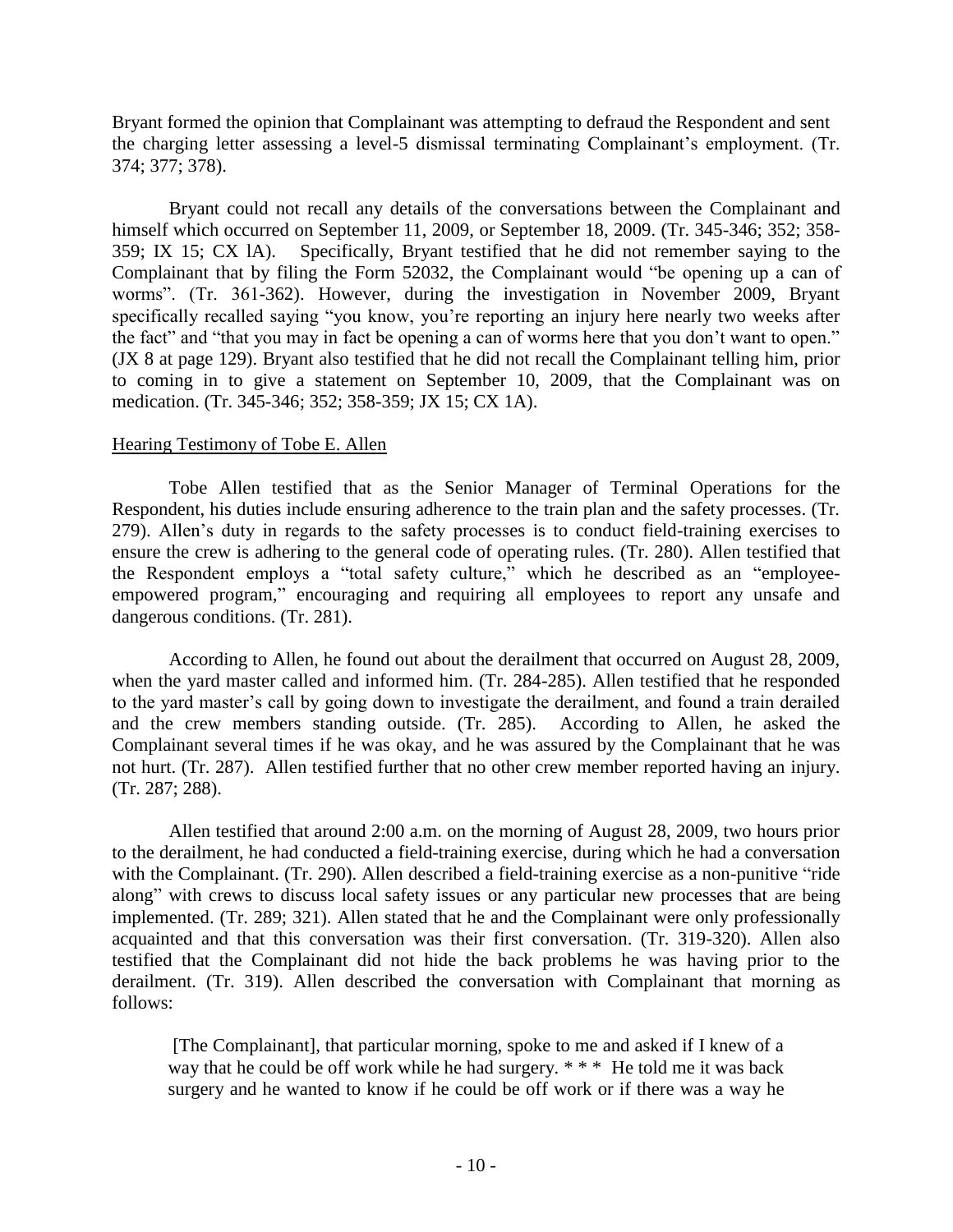could be paid while he was off work for that back surgery. I told [the Complainant] that there's TPW which is temporary productive work. I told [the Complainant] that….. was available and he said no, that he would not be able to work, that he just wanted to know if there was a way he could get paid for not working.

(Tr. 290-29 1). Allen conceded that he had not disclosed this particular conversation at the investigation on November 3, 2009, or at the pre-hearing deposition on October 6, 2011. (Tr. 303). He explained that during the investigation a few months after the incident he did not recall this conversation, nor was he asked about it. (Tr. 302). He testified that he recalled that this prior conversation took place, but did not realize that it had taken place hours before the derailment until he had reviewed his Field Training report forms prior to testifying at this hearing. (Tr. 301- 302).

Allen testified that Whatley contacted him and informed him that the Complainant would need to come in and fill out the personal injury report. (Tr. 293; 327). Allen testified that he did not tell Whatley of the 2:00 a.m. conversation with the Complainant that he alleged took place before the derailment. (Tr. 327). Allen testified that he then called the Complainant on September 9, 2009, and requested that Complainant come in to complete the personal injury report form. (Tr. 304). Allen testified that on the evening of September 9, 2009, he was in his office with the Complainant and witnessed the Complainant fill out the Form 52032. (Tr. 293; 305; 306; 307).

Allen testified that the Complainant only filled out one Form 52032 and further testified that he never pointed out any inadequacies on the form nor instructed Complainant to fill out a second form. (Tr. 294-295; 296-297; 324; 329). Allen further stated that he could not recall that he had any real significant discussion with the Complainant concerning the contents of Form 52032. (Tr. 329). Allen explained that the forms were kept on a desk at the Manager of Terminal Operations office in a common area, in a tablet so that individual forms could be torn off (Tr. 295; 306-307). While it is not under lock and key, Allen explained that it was the Respondent's policy to have company officers give Form 52032 to the employee and then facilitate and watch them fill it out. (Tr. 295; 305; 327; 330). However, according to Allen, there is nothing to prevent an employee from coming in and grabbing a form and filling it out by himself. (Tr. 327). Allen testified that if an employee were to take and fill out a Form 52032 outside of a manager's presence, there would not be any discipline for such behavior. However, he made clear that a form filled out outside the presence of a manager would not be accepted. (Tr. 330). Allen could not remember where the Complainant was when he retrieved the form from the common area for the Complainant to fill it out. (Tr. 307).

Allen testified that it took the Complainant approximately one hour to fill out the Form 52032. (Tr. 306). According to Allen, after the Complainant completed the single Form 52032, he, Allen, left the office for about ten seconds and made the Complainant a copy of the form. (Tr. 294-295; 308). Allen testified that from his office, where the Complainant had filled out the injury report form, to the room where the copier was located, amounted to a distance of approximately twenty feet. (Tr. 308). Allen stated that upon the Complainant's request, and in accordance with the Respondent's practice, he gave the Complainant a copy of the form. (Tr.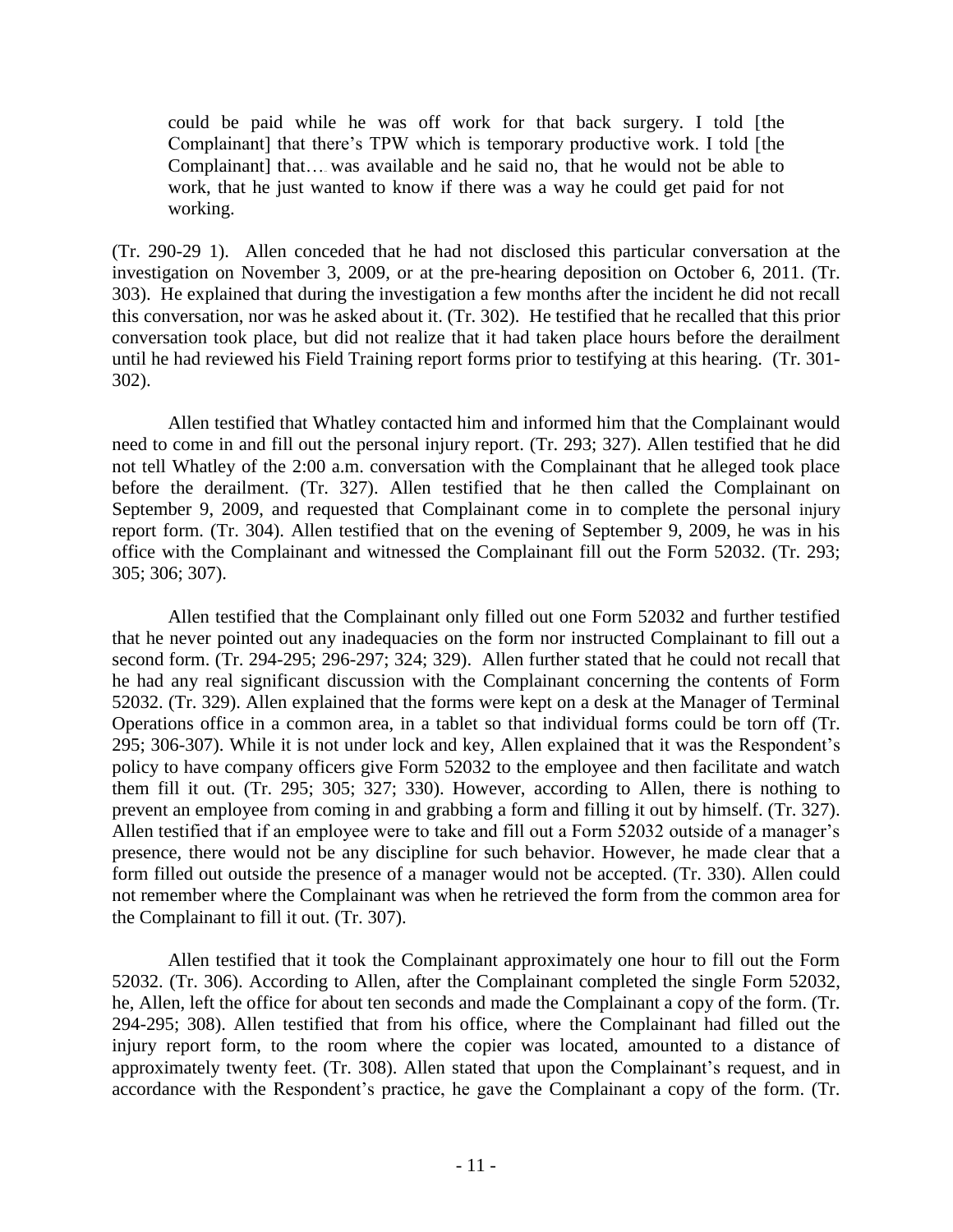295; 308; 317). Allen testified that except for the brief period when he made a copy of Form 52032, he was with the Complainant the entire time, including when the Complainant left his office. (Tr. 305; 309; 316). Allen interpreted the Complainant's completed Form 52032 to mean that the Complainant had suffered an on-duty injury the night of August 28, 2009. (Tr. 324). Allen testified that he did not notice that there were blank sections on the Complainant's completed Form 52032. (Tr. 328; IX 6A). These injury report forms are to be facilitated by management and, according to Allen, if a section is left blank he can bring it to the attention of the employee but if the employee wants to leave it blank he still has to accept it. (Tr. 327; 329). Allen made clear that the Respondent wants employees to fill out injury report forms as completely as possible. (Tr. 329).

Allen testified that he did not recall having seen the Complainant two days in a row, on the 9th and 10th of September 2009, until after he looked at Complainant's phone records and written statement dated the 10th. (Tr. 318; IX 8 at page 167; 15; CX 1). Allen testified that his recollection of the events surrounding this incident "is not that great". (Tr. 319). He stated that he was present on September 10, 2009, when the Complainant came into the office and wrote a statement. (Tr. 297). Allen requested that Complainant write a statement on September 10, 2009, because the Respondent required an explanation for the lapse in time between the derailment and the filing of the personal injury report. (Tr. 297-298; IX 8 at page 167).

#### Hearing Testimony of Monty Whatley

Monty Whatley testified that as the General Superintendent for the Respondent, his responsibilities include oversight of the entire geographic area in Little Rock, Arkansas. (Tr. 239). Whatley testified that his involvement in this case began when he received a telephone voicemail from the Complainant on September 8, 2009. (Tr. 240). Whatley testified that he returned the call and spoke with the Complainant the following day on September 9, 2009. (Tr. 240; JX 15). Whatley described that conversation as follows:

[The Complainant] explained that he was having some trouble with his back and that he had also been involved in a derailment that occurred. I believe that was the prior month on August 28th, I believe and that he was thinking that the derailment could have caused the problems with his back. He went on to tell me about some problems that he had with his back prior to that. He was pretty specific about spending some time in a weight room as part of a weight[-]loss program he was on, that sort of thing and so that prompted me to ask him how he knew the problem with his back was related to the derailment versus some other things. [I] learned later that he had already had some treatment for his back. So, basically it got down to me asking him the question, Are you sure it happened at work and he said, "Well, I'm not sure, but I think it did" or something like that.

(Tr. 241). Whatley testified that this was the first he had heard that Complainant was possibly injured in the derailment. (Tr. 243).

Whatley testified that he told Complainant, "You kind of need to know where it happened. You kind of need to be sure about it." He testified that he explained to the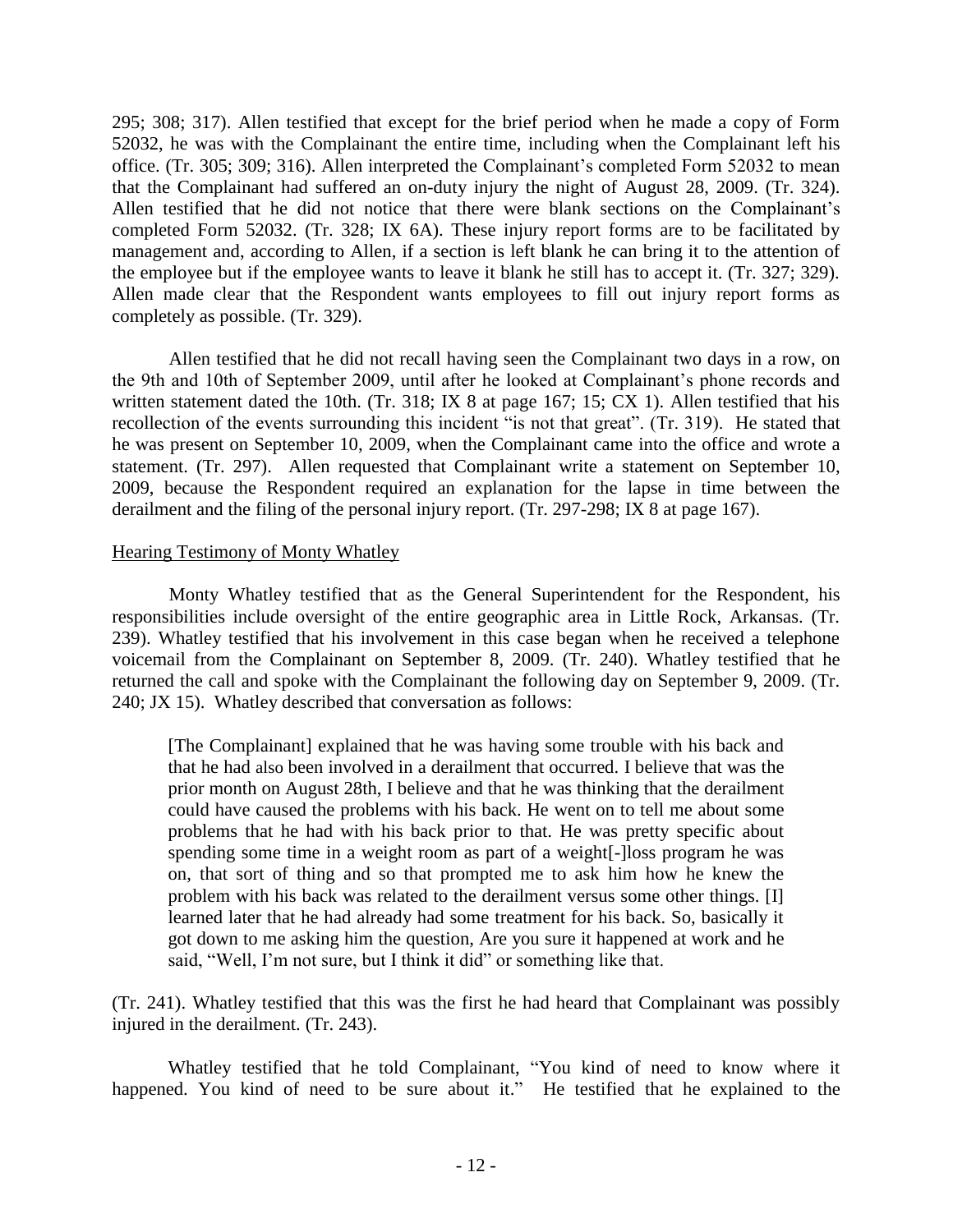Complainant that the company had an obligation of reporting to the Federal Government, and those reports needed to be accurate. (Tr. 241). Whatley testified that the Complainant asked his advice in terms of reporting the injury and filling out the report. (Tr. 241). Whatley testified that he could not really advise the Complainant on what to do, and told him that he needed to decide where the injury occurred. (Tr. 241). Whatley testified that he asked the Complainant whether or not his injury occurred on duty, and the Complainant responded that he could not be sure where it really happened. (Tr. 242). Whatley testified that there is a list of questions on the injury report form and he wanted the Complainant to fill those out consistent with their conversation. (Tr. 242). Whatley testified that he requested to have the Complainant come in on September 10, 2009 to provide a statement because the information provided on the report was not nearly as comprehensive as the discussion that he had with Complainant. (Tr. 246; JX 8 at page 167).

Whatley testified that subsequent to the conversation with the Complainant on September 9, 2009, he spoke with several managers, including Bryant and Allen. (Tr. 243). Whatley testified that in his conversations with management he learned that the employees were questioned at the time of the derailment and none of them reported an injury. (Tr. 244). Whatley testified that he understood that some injuries may become manifest after the accident that caused the injury, but that the employees involved in the derailment were "pretty adamant" about being "okay." (Tr. 244). Whatley testified that he found his conversation with Bryant the most interesting because Bryant indicated he had a conversation with the Complainant about needing some time off. (Tr. 244; 266). Whatley testified that he believed the conversation Bryant had with the Complainant was about pre-existing back pain because there had been no mention of the derailment and Bryant had dealt with Complainant about some previous attendance issues. (Tr. 244). Whatley testified that his conversation with Allen also reinforced his decision to charge the Complainant with discipline. (Tr. 266). Specifically, Whatley testified that he learned from Allen that Complainant and Allen spoke on the morning of the derailment about how to get paid while off work due to surgery.  $(Tr. 266)^4$ 

Whatley testified that he believed Complainant was reporting an injury that did not occur at the workplace. (Tr. 251; 261). He stated that, in his view, "the report itself is dishonest." (Tr. 263). He acknowledged on the Form 52032 he filled out, the Complainant had written, "I believe the derail [ment] exaggerated [sic] a pre-existing condition." He also acknowledged that the Complainant did not withhold any information regarding his previous injury, and did not fabricate the derailment. (Tr. 265). He further conceded that it was a legitimate concern for a person who may be facing a significant amount of time off for medical reasons to make inquiries concerning paid leave. He testified that at the time of the investigation, he knew that the Complainant had had surgery for a ruptured disc. (Tr. 270). Nonetheless, Whatley testified that he believed that the Complainant knew he did not get injured in the derailment but reported that he did anyway. (Tr. 263).

Whatley testified that he ultimately made the decision to charge Complainant with discipline that led to the investigation. (Tr. 244). Whatley testified that the actual charge against

 $\overline{a}$ 

<sup>&</sup>lt;sup>4</sup> As noted earlier, Allen testified that he did not recall the conversation he allegedly had with the Complainant regarding paid leave until just before the hearing, and that he had apparently forgotten about it during the investigation or at the time of his pre-hearing deposition. (Tr. 301-202). Whatley testified, however, that he learned of the conversation from talking to Allen at the time he decided to charge the Complainant with dishonesty.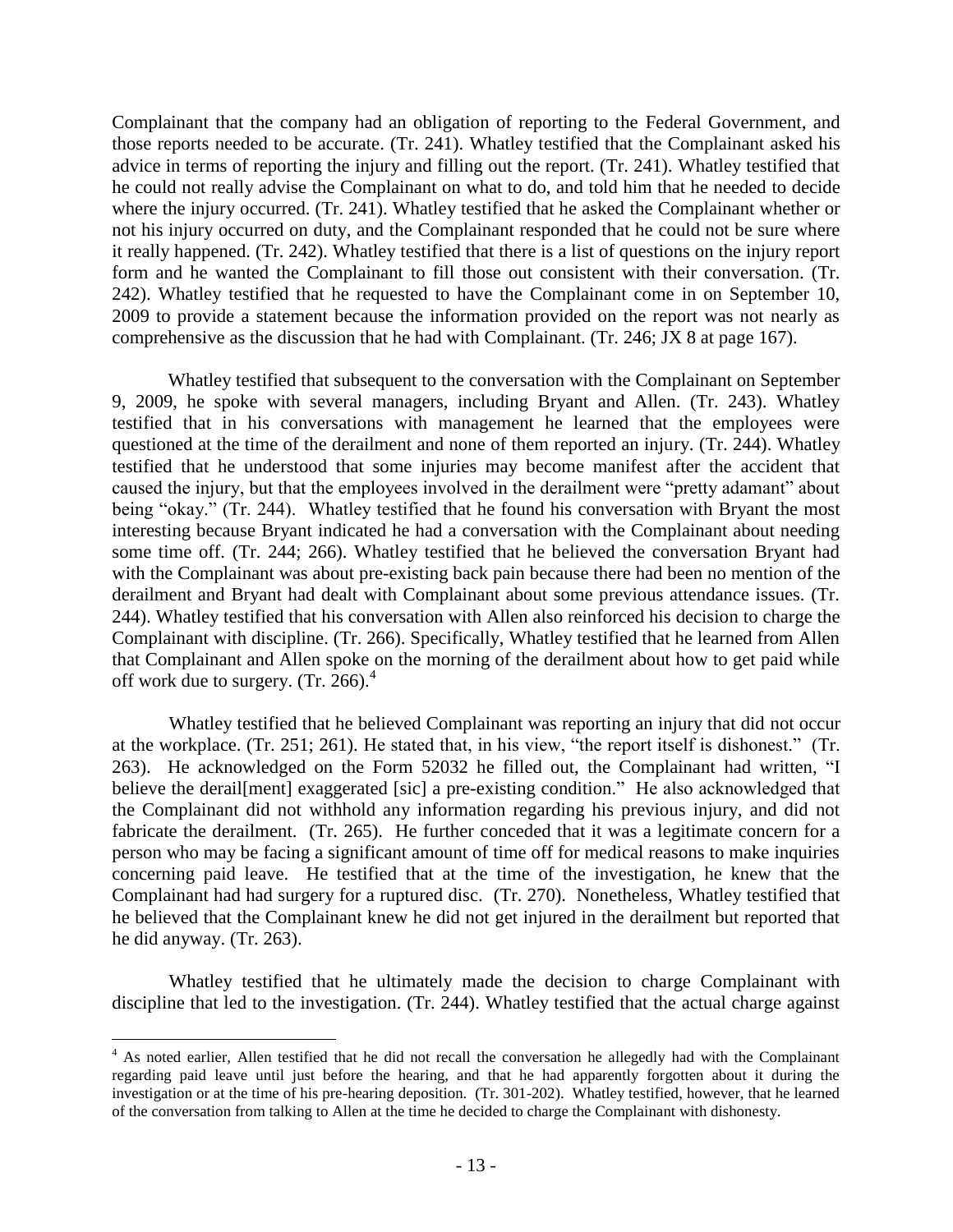Complainant was a Rule 1.6 violation, specifically listing dishonesty as the conduct Complainant engaged in. (Tr. 251; IX 4; 9; CX 3). Whatley explained that Complainant's report of injury also violated Rule 1.2.5, which is a rule against late reporting. (Tr. 252). Whatley testified that Respondent does not "stack" discipline together, and that this incident was treated as one event. (Tr. 252).

Moreover, Whatley testified that the biggest reason for his decision to charge the Complainant was based on a question the Complainant made to him asking how to get paid if he had to have surgery and take off work. (Tr. 245). Whatley testified that this statement led him to believe that the Complainant needed to have surgery regardless of whether the derailment contributed to his injury or not. (Tr. 245).

Whatley also testified that the inconsistency with what the Complainant put on the Form 52032 and their earlier conversation also led him to decide to charge the Complainant with discipline. (Tr. 245). According to Whatley, the inconsistency between the completed form and his conversations arose from the fact that when the Complainant filled out the report he seemed to be pretty certain of how it took place whereas during their earlier conversations the Complainant was very unsure about where and how the injury had occurred. (Tr. 245; 262). Asked whether a person should fill out a report of injury if they are genuinely uncertain whether it was work-related, and how they were supposed to express such uncertainty, Whatley replied that despite any uncertainty, employees have to make their own decision as to whether they were hurt or not and make their own decision as to what caused the injury. (Tr. 264). Asked whether it was the Respondent's position that an employee had to be 100% certain of the cause of injury before filing a report of injury, Whatley replied that that he did not think that the Respondent "really [had] an opinion on that." (*Id*.) Pressed to explain what an employee should do, absent 100% certainty as to causality, Whatley replied, the employee had "to make a call." (*Id*.).

Whatley testified that he did not personally believe the Complainant's pre-existing condition was aggravated in the August 28, 2009 derailment. (Tr. 266). He testified that he was aware of the Federal Railroad Administration Guidelines ("Guidelines") for preparing and filling out injury reports prior to making the determination to charge the Complainant with discipline. (Tr. 267-270). Whatley verified that the Guidelines address the effect of a work-related injury upon a pre-existing injury. (Tr. 270; JX 8 at page 166). He testified that he was aware of the Guidelines' direction on how to handle a case where it is not obvious if the injury occurred at work. Specifically, he acknowledged that the Guidelines direct a manager to "evaluate the employee's work duties and environment to decide whether it is more likely than not that one or more events or exposures in the work environment either caused or contributed to the resulting condition or significantly aggravated a pre-existing condition." (Tr. 269; IX 8 at page 166). Whatley testified that he did not recall when he learned that the Complainant had undergone surgery. (Tr. 270). Whatley also testified that he did not know the Complainant's doctor wrote a report based on the MRI before the derailment and the MRI after the derailment indicating there was a ruptured disc in his back that was not present before the derailment. (Tr. 270-271; JX 17; CX 6). Whatley testified that he didn't recall the Complainant having any prior disciplinary issues. (Tr. 272).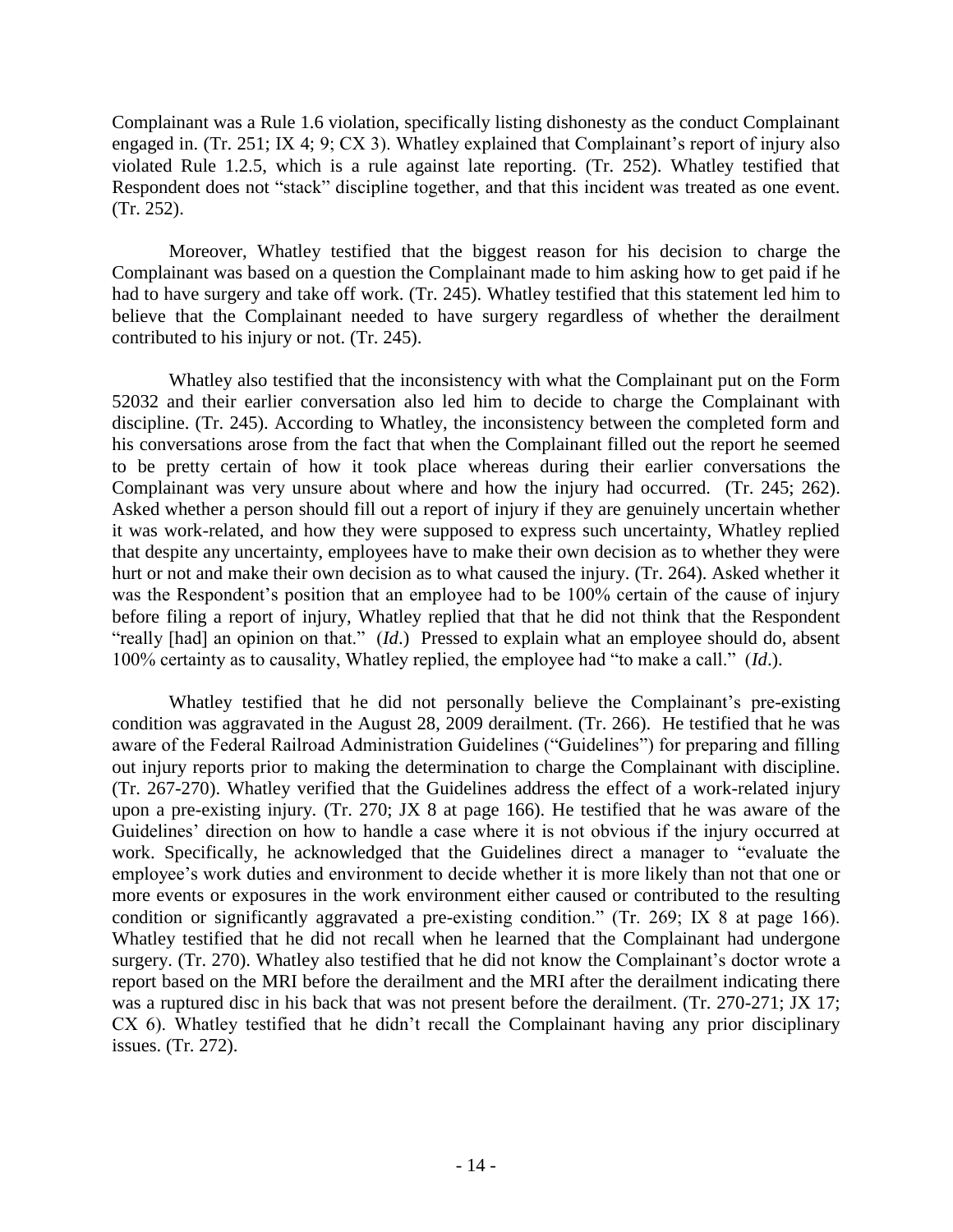Whatley testified that a clerical error was made when two dismissal letters were sent to the Complainant after the investigation on November 3, 2009. (Tr. 248; JX 9; CX 3). He testified that he did not review the transcript of the investigation and did not make the final decision to terminate the Complainant after the investigation. (Tr. 248; 250; JX 8). He testified that it would have been inappropriate for him to review the transcript of the investigation and make the decision because he was a witness in the investigation. (Tr. 249). Whatley testified that to ensure impartiality, Jeff Jones, General Superintendent of Transportation Services for the Respondent, reviewed the transcript from the investigation and made the decision to terminate the Complainant's employment. (Tr. 249-250; RX 1). Whatley testified that the final decision also would have included the Respondent's Labor Relations department. (Tr. 250).

#### Hearing Testimony of Jack Lee Givens

Jack Lee Givens testified that as an employee of the Respondent and union officer for the Brotherhood of Locomotive Engineers and Trainmen ("BLET"), it is his responsibility to represent members of BLET. (Tr. 77). Givens also testified that part of his responsibility in representing members of the BLET is to advise them regarding their rights and obligations as an employee of the Respondent. (Tr. 84). According to Givens, the United Transportation Union ("UTU") also represents employees of Respondent, but primarily trainmen and only a few engineers. (Tr. 77; 85).

Givens testified that the Complainant was working as a trainman during the derailment, but was a member of the BLET. (Tr. 77; 86). As such, Givens testified that he was the Complainant's representative in August and September of 2009. (Tr. 77). However, Givens testified that he did not represent the Complainant during the investigation. (Tr. 85). Givens explained that the UTU has an exclusivity agreement with the Respondent, allowing the BLET to represent the employee until they are served with a certified notice of investigation. (Tr. 85). Givens testified that this agreement dictates that once the employee is served with a notice of investigation, the UTU becomes the sole representation for the employee. (Tr. 85). Because the Complainant was working as a trainman at the time of the derailment and alleged injury, he fell under this exclusivity agreement and when the Complainant received the notice of investigation, the UTU assumed sole representation rights. (Tr. 86).

Givens testified that the Complainant called him on September 8, 2009, to notify him of his injury in the derailment. (Tr. 78; JX 15). Givens clarified that the September 8th telephone conversation was the first he spoke with the Complainant about the derailment. (Tr. 78; 92). He testified that it is normal procedure for an employee to contact his union representative under such circumstances to get advice. (Tr. 78). He described his telephone conversation with the Complainant as short. (Tr. 79). According to Givens, during this conversation he asked the Complainant if he had notified anybody else about his injury in the derailment, and the Complainant said he had not. (Tr. 79). Because Givens believed that that it was his duty to report such injury, Givens called Bryant to notify him of what had occurred. (Tr. 79; 97). Givens testified that Bryant already knew about the derailment but was not aware that the Complainant was injured. (Tr. 80). According to Givens, when he informed Bryant that the Complainant was going to file an injury report, Bryant stated, "Well, we'll see about that." (Tr. 80).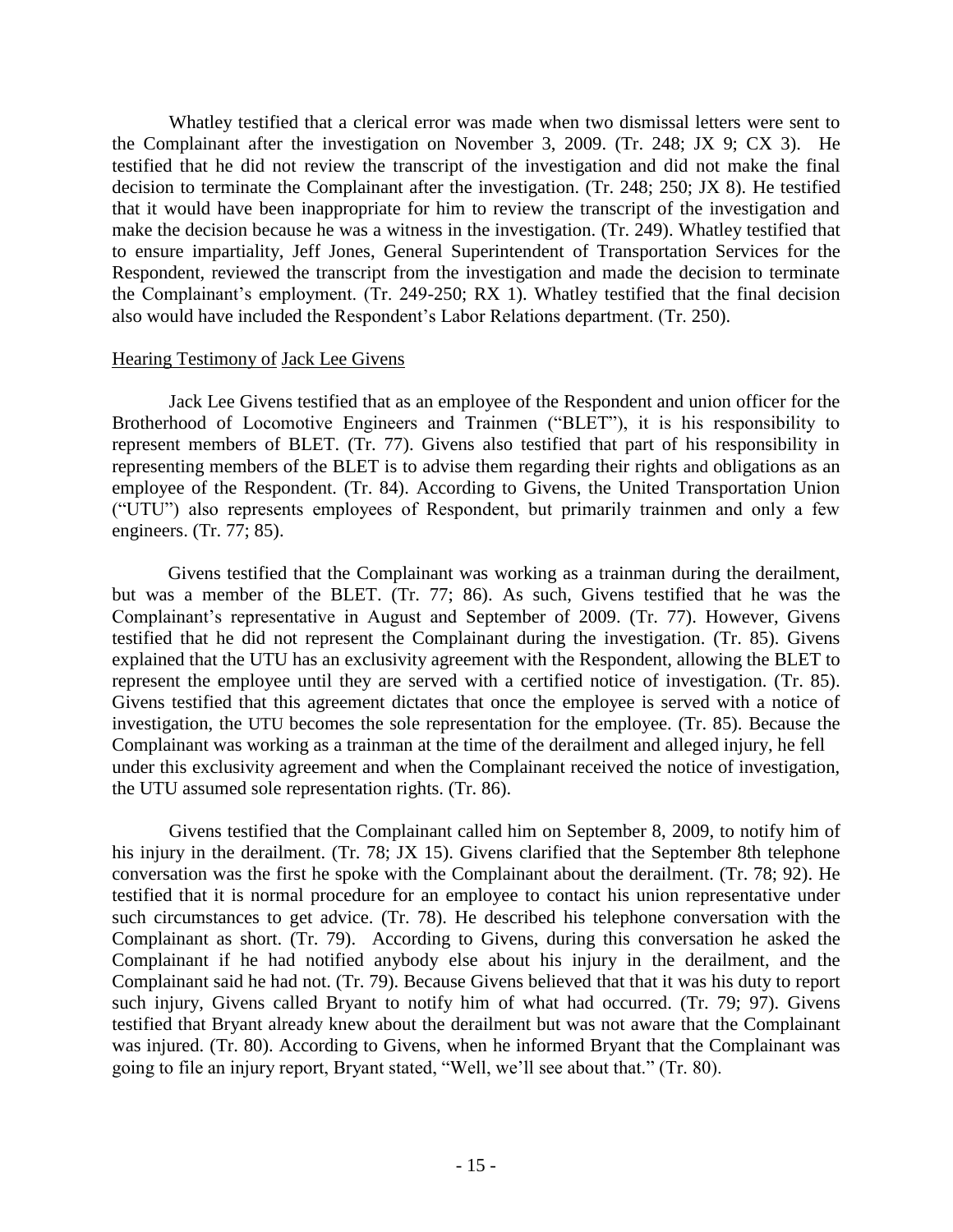Givens testified that the Complainant called him on September 10, 2009, from the Respondent's parking lot and said that Allen had asked him to come in and fill out a statement. (Tr. 81). Givens testified that he advised the Complainant that because he was on medication prescribed by his physician, he was not required to give a written statement. (Tr. 89; 98). Despite this advice, the Complainant went in to work and gave a written statement. (Tr. 81; 98). Givens testified that he wasn't present when the Complainant filled out the injury report on September 9, 2009, or when Complainant gave his written statement the following day. (Tr. 84).

Givens testified that he was concerned about the Complainant's failure to report the injury earlier. (Tr. 93). He testified, "I believe it's [the Respondent's] policy that if you have an accident and you think you're hurt even though sometimes you don't know you're hurt until the next day or so, [the Respondent] wants it [reported] now." (Tr. 93). He noted that the Respondent's Rule 1.2.5 states that an employee is supposed to report an injury immediately once they become aware of it. (Tr. 93; JX 3). However, Givens stated that in practice, it is the Respondent's policy that, "you report it at the time of the accident or the hatchet comes out." (Tr. 93). Givens commented further that, "There's what's in the book and then there's normal practice." (Tr. 96). He characterized the normal practice as, "If you get hurt, don't tell." (Tr. 101). According to Givens, it is better not to report an injury if you can go home and walk it off or sleep it off, or take a pill. (Tr. 101). He testified that if an employee does have an injury, that he would recommend not getting any drugs for the injury so it does not become reportable. (Tr. 101). He explained that the Respondent has a duty to report an injury to the FRA if an employee gets some sort of narcotic or prescription medication. (Tr. 96; 101-102).

According to Givens, the Respondent discourages the reporting of injuries because of the hassle management has to go through to report it and to prevent the bosses from getting in trouble. (Tr. 108). Givens testified, "It's a crazy mentality on the railroad." (Tr. 108). Givens testified that if an employee gets hurt in a derailment on Day 1, and experiences nothing more than a twinge in his back, but later on Day 5 the pain worsens and the employee thinks he has incurred an injury from the derailment, the report of injury will be considered late and the employee terminated. (Tr. 110; 112). Givens testified that based on his experience as a representative of members of the BLET, 70% of employees who are deemed to have filed a late injury report are charged with a violation of the Respondent's rules and terminated. (Tr. 88; 112). According to Givens, the result is that a lot of employees do not file an injury report despite suffering an injury while at work. (Tr. 89). Givens described the impact of such a policy as requiring employees to walk "a narrow line" and "report [an injury] right now or you're gone." (Tr. 89). Givens described the environment as one of intimidation and testified that people were afraid of losing their jobs over a minor injury. (Tr. 89).

### Hearing Testimony of Renee Orosco

Renee Orosco testified that as the General Director of Labor Relations for the Respondent, it is his responsibility to administer the collective bargaining agreements, to oversee the group handling arbitration cases, and most recently to oversee the employee assistance program and communication strategy with the Union. (Tr. 382-383). Orosco testified that he was not involved in the actual discipline or termination of the Complainant. (Tr. 384).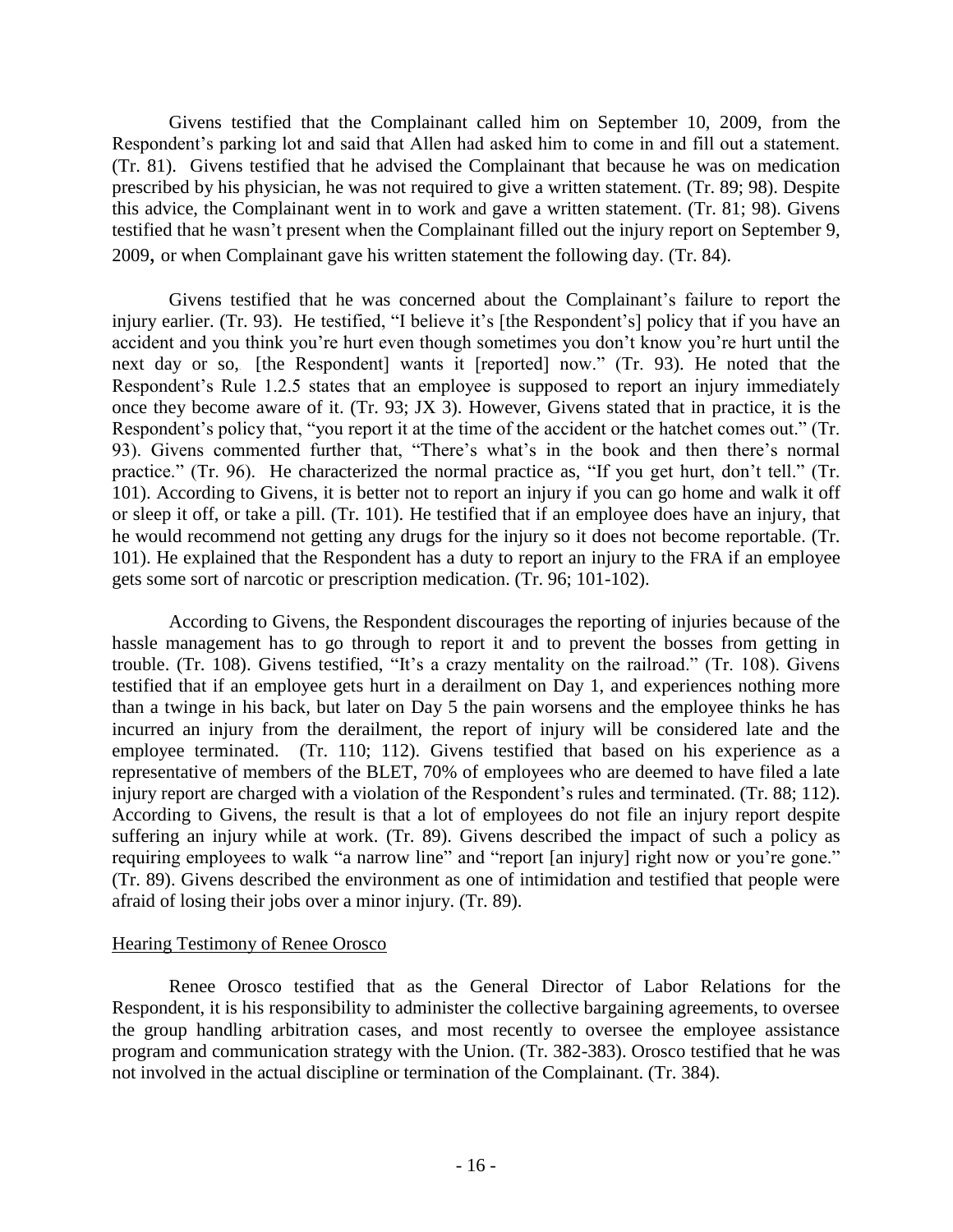Orosco testified that he was a member of a cross-functional team that produced the current disciplinary policy for the Respondent. (Tr. 385). He testified that in the late 1980s, an employee survey was conducted in which employee feedback was utilized to change the discipline policy. (Tr. 385). According to Orosco, "[T]he focus really was to provide a mechanism to address policy and rules violations, but making sure that it was consistent and fair...." (Tr. 386). In addition to ensuring fairness and consistency, Orosco stated that there was an effort to "move away from the punitive nature of discipline and focus [on] training and education." (Tr. 387). Orosco testified that the Respondent's policy is also focused on communication through counseling and conferencing, with the ultimate goal being to minimize punitive discipline by addressing issues before they reach the formal-discipline stage. (Tr. 387). Orosco testified that the current policy went through several revisions since the late 1980s. (Tr. 391). He testified that a person's employment may be terminated through either a progressive process or by certain severe violations. (Tr. 387). Orosco explained the progressive process as allowing an employee who receives discipline to either clear their record by not having any other discipline for a year after the discipline, or else suffer a higher level of discipline if another discipline event occurs within a year. (Tr. 390; 397).

Orosco testified that the Respondent has levels 1 through 5, and that level 4 has a subcategory which is reserved only for violations that cause serious damage but do not rise to a level-5 termination. (Tr. 393). He explained that some violations carry with it suspensions, but employees are afforded an opportunity to reduce the amount of time off work by attending paid training. (Tr. 389-390). The corresponding discipline for each level assessed is as follows: "Level 1" is counseling; "Level 2" is a one-day paid suspension spent in training; "Level 3" is a five-day unpaid suspension that could be reduced to a one-day suspension; "Level 4" is a ten-day unpaid suspension that can be reduced through training; "Level 4C" is a sixty-day suspension that can be reduced through training; and a "Level *5"* is termination of employment. (Tr. 394- 395; 396).

Orosco testified that if, after an investigation, an employee is found to have a Rule 1.6 violation, they will be assessed a level-5 discipline and their employment would be terminated. (Tr. 388). He explained there are certain behaviors that are considered so severe that they break the trust of the employer-employee relationship, and dishonesty is one such behavior. (Tr. 388). Other Rule 1.6 violations include felony convictions, incidents involving weapons, and altercations. (Tr. 388). Orosco explained that the Respondent's policy includes other rules which have different levels attached to each, such as Rule 1.2.5 requiring timely reporting of an injury. (Tr. 389). Orosco testified that to violate Rule 1.2.5 is a level-3 offense. (Tr. 389). Orosco testified that the intent of Rule 1.2.5 is to inform employees that injuries need to be reported immediately. (Tr. 403). He stated that an incident in which an injury was incurred and only later manifested itself would have to be reviewed individually according to the unique set of facts presented. (Tr. 403). He testified that discipline cannot be assessed until the employee has had due process, meaning that all the facts must be brought out, an investigation completed, and the charge proven. (Tr. 403).

Orosco testified that the changes in policy eliminated the inconsistency that was occurring in the past, where two employees found to have violated the same rule would receive two different levels of discipline. (Tr. 389). He testified that termination is not a desirable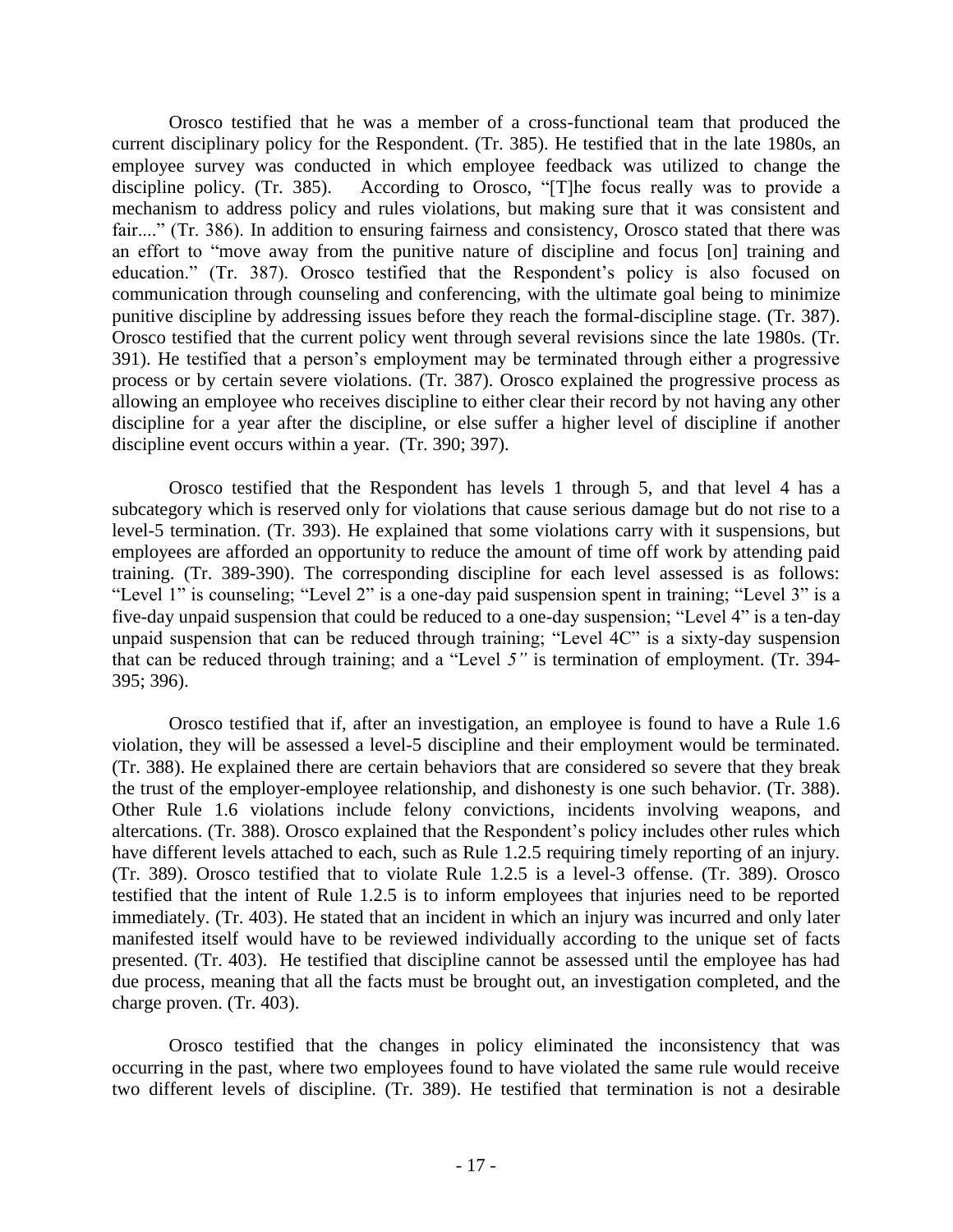outcome, because the Respondent has invested a lot of time and money in each employee. (Tr. 391-392).

Orosco explained that the discipline policy applies across the system and to the Respondent's thirteen unions and their members. (Tr. 386). He further explained that the discipline policy is a tool that the Respondent has the ability to change and modify, although the Respondent must follow all thirteen collective bargaining agreements. (Tr. 386). Orosco testified that, "[T]he employees have their due process through their collective bargaining agreement," and each violation must be proven through the formal process of investigation. (Tr. 388; 390). After discipline is assessed by the Respondent, the employee can appeal to the Public Law Board. (Tr. 399). The Public Law Board is a neutral and separate body that hears the appeal of a member challenging assessed discipline, and can decide whether or not the discipline was proper, and the Board has the power to return a terminated employee to work. (Tr. 396; 398- 399). Orosco testified that the Public Law Board has several options in addressing the appeal of the disciplined employee. (Tr. 399). According to Orosco, 60%-70% of the time the discipline is upheld, 10%-15% of the time the employee's claim is sustained, and l0%-l5% of the time the Public Law Board returns the employee back to work on a leniency basis but determines the discipline assessed was appropriate and does not award back pay. (Tr. 399). Orosco testified that during this step in the process the employee is represented by a union official and is not entitled to representation by an attorney. (Tr. 400).

Orosco testified that the thirteen collective bargaining agreements govern this entire process, dictating things such as time limits, procedure, and who has the power to hear appeals. (Tr. 400). According to Orosco, the Respondent and the union look at a list of neutral arbitrators and agree on a particular arbitrator that will hear the appeal. (Tr. 401). He explained that if there is no agreement on an arbitrator, the parties resort to a strike method of selection, by taking turns crossing a name off the list until one is selected. (Tr. 401).

### Hearing Testimony of Lori Griebel

Lori Griebel, the Complainant's wife of fourteen years, testified about the effect his discharge had upon her husband. (Tr. 62). "[He] just couldn't believe it. He loved the railroad. It's the job he always wanted and he worked hard at it and gave it everything and he just couldn't believe that this was happening to him." (Tr. 62). Griebel described the Complainant's disposition afterwards. "You'd thought somebody kicked him in the gut. He was just devastated. He was very moody. He was upset." (Tr. 63).

Griebel testified about the Complainant's back condition prior to August 28, 2009. "[When] he'd lay [sic] down at night, sometimes his back would ache. So he went to the doctor." (Tr. 70). Griebel explained that it was not long after this pain started that the Complainant went to see a doctor. (Tr. 71). Griebel also described the Complainant's workouts in the gym. "He was trying to lose weight. The doctor had given him some stuff to help him lose weight. So, he continued on his normal exercise routine." (Tr. 71). Griebel was not sure how many times a week the Complainant went to the gym, nor what exercises he did when he went. (Tr. 71).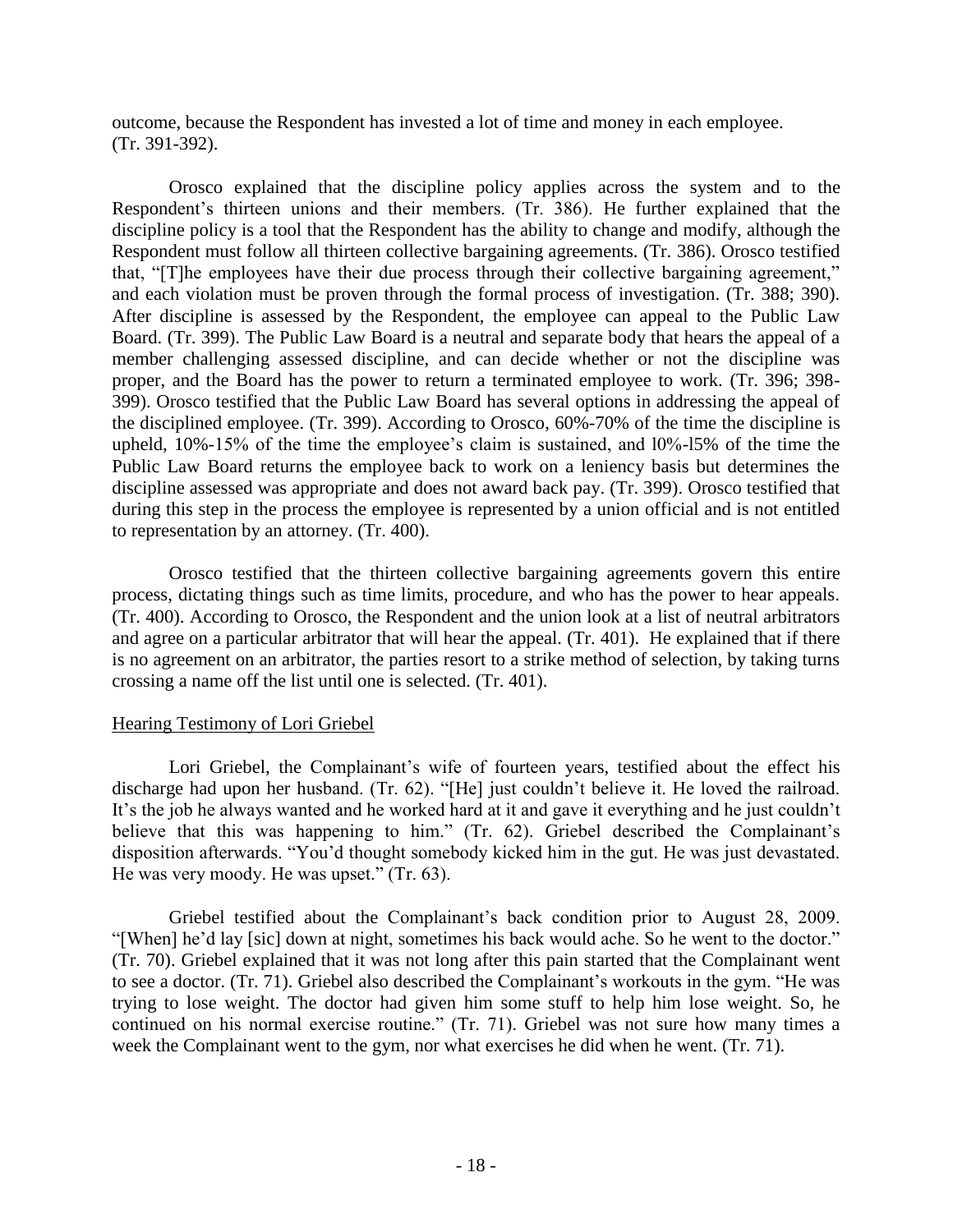Griebel testified that the Complainant was the sole support for herself and their two daughters. (Tr. 61; 63). She explained that they lost health-insurance coverage and could not afford private health insurance for herself or her daughters. (Tr. 63). She testified that they had to keep the Complainant's insurance because of his condition and subsequent surgery. (Tr. 63). She testified about the cost of Complainant's insurance. "[We] had to come up with \$300 in November to catch him up for... October, November and December. Then they sent us a letter saying we could pay his insurance at regular price. For the first six months, it would be \$100.00 a month and from the seventh month through the twelfth month, it would be \$175.00 a month, and after that it would have to go to COBRA."<sup>5</sup> (Tr. 64; 72). However, Griebel explained that they never had to pay the increased premiums for COBRA, because the Complainant had found other employment which provided health insurance. (Tr. 72).

Griebel testified that as soon as the Complainant found out his employment was terminated, he filled out applications and looked every day to find a job. (Tr. 64). Griebel explained that it was discouraging because he had to list where he last worked and disclose why he did not have a job. (Tr. 64). Despite the difficulty, Griebel testified that in May or June of 2010, the Complainant got a low wage earning job cleaning up chemicals from factories. (Tr. 65).

According to Griebel, the Complainant had surgery in October of 2009, and by November 17, 2009 when his doctor released him to work, the Complainant could have performed the job duties at the railroad without incident. (Tr. 73). Griebel testified that Complainant did ultimately return to work for Respondent in August of 2010. (Tr. 66). According to Griebel, his return improved the Complainant's mood. (Tr. 66).

### Medical Evidence

 $\overline{a}$ 

The Complainant presented to Dr. Jason Merrick, M.D. on August 11, 2009. (JX 17, p. 21). Dr. Merrick described the Complainant as a 44-year old male with a long history of low back pain. He added: "Most recent onset was 6 to 7 weeks ago." He noted that the Complainant's history included two herniated discs throughout his lower back, and that on the day of evaluation he presented with complaints of "intermittent sharp pain" throughout the lower right back region which radiated down into his hip and upper leg "but not past the knee." According to Dr. Merrick, the Complainant denied any numbness or tingling in the lower extremities. A course of non-surgical treatment was outlined.

The Complainant presented for an initial evaluation at the Arkansas Specialty Spine Center on September 10, 2009. (JX 17, p 27). He was seen by Dr. Brent Sprinkle, D.O. His chief complaint was described as "[l]ow back, right hip and leg pain for about a month." Under "HISTORY OF PRESENT ILLNESS," Dr. Sprinkle wrote: "Can be severe. Can be sharp, stabbing, throbbing, aching. Worse with standing, walking, exercise, lying, bending, squatting, kneeling, stairs, sitting, coughing, sneezing. Tried hydrocodone but didn't really help. Had

 $<sup>5</sup>$  There was conflicting testimony under cross-examination on page 72 of the transcript, indicating a discrepancy in</sup> the cost for private health insurance. Specifically, Griebel answered that from the seventh month through the twelfth month, the cost of insurance would only be \$75.00 a month instead of \$175.00 a month.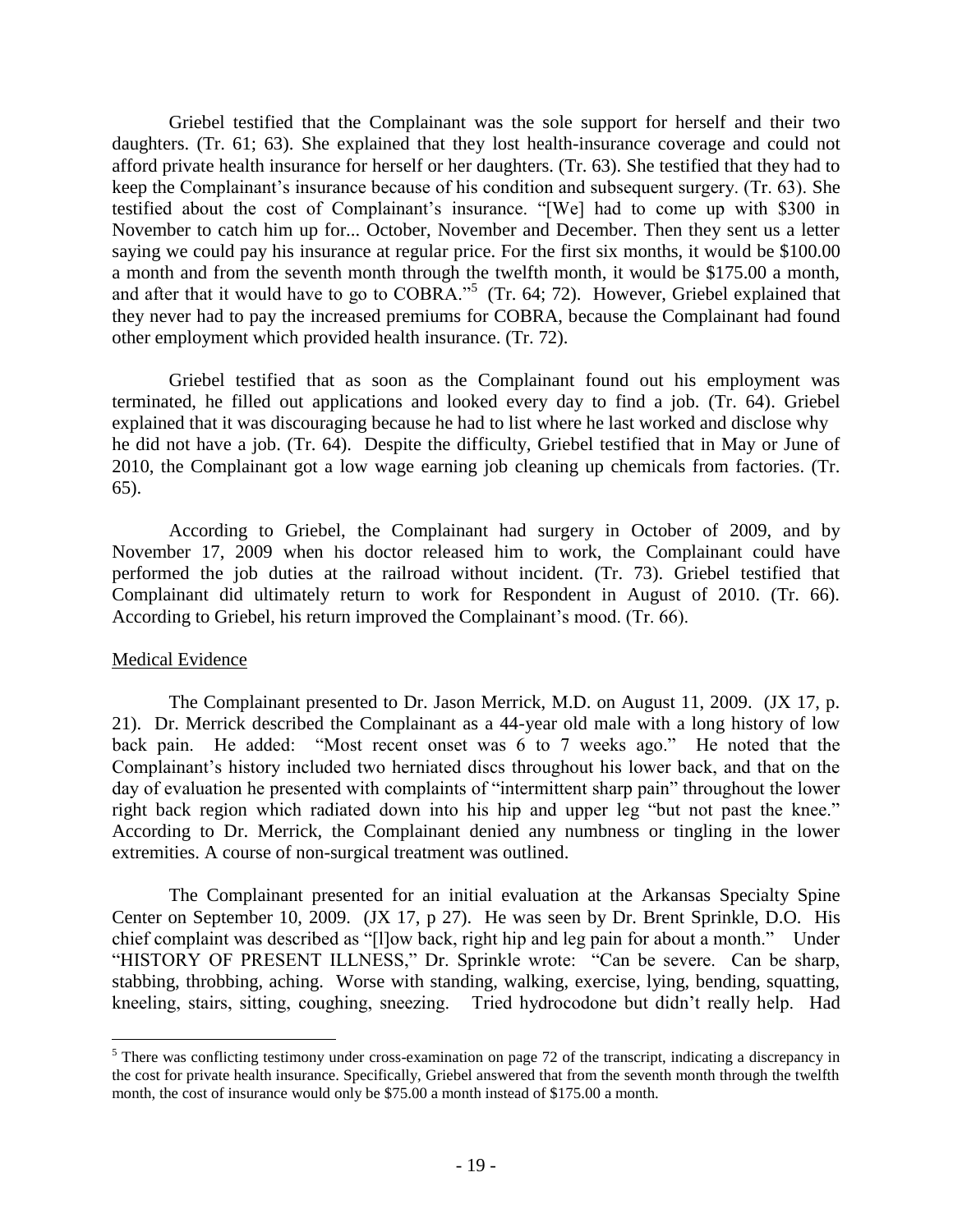therapy that didn't help." Dr. Sprinkle interpreted the x-ray as showing "disc space narrowing at 5-1." He stated that the MRI showed "right paracentral herniation of 5-1 causing right S1 nerve root impingement." (*Id*. at 28). His impressions were: 1) lumbar degenerative disc disease, 2) lumbar disc herniation, and 3) right S1 nerve root impingement. The Complainant was given an injection and medications, and Dr. Sprinkle indicated that he would consider a surgical consult if he did not respond to the treatment. (*Id*. at 29).

Dr. Sprinkle later referred the Complainant to Dr. Justin Seale, an orthopedist. (JX 17, p. 23). The Complainant presented to Dr. Seale on September 30, 2009, with a chief complaint of pain in the right buttock and leg pain. Dr. Seale noted that the Complainant had taken a "sharp jolt" to his lower back in a derailment on August 28, 2009, and during the course of the following few days, had begun to experience progressively worsening low back pain as well as right leg pain. He noted that the Complainant had a previous history of low-back pain, but that the leg pain had only developed after the derailment. He described the pain as "extremely severe, sharp, stabbing, throbbing, aching, and constant," as well as keeping the Complainant up at night. He also noted that the Complainant was having "numbing, tingling and weakness in his leg." Dr. Seale reviewed the Complainant's x-rays from the spine dated September 10, 2009, as well as the Complainant's MRI from September 1, 2009. His impression was a herniated disc as a result of an acute injury incurred on August 28, 2009, as well as chronic degenerative disc disease unrelated to the incident. He added:

At this time I discussed with [the Complainant] that, given his current pattern of symptoms, there is no doubt in my mind that his current disc herniation and symptoms are related to his work incident on 08/28/09. Of course, this is going by his word. He does have some history of low back problems prior to the incident, but also prior to the incident he was having no lower extremity pain. He does have degenerative disc disease in his low back which would explain the chronic back pain. However, the disc herniation is new when compared to an MRI in 2007. Thus, I feel that this is an acute injury sustained on 08/28/09.

(*Id*. at 24). The plan was for the Complainant to undergo a L5-S1 "microdiscectomy." (*Id*.).

Dr. Seale performed a partial "microdisckeptomy" on October 2, 2009. (JX 17, p. 3).

In a post-op visit dated October 28, 2009, Dr. Seale stated that the Complainant was doing "extremely well" after his surgery. (JX 17, 1). According to Dr. Seale, the Complainant stated that his leg pain was completely resolved and that he was ready to return to full normal work. Dr. Seale described the Complainant as having "some low back problems due to some mild degenerative disc disease in the low back until he sustained an injury at work on 08/29/09, from which he developed leg pain afterwards." Dr. Seale also stated that he felt "with greater than 50% medical certainty" that the Complainant's current injury that required surgery "was sustained during a work injury on 08/28/09." Dr. Seale then again noted that the Complainant was doing "exceptionally well" after his surgery, and therefore he was "returning him back to light duty work with no bending, twisting or lifting over 15 pounds." However, he stated that after November 17, 2009, the Complainant would be at maximum medical improvement and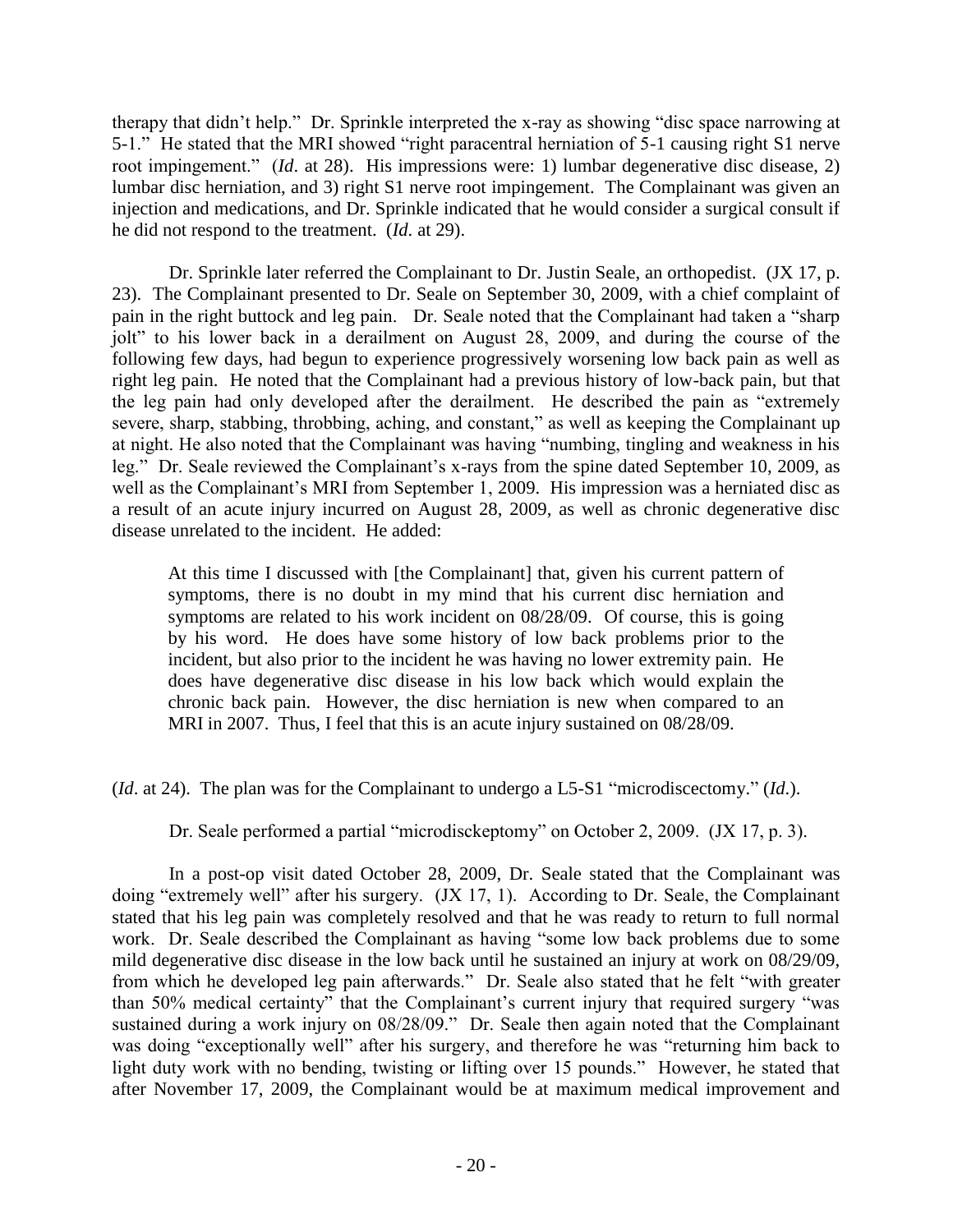could return to normal work without restrictions, with an impairment rating of 8% resulting from "a surgically treated disc lesion without residual signs or symptoms." Dr. Seale further stated that he was releasing the Complainant from his medical care.

#### Public Law Board

Following his dismissal, the Complainant consulted with his union representative, Frank Evans of the United Transportation Union, to determine whether to appeal his case to the Public Law Board. (Tr. 181). The union ultimately appealed Complainant's case to the Public Law Board. (Tr. 182). On June 11, 2010, the Public Law Board expressed its opinion that the Complainant "was late in reporting the injury and not totally candid when conversing with MOP Bryant nor General Superintendent Whatley." The Board therefore found that the Complainant's discipline "was warranted" but had "served its purpose." The Board ruled that the Complainant should be reinstated with all rights unimpaired within 30 days, but contingent upon the Complainant taking and passing all required examinations. (JX 10). The Complainant should have been returned to work by July 11, 2010, but due to a delay in receiving a letter from Whatley, the Complainant did not schedule the required "rules test" until August 9, 2010. (Tr. 211-212; JX 10). Ultimately, and in accordance with the June 11, 2010, decision, the Complainant was returned to work after passing the "rules test" on August 11, 2010. He did not receive back pay. (Tr. 182; IX *5;* 10).

## APPLICABLE LAW

The Federal Rail Safety Act ("FRSA") provides for employee protection from discrimination if the employee has engaged in protected activity while employed by a railroad carrier engaged in interstate or foreign commerce. 49 U.S.C. § 20109 (a). Specifically, the FRSA prohibits an employer from discharging, demoting, suspending, reprimanding, or in any other way discriminating against an employee if such discrimination is due, in whole or in part, to the employee's protected activity. 49 U.S.C. § 20109 (a). An employee engages in protected activity if, among other things, the employee in good faith, notifies or attempts to notify, the railroad carrier or the Secretary of Transportation of a work-related personal injury or workrelated illness. 49 U.S.C. § 20109 (a)(4).

On August 3, 2007, President Bush signed "The Implementing Recommendations of the 9/11 Commission Act of 2007," designated as Public Law No: 110-053, 121 Stat. 266. Under that law, Congress transferred authority for rail employees' whistleblower claims from the National Railroad Adjustment Board to the Department of Labor under OSHA. The August 2007 amendments also changed the legal burdens of proof standard for FRSA claims, requiring they be harmonized with the Wendall H. Ford Aviation Investment and Reform Act for the 21st Century ("AIR 21"), codified at 49 U.S.C. § 42121.The 2007 FRSA Amendments became effective on August 3, 2007, the date the statute was enacted. *See Abbott v. BNSFRy. Co.,* 2008 WL 4330018 (D. Kan. Sept 18, 2008). OSHA's jurisdiction over such claims became effective on that date. *Xavier A. Rosadillo v. Union Pacific Railroad Co.,* ARB Case No. 10-085 AU Case No. 2009-FRS-008.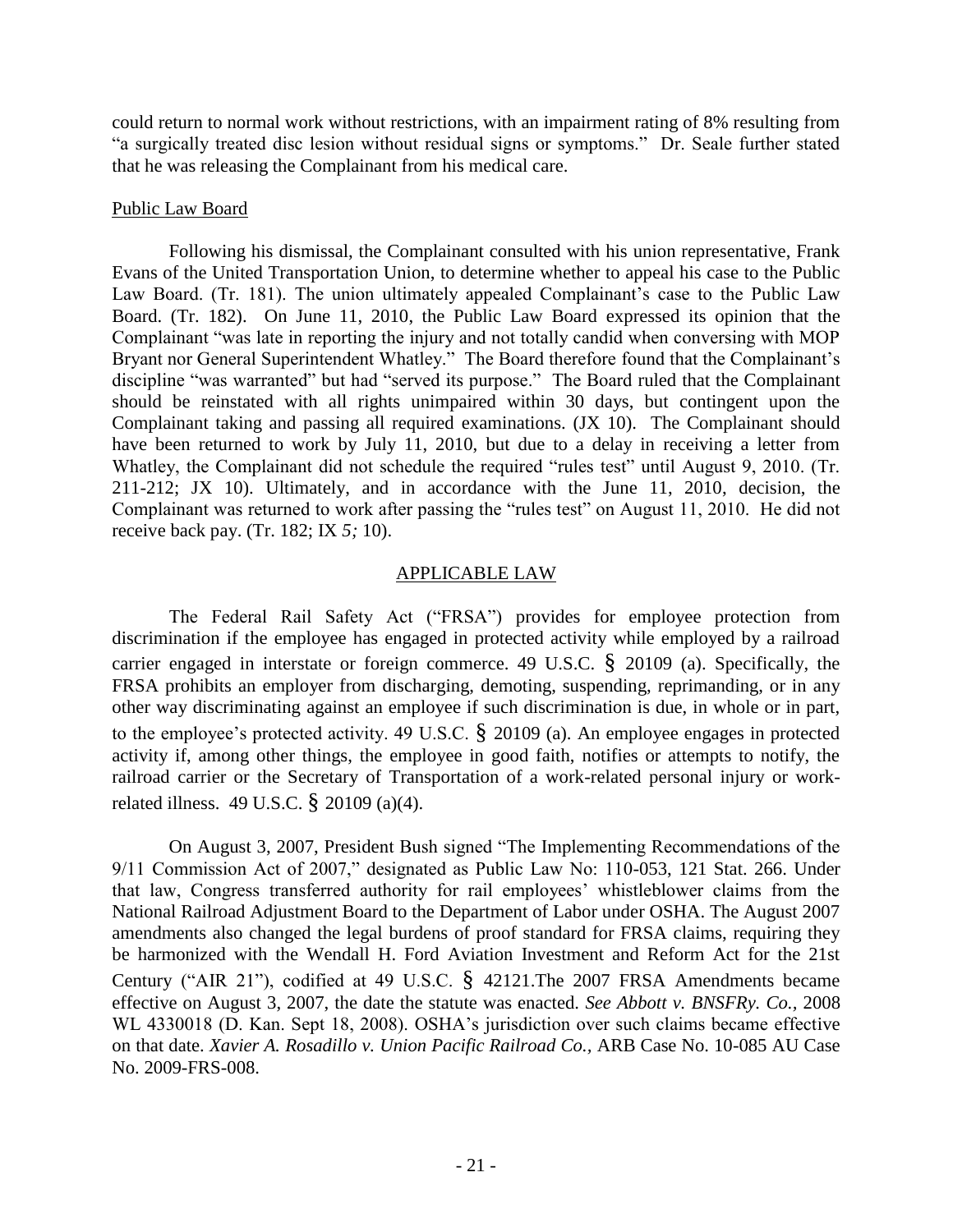The FRSA was amended further by Public Law 110-432, 122 Stat. 4892, Div. A, Title IV, section 419 (Oct. 16, 2008). The interim final text of regulations governing the employeeprotection provisions of the National Transit Systems Security Act (``NTSSA''), enacted as Section 1413 of the Implementing Recommendations of the 9/11 Commission Act of 2007 ("9/11 Commission Act''), and the Federal Railroad Safety Act (``FRSA''), as amended by Section 1521 of the 9/11 Commission Act, became effective on August 31, 2010.

#### DISCUSSION

As a preliminary matter, the Complainant, in order to have a cognizable claim under the Act, must be employed by a covered employer, which is defined by the FRSA as a railroad carrier engaged in interstate commerce. 49 USCS  $\S$  20 109(a). The parties agree that Respondent is a railroad carrier engaged in interstate commerce and that the Complainant was an employee of Respondent. (Tr. 36-3 7). Therefore I find the parties fall under the jurisdiction of the FRSA.

In order to prevail on his FRSA claim, the Complainant must prove by a preponderance of the evidence that "protected activity was a contributing factor in the adverse action alleged in the complaint." 29 C.F.R. §1982.109(a). If the Complainant has satisfied its burden, however, the Respondent may avoid liability by demonstrating by clear and convincing evidence that it "would have taken the same adverse action in the absence of any protected behavior." 29 C.F.R. §1982.109(b).

#### Elements of a *Prima Facie* Claim

To satisfy his *prima facie* burden under the FRSA, the Complainant must prove, directly or indirectly, by a preponderance of the evidence that: (1) he engaged in protected activity as defined by the FRSA; (2) his employer knew he engaged in the protected activity; (3) he was subjected to an unfavorable personnel action; and (4) his protected activity was a contributing factor that led to the unfavorable personnel action. *See* 49 U.S.C. § 42121(b)(2)(B)(i); 29 C.F.R. Part 1979.109(a); *Clemmons v. Ameristar Airways Inc., et al,* ARB No. 05-048, AU No. 2004- AIR- 11, slip opinion at 3 (ARB June 29, 2007); *Sievers v. Alaska Airlines, Inc.,* ARE No. 05- 109, AU No. 2004-AIR-028 (ARB Jan. 30, 2008).

Each of these elements will be discussed in turn.

### 1. The Complainant Engaged In Protected Behavior

The FRSA protects from retaliation or discrimination any employee, who in good faith, notifies or attempts to notify the railroad carrier of a work-related personal injury. 49 U.S.C. § 20109 (a)(4). The Complainant has alleged that he engaged in protected activity by notifying the Respondent of a personal work-related injury.

It is undisputed that on September 9, 2009, the Complainant went to the office of Allen and completed a Form 52032 reporting that he suffered a work-related personal injury in the train derailment that occurred on August 28, 2009. However, the FRSA does not protect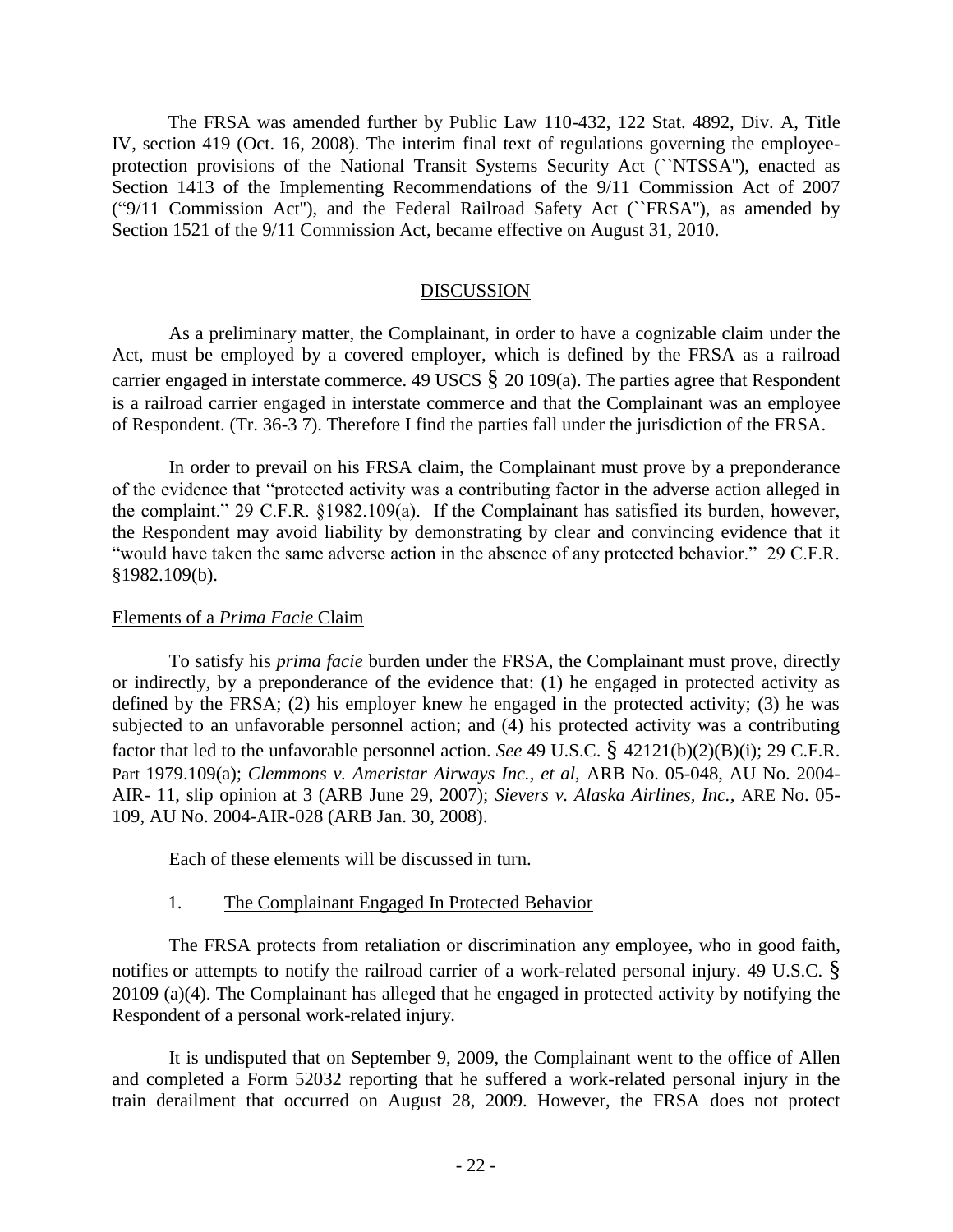fraudulent or dishonest notification. It specifies that the notification or attempt of notification must be done in good faith. Thus, it must be determined whether the Complainant's notification of his alleged injury was done in good faith such that it is considered a protected activity.

The Complainant alleged that he disclosed his prior back condition to the Respondent, and was reporting an exacerbation of a pre-existing injury as a result of the derailment. The Form 52032 which the Complainant completed and Respondent accepted clearly supports this allegation. The Complainant's written statement rendered during the investigation also supports this position. Bryant testified that he was aware of the Complainant's previous back condition and that the Complainant did not hide the fact that he was having back problems before the derailment. (Tr. 336; 357). Bryant also testified that there was not anything on the face of the Complainant's Form 52032 that was dishonest. (Tr. 365; JX 6A). Similarly, Whatley testified that the Complainant disclosed his preexisting back condition and told the truth about the derailment, and that Complainant listed all of this in his injury report and wrote it in his statement. (Tr. 264-265). Further, the Complainant's physician, Dr. Justin Seale an Orthopedic Surgeon, examined the Complainant after the derailment and determined that more likely than not, the Complainant had in fact sustained an acute injury at work in the August 28, 2009 derailment. (Tr. 220-221; JX 17).

At the hearing, the Respondent's witnesses took the position that the Complainant's dishonesty, and thus bad faith, was not evident from the report itself, but, rather, apparent when considering earlier conversations in which he allegedly expressed doubts concerning whether the derailment exacerbated his previous back injury, and also denied speaking with Peterson, whom Bryant described as a "FELA attorney" and "rainmaker." The Respondent's witnesses also concluded that because the Complainant had made inquiries about paid time off for back surgery before the derailment, he was seizing upon the occurrence of the derailment to fabricate a workrelated injury and thus achieve his goal of paid leave to address pre-existing medical issues related to his back. The merits of these conclusions will be more fully addressed in the section addressing the Respondent's rebuttal to the Complainant's *prima facie* case. However, it is sufficient to note here that, even assuming that the Complainant did earlier express doubts concerning whether his injury was work-related, that he did inquire about paid time off prior to the derailment, and that he did not feel free to disclose to management that he had discussed matters with Peterson (if he did), none of these factors when viewed objectively amount to showing that the Claimant acted in anything less than good faith when he filed the injury report and stated: "I believe the Derail exag[g]erated a pre[-]existing condition that I had[.] But I can[']t Prove that it did." (CX 13).

Accordingly, I find that a preponderance of the evidence supports the Complainant's position, that he notified the Respondent of a work-related injury in good faith, and therefore engaged in protected activity as defined by the FRSA.

# 2. Respondent Was Aware of the Protected Behavior

The Complainant must next demonstrate that the Respondent was aware of his protected activities, such that they contributed to his termination. The fact that the Respondent was aware of his filing an injury report cannot be seriously argued.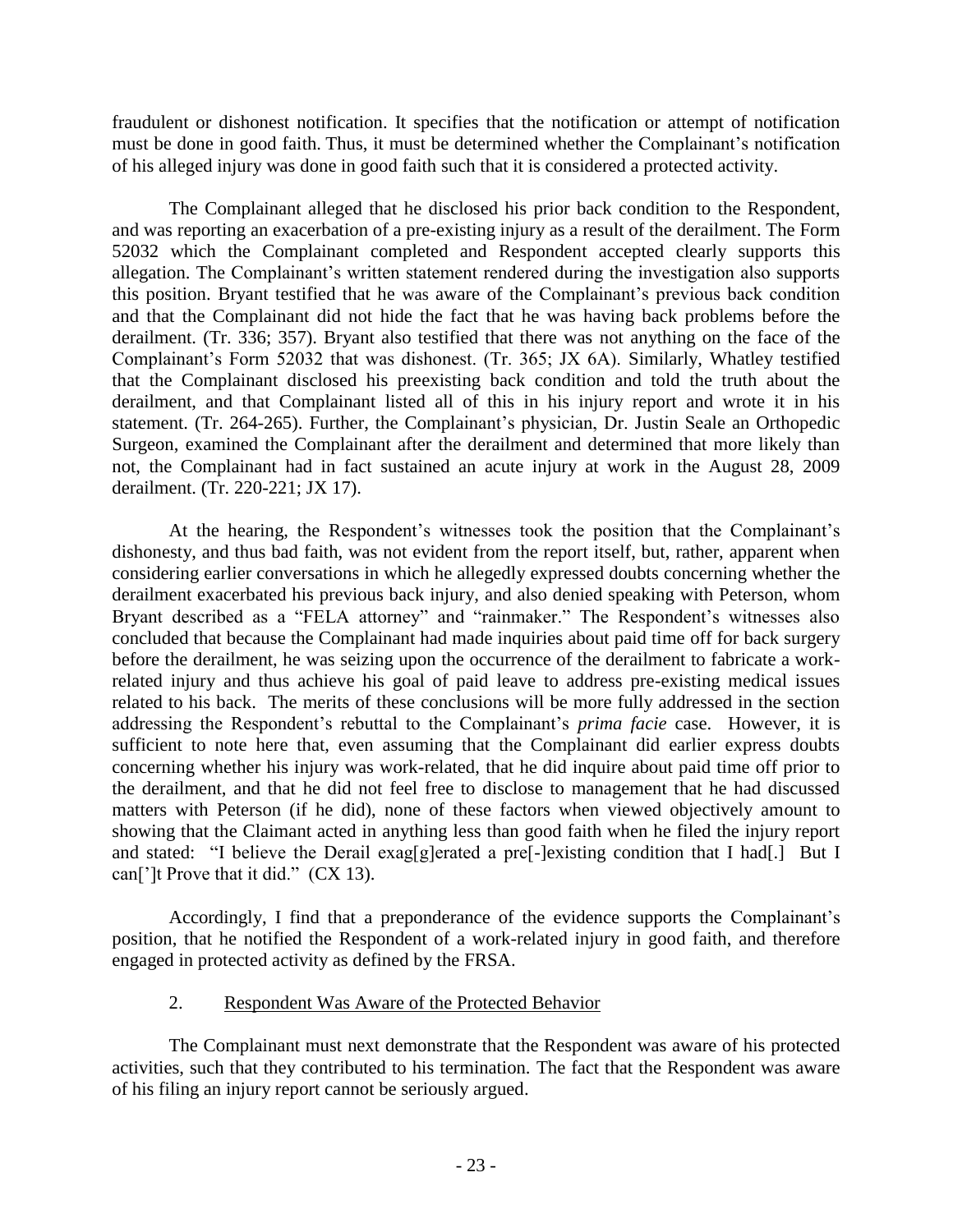#### 3. Complainant Suffered An Unfavorable Personnel Action

The quintessential example of an adverse action is a tangible employment action such as the termination of the employment relationship. *See Burlington Indus., Inc. v. Ellen/i,* 524 U.S. 742, 761, 118 5. Ct. 2257, 141 L. Ed. 2d 633 (1998); *Crady v. Liberty Nat. Bank & Trust Co. of Ind.,* 993 F.2d 132, 136 (7th Cir. 1993). It is clear from the testimony and record that the Complainant suffered adverse employment action when he was pulled out of service and subsequently terminated from his employment with the Respondents on November 11, 2009.

## 4.Complainant's Protected Behavior Was A Contributing Factor In The Unfavorable Personnel Action

As the Complainant has established the first three elements of a *prima facie* claim of retaliation under the FRSA, the Complainant must next show that his protected behavior was a contributing factor in his termination.

In its comments to the Interim Final Rule, the Department of Labor, citing *Marano v. Dep't of Justice*, 2 F.3d 1137, 1140 (Fed. Cir. 1993), stated that it considered a "contributing factor" to be "any factor which, alone or in connection with other factors, tends to affect in any way the outcome of the decision." The comments also cited to *Klopfenstein v. PCC Flow Techs Holdings, Inc.*, No. 04-149, 2006 WL 3246904 (ARB May 31, 2006). In that case the Board discussed the contributing-factor test under the whistleblower provisions of the Sarbanes Oxley Act of 2002. Specifically, quoting from *Klopfenstein*, the DOL observed that a Complainant need not necessarily prove that the respondent's articulated reason for the adverse job action was a pretext in order to prevail, but can alternatively prevail by showing that the respondent's reason, while true, "is only one of the reasons for its conduct…and that another reason was the complainant's protected activity." *Klopfenstein*, 2006 WL 3246904 at 13.

The DOL also made clear that although the National Transit Security Systems Act ("NTSSA") and AIR21 do not address a complainant's burden of proof that the protected activity was a contributing factor in the alleged adverse action, it was the Secretary's position that the complainant must demonstrate by a preponderance of the evidence that his or her protected activity contributed to the adverse action, and that otherwise the burden never shifts to the employer. A "preponderance of the evidence" means the degree of relevant evidence that a reasonable person, considering the record as a whole, would accept as sufficient to find that a contested fact is more likely to be true than untrue. 5 C.F.R. §1201.56 (c)(2).

A complainant can sustain his or her burden through either direct or indirect evidence. *Sievers, supra.* Direct evidence is evidence that conclusively links the protected activity and the adverse action. *Id.* at 4-5. The ARB has described direct evidence as "smoking gun" evidence that "conclusively links the protected activity and the adverse action and does not rely on inference." *Williams v. Domino's Pizza,* ARE No. 09-092, slip op. at 6 (ARB Jan. 31, 2011). Alternatively, the complainant may rely upon circumstantial evidence. For example, the complainant may show that the respondent's proffered reason for termination was not the true reason, but instead "pretext." *Riess v. Nucor Corp.,* ARB 08-137, 2008-STA-Ol 1, slip op. at 6 (ARB Nov. 30, 2010). If the complainant proves pretext, it may be inferred that his or her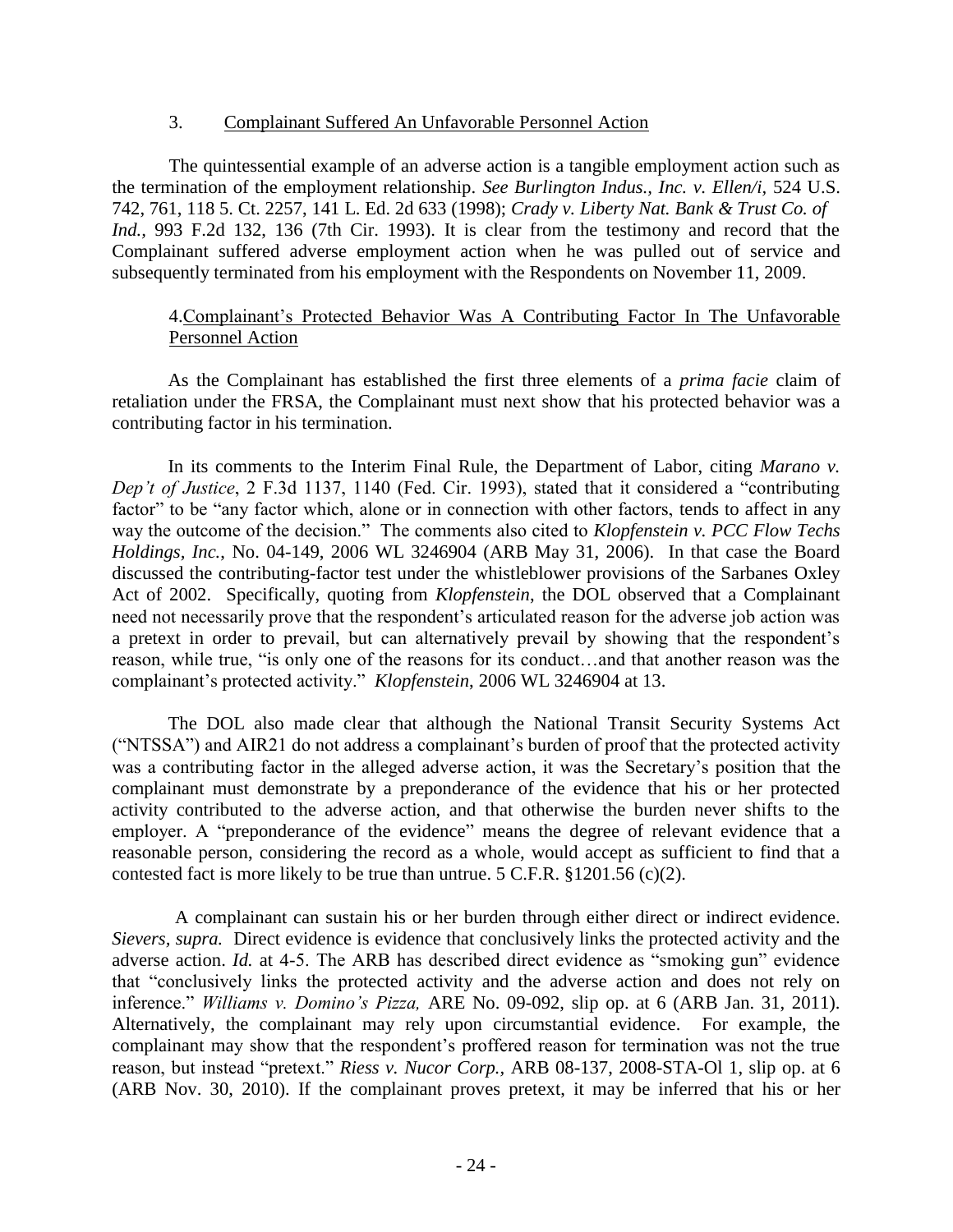protected activity contributed to the termination. *Id.* According to the Board, "If the complainant proves pretext, [the fact finder] may infer that his protected activity contributed to his termination, although [the fact finder is] not compelled to do so." *Williams v. Domino 's Pizza, supra*, slip op. at 6. In evaluating the merits of the circumstantial evidence, courts may take into consideration the following factors: 1) timing of the unfavorable personnel action in relation to the protected activity; 2) disparate treatment of the complainant; 3) deviation from routine procedures; 4) attitude of supervisors towards the whistleblower and protected activity in general; and 5) the complainant's work performance rating before and after engaging in protected activity. *Sievers, supra,* slip. Op. at 26.

Here, whether viewed as shown by direct or circumstantial evidence, the record clearly demonstrates that the Complainant's filing of an injury report was at least a contributing factor, if not the determining factor, in his termination. The Complainant engaged in protected activity on September 9, 2009, when he went to Allen's office and reported a work-related personal injury. Whatley testified that he requested to have the Complainant come in on September 10, 2009, to provide a statement because the information provided on the report was not nearly as comprehensive as the discussion that he had with the Complainant. (Tr. 246; JX 8 at page 167). Allen testified that he was present on September 10, 2009, when the Complainant came to the office and wrote a statement. (Tr. 297).Within a matter of days, the Complainant had been pulled from duty and suspended pending the outcome of an investigation. (Tr. 179). Shortly afterwards, the Complainant received an official letter from Respondent notifying him of the formal charge of rule violations.

The specific grounds for the dismissal were "dishonest representations and embellishment of facts and circumstances surrounding an on duty injury," and "failure to honestly and timely make a report of injury on Form 52032 until September 9, 2009." (JX 9). Clearly, the protected activity precipitated the unfavorable personnel action. The Respondent argues that although the filing of the report may have precipitated the dismissal, it was not its cause, and that the cause of the dismissal was the Respondent's belief that the Complainant was dissembling and being dishonest by fabricating, after the fact, a link between the derailment and a pre-existing injury. However, as noted, the Secretary has made clear in the comments to the Interim Final Rule that a Complainant need not necessarily prove that the respondent's articulated reason for the adverse job action was a pretext in order to prevail, but can alternatively prevail by showing that the respondent's reason, while true, "is only one of the reasons for its conduct…and that another reason was the complainant's protected activity." *Klopfenstein*, *supra*, 2006 WL 3246904 at 13. Accordingly, it cannot reasonably be argued that, leaving aside the issue for now whether the Respondent's reasons were pretextual, that the Complainant's filing of the injury report was not "one of the reasons" for its conduct in dismissing the Complainant. It is clear from the record that if the Complainant had chosen not to file an injury report, he would never have been terminated.

I find, therefore, that clearly the Complainant's filing of the injury report was one of the reasons for his dismissal, and therefore the Complainant has established a *prima facie* case of retaliation.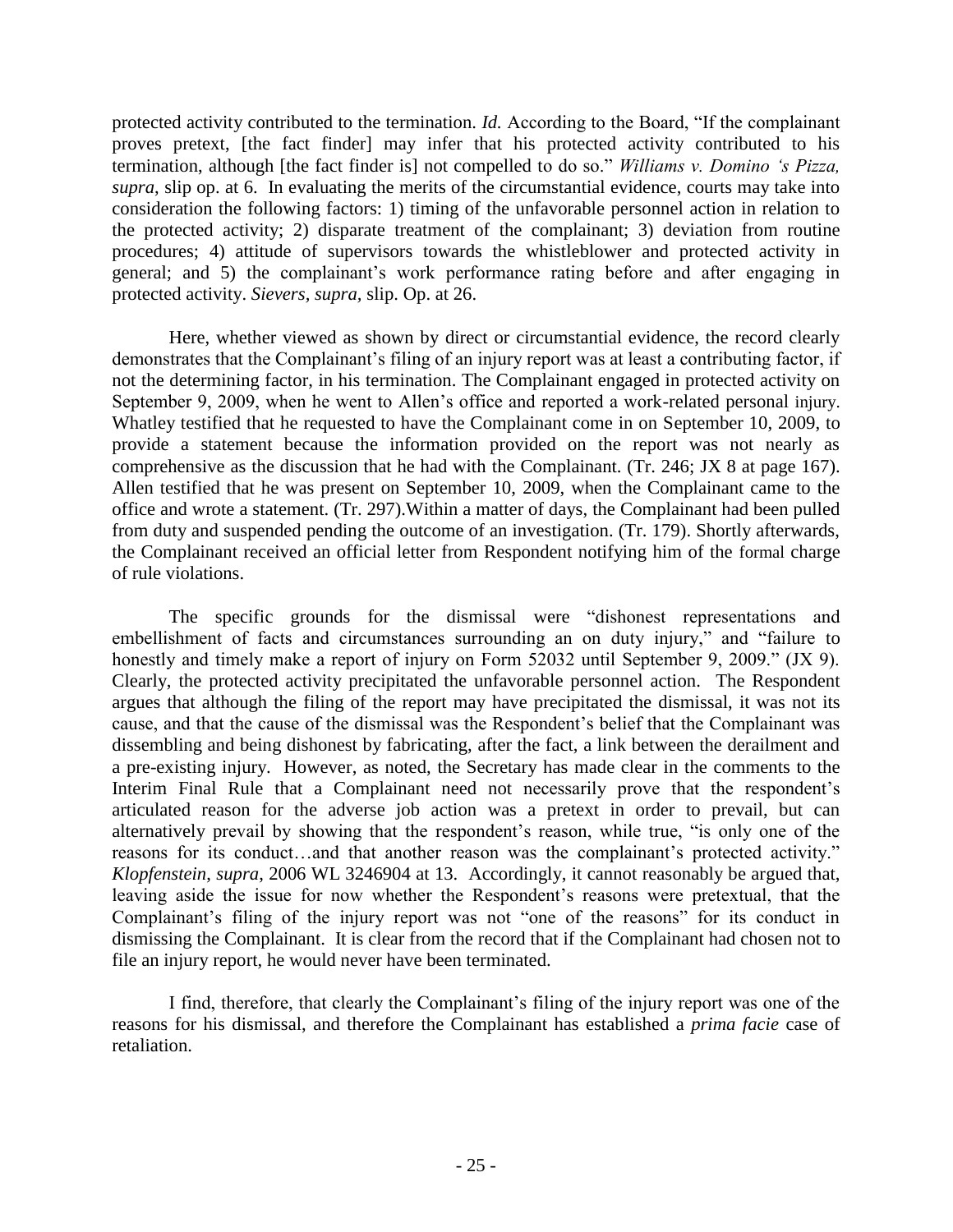#### 5. Same Adverse Action Absent Protected Behavior

Under § 1982.109 (b), relief may not be ordered if the respondent demonstrates by clear and convincing evidence that it would have taken the same unfavorable personnel action in the absence of any protected behavior. 29 C.F.R. § 1982.109(b). In other words, even where a complainant has proven discrimination by a preponderance of the evidence, liability does not attach if the employer can demonstrate clearly and convincingly that it would have taken the same adverse action in any event. *Williams v. Domino 's Pizza, supra*, slip op. at 6. Clear and convincing evidence is "evidence indicating that the thing to be proved is highly probable or reasonably certain." *Id.* (citing *Brune v. Horizon Air. Indus., Inc.,* ARE No. 04-037, AU No. 2002-AIR-008, slip. op. at 14 (ARB Jan. 31, 2006) (citing Black's Law Dictionary at 577)). It is that measure or degree of proof that produces in the mind of the trier of fact a firm belief as to the allegations sought to be established. 5 C.F.R. § 1209.4 (d). Thus, the burden of proof under the clear-and-convincing standard is more rigorous than the preponderance-of-the-evidence standard. *DeFrancesco v. Union Railroad Co.,* ARE No. 10-114, AU No. 2009-FRS-9 (ARE Feb. 29, 2012).

The Respondent argues that the Complainant's dismissal was not because he filed the report of injury, but the fact, in the Respondent's view, that he did so with dishonest intentions. The Respondent's witnesses, though, were unable to point to anything—not even a single statement—on the face of the injury report itself that was dishonest. To the contrary, the Complainant appears to have been quite candid in stating on the form that he thought the derailment exacerbated a pre-existing injury, although he could not, at least for the present, prove this to be the case. This statement is not the least bit dishonest or disingenuous. Rather, it is a very forthright statement of the Claimant's state of mind, reflecting his conviction, which he could not yet prove, that the derailment had triggered a reoccurrence of the pain in his back which he had been experiencing during the month just concluded.

Nonetheless, the Complainant's superiors judged the Complainant to be dishonest based on conversations they had had with him earlier in which he had allegedly expressed uncertainty whether there was a connection between the derailment and the reoccurrence of his back pain. Bryant, moreover, relied on Givens's assertion that the Complainant had spoken with Peterson, whom he described disapprovingly as a "FELA attorney" and "rainmaker," and the disparity between the conversations he had with Complainant, who allegedly denied speaking to Peterson. (Tr. 367-368). Both Bryant and Whatley also found suspicious that the Complainant had been inquiring, prior to the derailment, about getting paid for potential time off while undergoing surgery. (Tr. 378; 380). Accordingly, both Bryant and Whatley concluded that there was no merit in the Complainant's claim of an injury arising from the derailment, and that the Complainant knew this to be the case but had still filed what he knew to be a false claim of a workplace injury, apparently after being advised to do so by Peterson.

When viewed objectively, however, the Respondent's determination that the Claimant acted dishonest was based upon suspicion, as well as guilt by association, rather than hard evidence. As noted, the Complainant denied having ever spoken with Peterson. Even if Complainant had spoken with him, however, about his legal options under FELA, he was well within his rights to do so, and consulting an attorney is not tantamount to an attempt to commit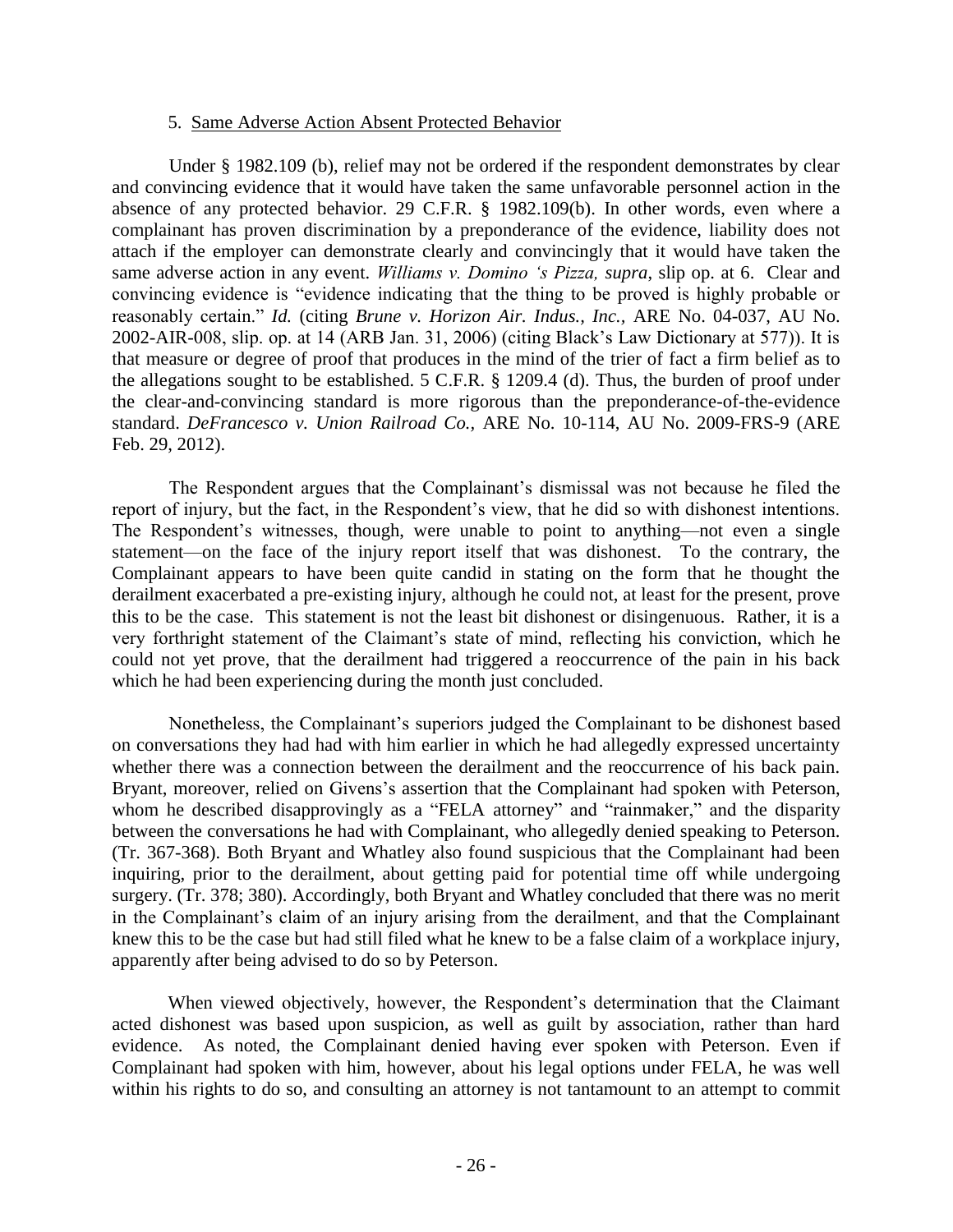fraud. Furthermore, even if he had spoken with Peterson, the Complainant was under no obligation to disclose this fact, and the fact that Bryant would make such an inquiry, given his contemptuous attitude toward Peterson, could be seen as a form of intimidation. In this regard, it is noteworthy that the Respondent maintains a strict policy of requiring its employees to file a report of injury in the presence of a manger, which in itself could have a chilling effect. Bryant, moreover, did not hesitate to make clear that the purpose of requiring that the forms be filled out in the presence of a manager was to prevent employees from filling it out in consultation with an attorney. As he put it, if allowed to take the forms home and fill them out privately, the employees would "take them to their FELA attorneys, the FELA attorney would help them fill them out[,] and they would bring them back in and *here we go*." (Tr. 342). (Emphasis supplied.)

Bryant's statements, in this regard, lend significant credence to the testimony of the union representative, Givens, that the Respondent has a "mentality" that disfavors the reporting of injuries, and particularly injuries that become symptomatic only after the accident that caused them. (Tr. 93). He characterized normal practice as, "If you get hurt, don't tell." (Tr. 101). According to Givens, it is better not to report an injury if you can go home and walk it off or sleep it off, or take a pill. (*Id.*). In his view, the Respondent discourages the reporting of injuries because of the "hassle management has to go through to report it," and to shield management from getting in trouble as a result of the injury. (Tr. 108). He testified that the Respondent particularly has no tolerance for the reporting of injuries which manifest themselves days after an accident, and that should an employee report an injury based on symptoms becoming manifest days afterward, the chances are that the employee will then be accused of filing a late report and terminated. (Tr. 110;112). This is apparently true despite the fact that Bryant, Whatley, and Orosco all acknowledged at the hearing that some injuries may take days to become symptomatic, and therefore an employee may not realize that he has suffered an injury until after the fact.

Proof of *animus* towards protected activity may be sufficient to demonstrate discriminatory motive. *See Sievers, supra,* slip op. at 27. "[R]idicule, open hostile actions or threatening statements," may serve as circumstantial evidence of retaliation. *Timmons v. Mattingly Testing Services,* l995-ERA-00040 (ARB June 21, 1996. I find that the facts and circumstances of this case reveal such an *animus*. According to Givens, when he informed Bryant that the Complainant was going to file an injury report, Bryant stated, "Well, we'll see about that." (Tr. 80). According to the Complainant, Bryant was upset and told him, "[You] probably opened up a can of worms and they're going to fire [you]." (Tr. 141).<sup>6</sup> This is reinforced by Bryant's own description of his conversation with the Complainant, "Well, I called [the Complainant] and ... I wasn't in a real good mood...." (Tr. 33 9-340). Bryant specifically recalled saying "[Y]ou know, you're reporting an injury here nearly two weeks after the fact" and "that you may in fact be opening a can of worms here that you don't want to open." (JX 8 at page 129). Bryant testified that he told the Complainant on September 8, 2009, that if the

 $\overline{a}$ 

 $6$  At the hearing, Mr. Bryant testified that he did not remember saying to Complainant that by filing the Form 52032 Complainant would be opening up a can of worms. (Tr. 361-362). However, during the investigation in November 2009, Mr. Bryant specifically recalled saying "you know, you're reporting an injury here nearly two weeks after the fact" and "that you may in fact be opening a can of worms here that you don't want to open." (JX 8 at page 129).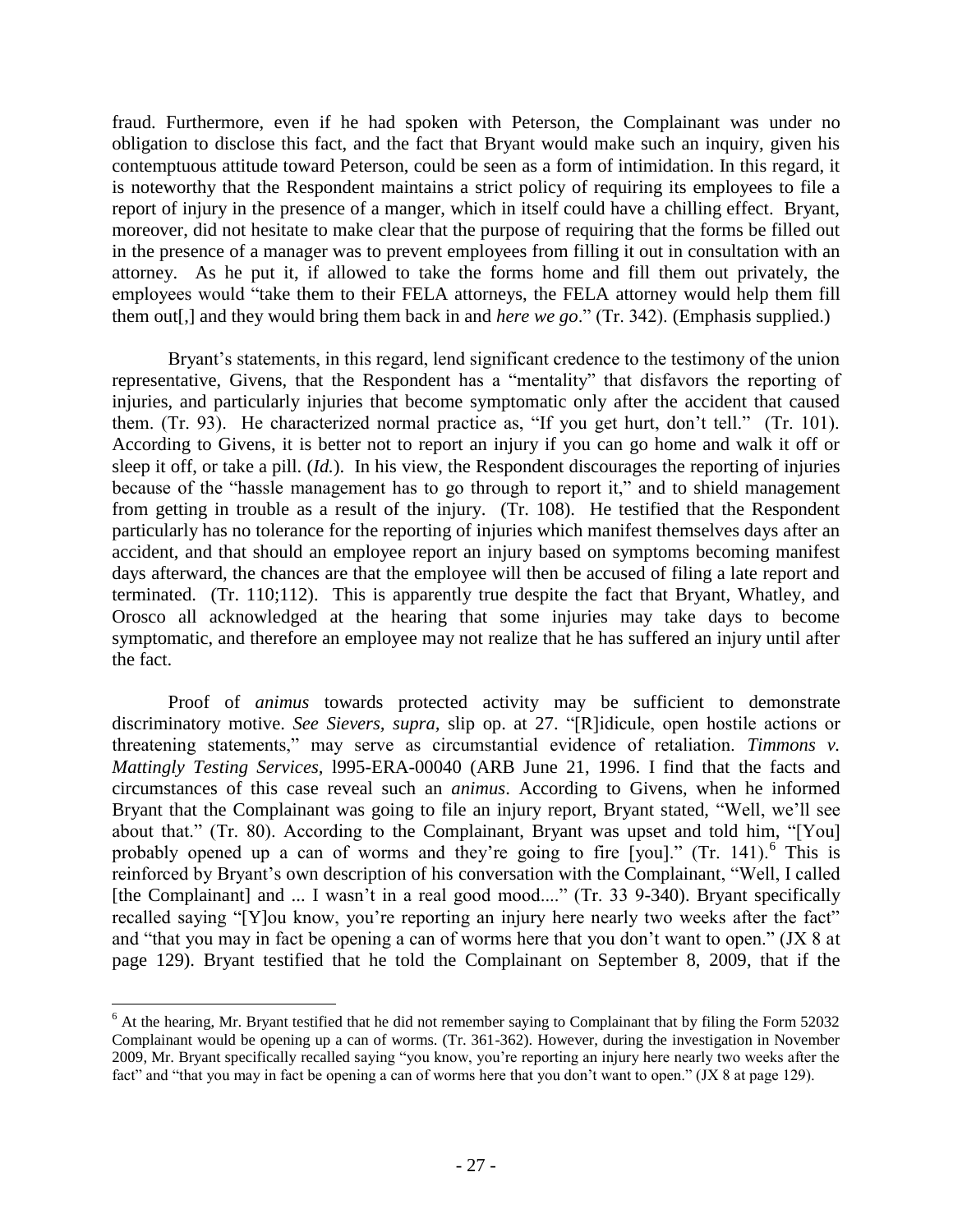Complainant reported the injury it would be considered a late report and a violation of the rules which would be assessed a level 3. (Tr. 340; 362). As noted, according to Bryant, the reason employees have to fill out injury report forms in the presence of a manager is because otherwise a "FELA attorney would help them fill them out and they would help bring them back in and *here we go.*" (Tr. 342). (Emphasis supplied). As the trier of fact who observed Bryant testify, it was my distinct impression that Bryant was using the term "FELA attorney" in a pejorative sense, and his use of the phrase "here we go" was meant to suggest the pursuit of claims that are presumed by management to be frivolous. Also, according to the Complainant, when he tried to explain to Whatley that the derailment had made his pre-existing condition worse, Whatley's response was to say, "Well[,] this sounds suspicious." (Tr. 150- 151).

Respondent's Rule 1.2.5 states that an employee is supposed to report an injury immediately once he or she becomes aware of it. (Tr. 93; JX 3). In practice, however, Givens stated that it is Respondent's policy that, "you report it at the time of the accident or the hatchet comes out." (Tr. 93). He testified that if an employee does have an injury, that he would recommend not getting any drugs for the injury so it does not become reportable. (Tr. 101). He explained that the Respondent has a duty to report an injury to the FRA if an employee gets some sort of narcotic or prescription medication. (Tr. 96; 101-102). Consequently, according to Givens, a lot of employees do not file an injury report despite suffering an injury while at work. (Tr. 89). Givens described the impact of such a policy as requiring employees to walk "a narrow line" and "report [an injury] right now or you're gone." (Tr. 89). Givens described the environment as one of intimidation and testified that people were afraid of losing their jobs over a minor injury. (Tr. 89). This is exactly the type of unsafe atmosphere of intimidation that the FRSA was designed to protect against.

Most revealing, and perhaps most disturbing, is the evidence concerning the alleged second Form 52032. The Complainant testified that he reported to Allen's office on September 9, 2009, and filled out Form 52032 in front of Allen. (Tr. 145-146). He stated that prior to going to Allen's office and filling out the two forms, he had spoken with Whatley. (Tr. 147; 148 JX 15; CX 1). According to the Complainant, he tried to explain to Whatley that the derailment had made his condition worse. (Tr. 151). The Complainant testified that he told Whatley, "S]ir, I'm saying that I believe that the injury exacerbated my condition I was having therapy for." (Tr. 151). According to the Complainant, Whatley then told him that since he could not prove that the accident exacerbated his condition, he wanted the Complainant to state on the Form 52032 that he was not hurt on company property. (Tr. 151)

According to the Complainant, after completing and giving the Form 52032 to Allen in his office on September 9th, Allen handed the Complainant another blank Form 52032 along with the original Form 52032. (Tr. 146). He testified that Allen had highlighted sections of the original Form 52032, indicating those parts in which the Complainant's responses would elicit an objection from Whatley. (Tr. 147; CX 14; JX 6A; JX 6B). Thus, according to the Complainant, despite his disagreement about where he suffered his injury, he felt compelled under the circumstances to comply with Allen's instruction to leave blank the section on the second Form 52032 asking whether he was hurt on or off company property and the section asking about his condition and when he realized it was caused by his work. (Tr. 151-152, 159; JX 6A; CX4). According to the Complainant, after completing the second form, he crumpled up and threw the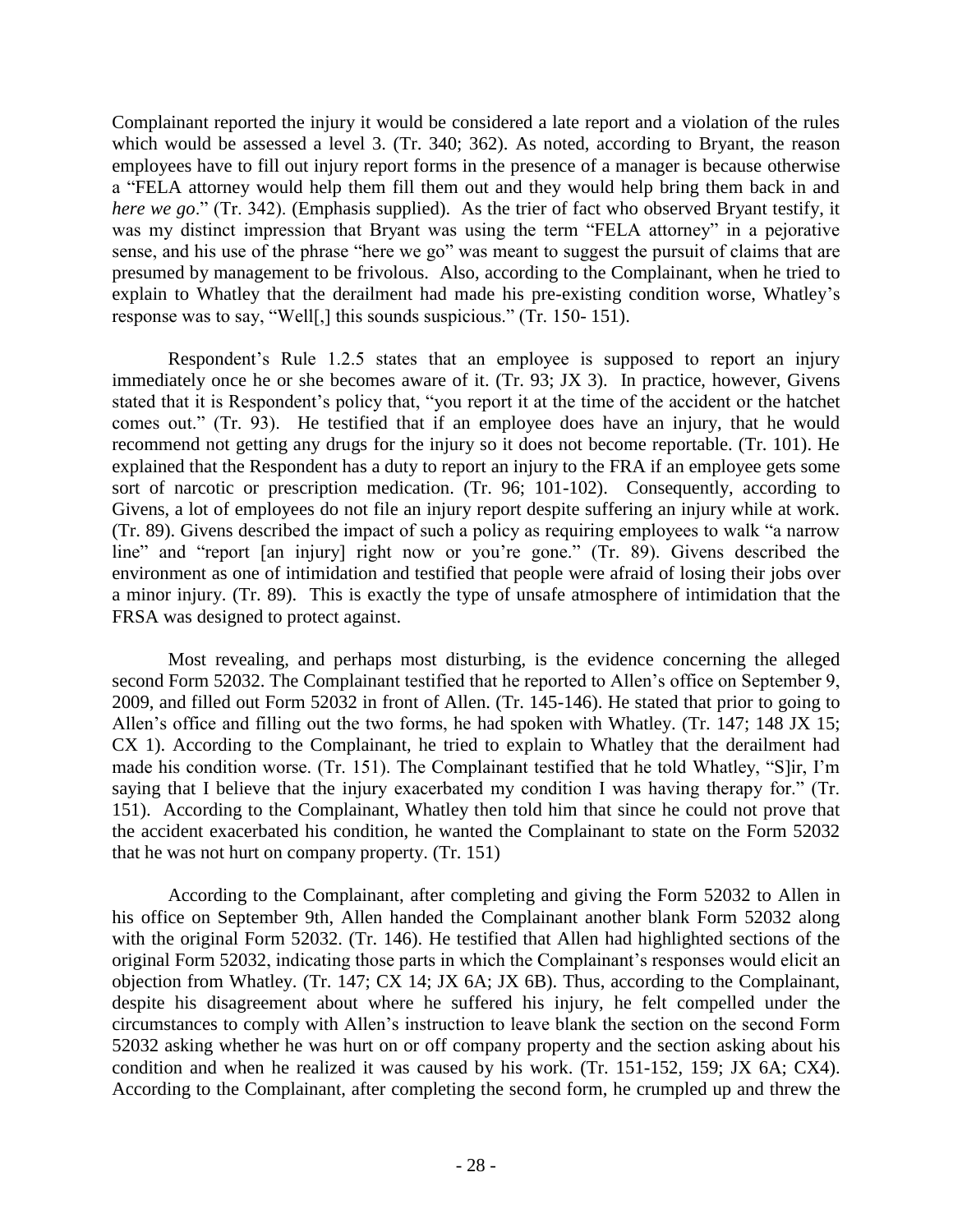rejected original in the waste basket next to Allen's desk, but later thought better of it and retrieved the crumpled form. (Tr. 156-157; 158). Allen, however, adamantly denied that he rejected any of the language inserted by the Complainant; rather, he testified that the Complainant only filled out one Form 52032 and further testified that he never pointed out any inadequacies on the form nor instructed the Complainant to fill out a second form. (Tr. 294-295; 296-297; 324; 329).

The sharp conflict between the testimony of the Complainant and Allen requires that I determine their credibility. Initially, I note that the degree of conflict is disturbing as both witnesses were placed under oath and acknowledged that they were under a duty to tell the truth. Obviously, though, if one was telling the truth, the other was engaging in a deliberate falsehood in violation of the oath they solemnly undertook. In assessing Allen's demeanor at the hearing, I found him to be very well mannered and respectful and apparently sincere in his testimony. However, the Complaint submitted what he identified as the Form 52032 that he retrieved the waste basket. (TX 6B; CX 14). The form is in the original, i.e., not a photocopy, and has the appearance of being wadded up and then flattened. On this particular Form 52032, which is signed and dated by the Complainant on September 9, 2009, the Complainant checked off boxes under Section II to indicate that he was injured "ON DUTY" and "ON COMPANY PROPERTY." Yellow highlighter is used to mark the number (8), which precedes the checked boxes. In the Form that both parties agree was the form that was officially accepted by Allen, however, both these boxes are now left blank. (JX 6A; CX 4).

As noted, Allen testified, under oath, that the Complainant only completed one Form 52032 and that he never pointed out inadequacies on the original Form 52032. Yet, there are clear markings of yellow highlighter on the Form 52032 on the corresponding sections the Complainant asserts Allen pointed to as those to which Whatley would take exception. Allen testified that his recollection of the events surrounding this incident "is not that great." (Tr. 319). Allen further stated that he could not recall that he had any real significant discussion with the Complainant concerning the contents of Form 52032. (Tr. 329). The highlighted sections on the crumpled Form 52032 support the Complainant's version of events. As the trier of fact, I found the Complainant to be honest, and I believed his testimony. I am convinced that the crumpled Form 52032, or the Complainant's Exhibit 14, is the form he originally filled out on September 9, 2009, and which was rejected by Allen and then crumpled and thrown into the waste basket, only to be later retrieved by the Complainant.

I also find the disparities that Bryant perceived in the Claimant's version of events to be non-compelling evidence of the Complainant acting dishonestly. As regards to the Claimant inquiring about paid leave to address his pre-existing back issues, Whatley conceded that it was a legitimate concern for a person who may be facing a significant amount of time off for medical reasons to make inquiries concerning paid leave. (Tr. 270).

Even assuming, however, that the timing of the Complainant's inquiries concerning paid time off may have given reasonable grounds for suspicion, neither Bryant nor Whatley could point to anything that the Complainant did or said that could be labeled, in fact, dishonest. As noted by counsel for the Complainant in his cross-examination of Whatley, the letter charging the Complainant with dishonesty specifically accused him of making "dishonest representations"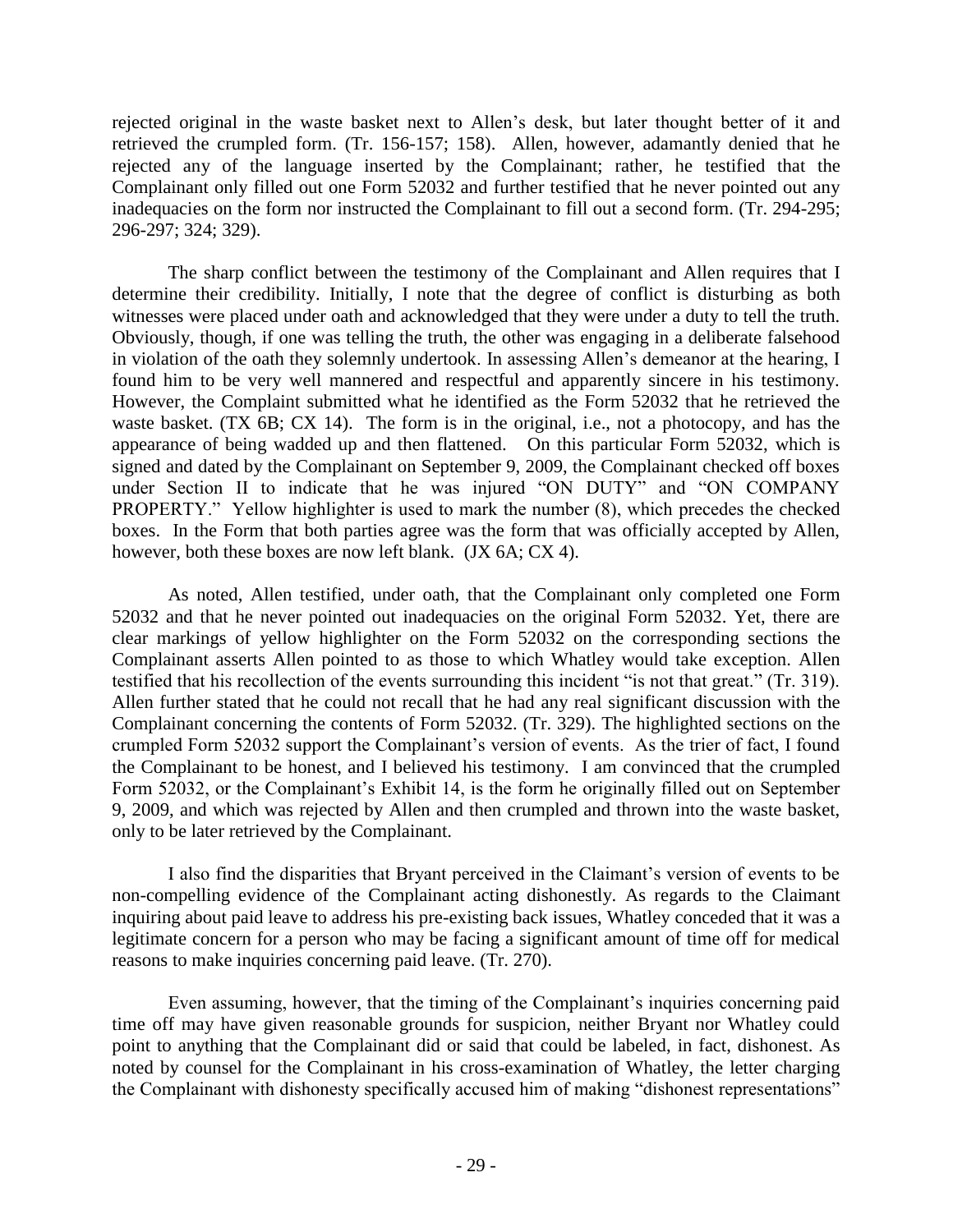and engaging in "embellishment of facts." (JX 9; Tr. 261). Asked where such representations and embellishments could be found, Whatley rather haplessly referred to the report of injury. Counsel for the Complainant then tried to identify the particular fact that the Complainant was alleged to have misrepresented or embellished in the report of injury.

Q. The fact that he told you he thought he was hurt in the derailment, but he couldn't prove it?

A. No, the fact that he filled out that report to that effect saying he was hurt.

(Tr. 261). At that point, the undersigned asked specifically for Whatley to identify where he perceived the Complainant's dishonesty. Whatley replied, "We perceived the dishonesty based on the conversation that I had with him versus what he put on his report." (*Id*.). That answer prompted the following exchange between counsel for the Complainant and Whatley.

Q. What I want to know then is what did he tell you in his conversation with you that he didn't put in his report?

A. He indicated that he wasn't sure where the injury occurred and that he couldn't be sure that it happened on the property.

Q. All right and I think he put somewhere either in his statement or in his report that he wasn't 100 percent sure, but he believed it did?

A. Right.

Q. Do you recall that?

A. I do.

Q. All right and you believed that he was lying to you at that point?

A. I look at that as just walking around the same issue. By virtue of the fact that he filled out the report, he was reporting an injury.

\*\*\*\*.

Q. Okay and I think what you're saying, I want to make sure I understand it, is that you don't believe [the Complainant] was honest when he filled his report out, the 52032, correct?

A. That's correct.

Q. All right. Tell me what on the report do you think is dishonest?

A. I think the report itself is dishonest.

(Tr. 262-263).

If the Complainant had attempted to conceal his pre-existing injury, significantly misstated his medical history, or lied about the derailment, the Respondent may have had some evidence upon which to base a charge of dishonesty. However, ultimately all the Respondent had was, as Bryant aptly described it, a "feeling of dishonesty." (Tr. 366). A "feeling of dishonesty," however, does not amount to clear and convincing evidence of dishonesty. When pressed, neither Bryant nor Whatley could actually point to a single clear misrepresentation or embellishment of fact committed by the Complainant. Moreover, having considered all the evidence of record, I am convinced that this "feeling of dishonesty" did not arise from an impartial weighing of the facts, but, rather unhappiness with the Complainant for filing the report of injury. There is no evidence that Whatley ever even paused to consider the medical merit of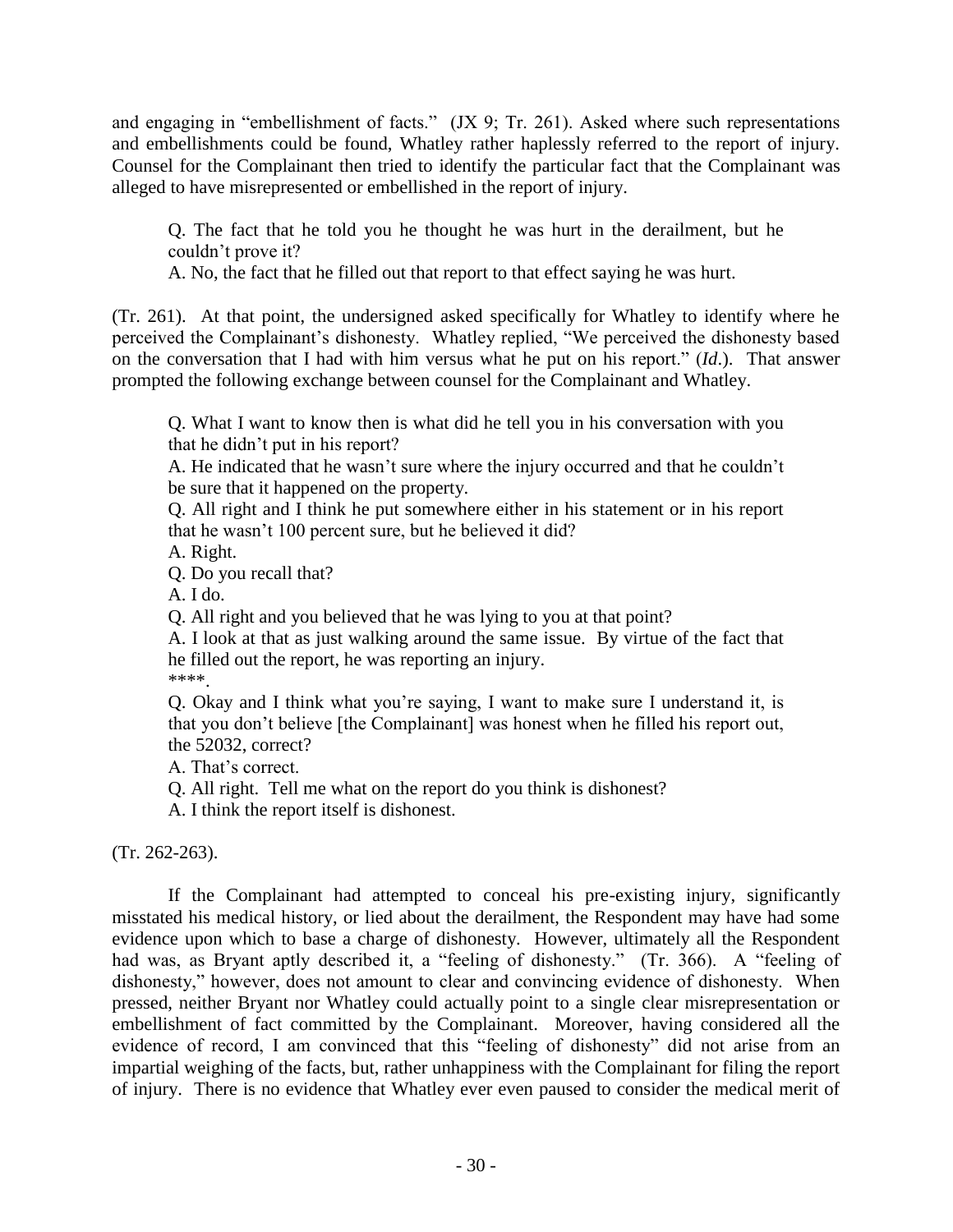the Complainant's claim that he was injured in the derailment.<sup>7</sup> Indeed, the decision to terminate Bryant was so peremptory that it preceded the development of any expert medical opinion regarding the cause of the Complainant's injury. Bryant testified that the Complainant had a good work record and had no discipline prior to his termination (Tr. 361). Thus, there does not appear anything in the Complainant's work history which would have otherwise given the Respondent cause to question his honesty except for a "mentality," as Givens described it, that disfavors the filing of an injury report—and that brings "the hatchet out" when an employee does.

I find, therefore, that the Complainant has proven by a preponderance of the evidence that he engaged in protected activity when he reported a work-related personal injury; that the Respondent knew that he had engaged in the protected activity; and that he was subjected to an unfavorable personnel action when he was terminated. Furthermore, I find that his engaging in the protected activity was at least one reason, if not the primary reason, for his termination. I therefore find that his protected activity was a contributing factor in the unfavorable personnel action. Conversely, I find that the Respondent has failed to demonstrate by clear and convincing evidence that the Complainant would have been terminated absent his protected activity. In sum, I find that the evidence of record demonstrates that the Complainant's protected activity was the true reason for his termination and that he would not have been terminated had he not filed a report of injury.

#### **REMEDIES**

A successful complainant is entitled to be made whole under the FRSA. 49 U.S.C. § 20109(e)(1). The FRSA further provides for "compensatory damages, including compensation for any special damages sustained as a result of the discrimination, including litigation costs, expert witness fees, and reasonable attorney fees." § 20109(e)(2)(C). Though not explicitly stated in the FRSA, the Board has found that damages for emotional distress are available under language identical to § 20109(e)(2)(C). *See Ferguson v. New Prime, Inc.*, ARB No. 10-075, ALJ No. 2009-STA-00047, PDF at 7-8 (ARB Aug. 21, 2011) (interpreting 49 U.S.C. § 31105(b)(3)(A)(iii)); *see also Mercier v. Union Pac. R.R. Co.*, ARB Nos. 09-101, -121, ALJ Nos. 2008-FRS-00003, 4, PDF at 8 (ARB Sept. 29, 2011) (noting complainant may seek damages for mental hardship under the Act). Punitive damages up to \$250,000 are also authorized. § 20109(e)(3).

The Complainant is entitled to back pay with interest under the FRSA. 49 U.S.C. §  $20109(e)(2)(B)$ . The Secretary found that the Complainant was pulled out of service on September 10, 2009, and was off work from September 10, 2009, to August 5, 2010, for a total of 330 days, or 10 months and 27 days. Due to his surgery, however, the Complainant was not able to work from October 2, 2009, until November 17, 2009, the date upon which Dr. Seale certified that he was able to return to full normal work. Because there has been no determination that this was a work-related injury, and that issue is not before me, it will be assumed that the Complainant was not entitled to any paid time off for the surgery. The record also demonstrates

 $\overline{a}$ 

 $<sup>7</sup>$  It should be noted that nothing in this decision should be construed as opinion on the medical evidence. There is no</sup> indication that the medical evidence played any role in the Complainant's termination; most of it was, in fact, generated after the decision to terminate.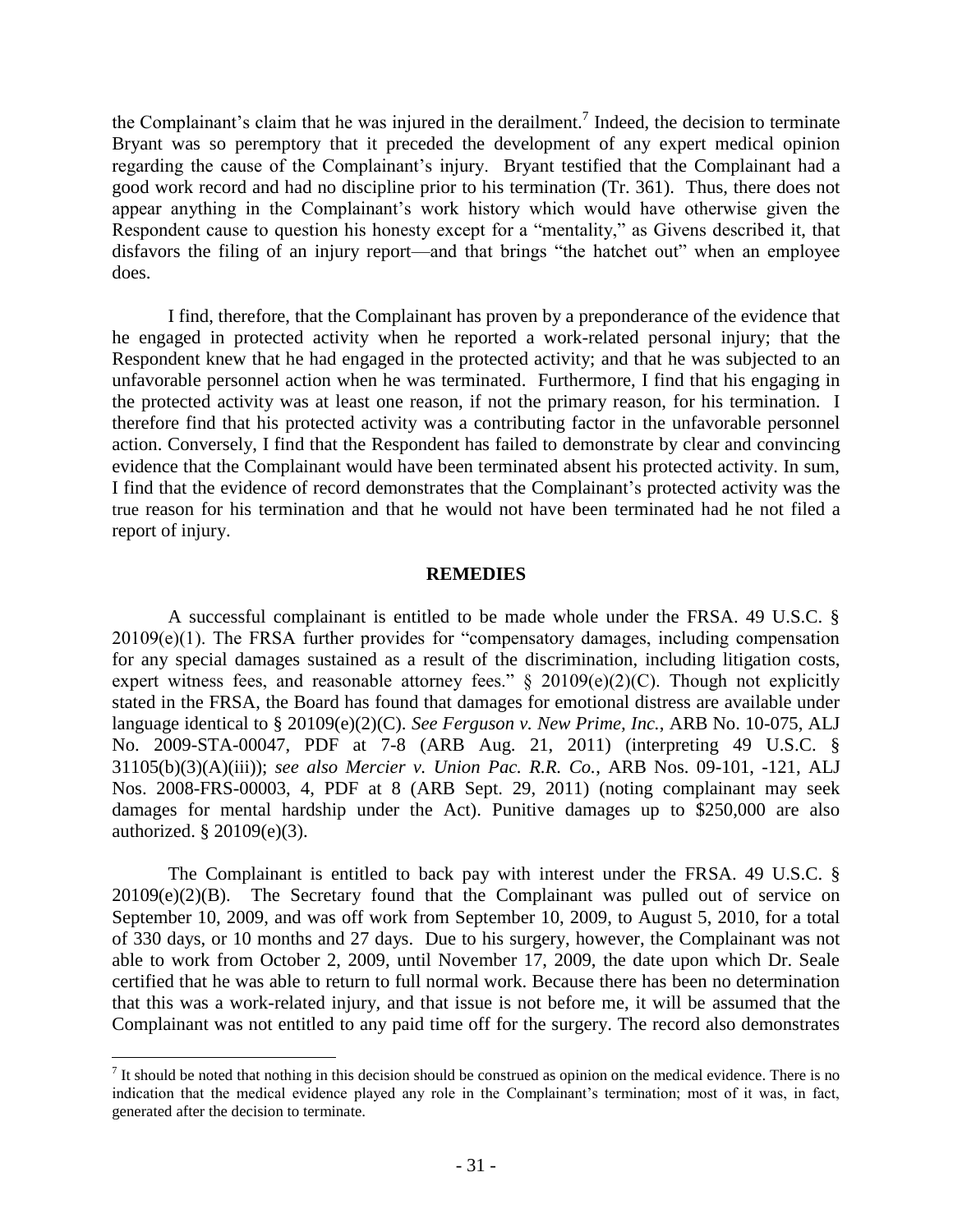that during this period the Complainant temporarily obtained other employment in 2010. Specifically, the Complainant worked for Pollution Management, Inc., in 2010, and earned total wages of \$11,012.56. (CX P. Hg. 1). The Complainant submitted W-2 Forms which show earnings of \$93, 321.25 in 2008; \$44,383.87 in 2009; and \$31,895.37 in 2010. (CX 5).

The Complainant asserts that he is entitled to back wages of \$52,327. (Compl. Br. at 22). To arrive at this figure, the Complainant approximates his 2009 earnings as \$66,576. He reasons that his 2009 earnings of \$44,384 represent approximately two-thirds of the work year, and therefore, by extrapolation, he would have earned \$66,576 for a full year. Somewhat inexplicably, however, he then subtracts his *net* 2010 earnings from Pollution Management, Inc., or \$8,701.24, from his full projected 2009 earnings, and arrives at a total amount of back wages of \$52,327.00. This calculation, however, besides subtracting 2010 wages from 2009 wages, also ignores the fact that the Complainant was off work from the railroad, and thus deprived of earning higher wages, from January 1, 2010, to August 11, 2010. $8$  In sum, the Complainant appears to be shortchanging himself.

I find that the more appropriate means of calculating back wages is to first take the Complainant's 2009 earnings of \$44,384 and divide them by the number of weeks he worked, which, using an end date of September 10th, was 36 weeks. Dividing \$44,384 by 36, the Complainant was earning approximately \$1,232.89 per week from the Respondent in 2009. This means that for the 16 weeks he was out of work at the railroad, he would have earned an additional \$19,726.24. However, as noted, the Complainant elected to have surgery on his back while he was out of work in 2009, so from October 2, 2009, until he was certified by Dr. Seale to be able to return to work on November, 17, 2009, a total of seven weeks, he would not have had any wages (or at least the record does not show that he would have had any wages). Consequently, \$8,630.23 (7 X \$1,232.89) must be subtracted from \$19,726.24, for a total amount of lost wages in 2009 of \$11,096.01.

Using somewhat the same methodology, only with days rather than weeks, the Claimant earned \$31,895.37 from the Respondent in 2010, for work from August 11, 2010, the day that the Claimant testified that he returned to work, to December 31, 2010. (Tr. 182). August 11th is the 223rd day of the year, which means that the Claimant worked 142 days in 2010, and therefore the Claimant earned approximately \$224.62 for every day in 2010 that he was on the payroll (\$31,895.37 divided by 142). For a full year on the payroll, therefore, by extrapolation, he would have earned \$81,986.30. From this amount, however, must be subtracted his gross 2010 earnings from Pollution Management, Inc., or \$11,012.56. This leaves a total amount of lost wages for 2010 as \$70, 973.74.

The Complainant is therefore entitled to back wages totaling \$82,069.75. Prejudgment interest is to be paid for the period following the Complainant's suspension on September 11, 2009, until the date of this Decision and Order. Post-judgment interest is to be paid thereafter, until the date of payment of back pay is made.

 $\overline{a}$ 

<sup>&</sup>lt;sup>8</sup> Although the investigation below found that the Complainant had returned to work on August 5, 2011, the Complainant testified that he returned to worked on August 11, 2010. (Tr. 182).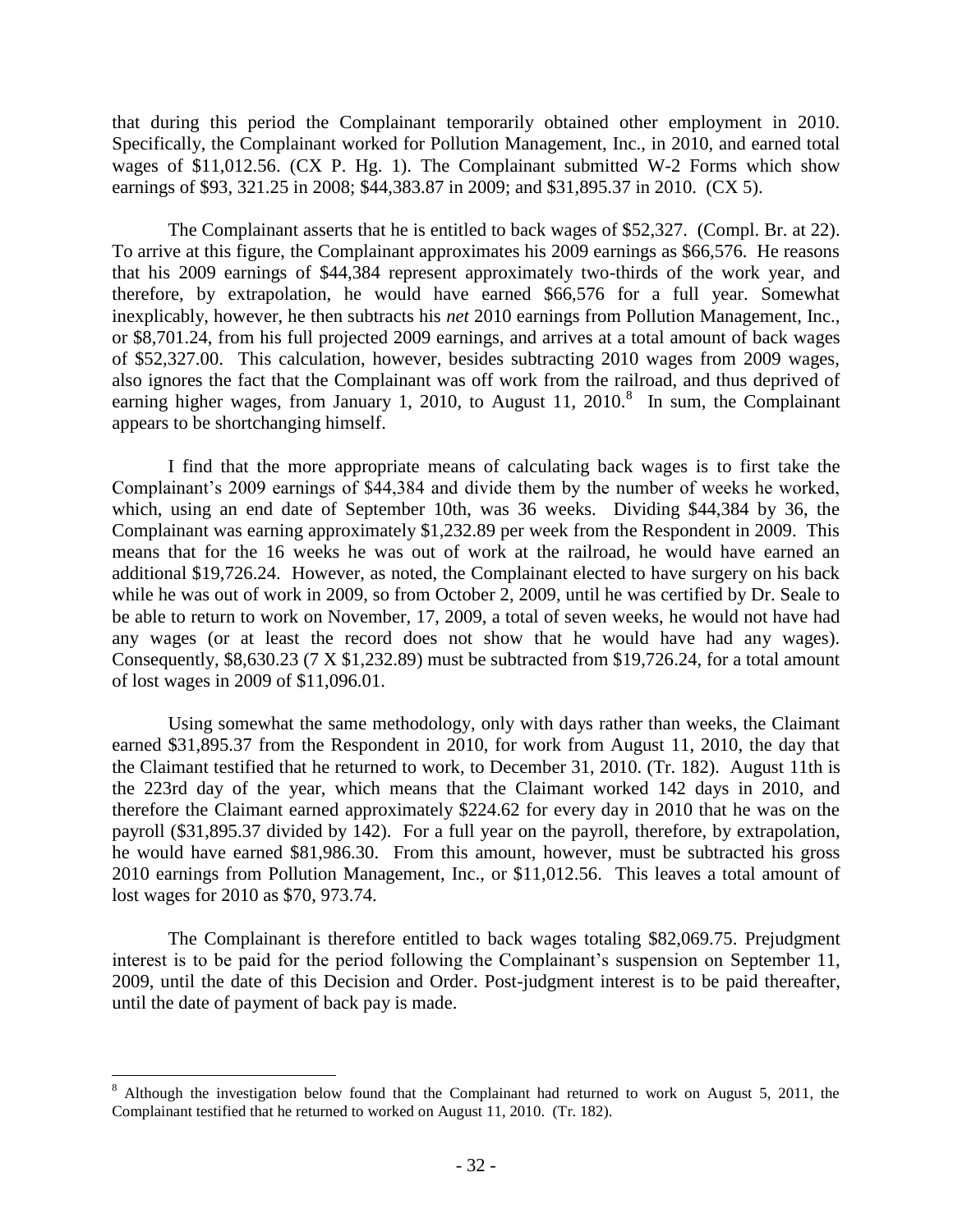The Complainant seeks additional compensatory damages of \$110,000 for pain and suffering, or, more specifically, for what he describes as "mental anguish and upset" during the 11 months he was out of work at the railroad. A complainant must prove compensatory damages by a preponderance of the evidence. *Ferguson*, ARB No. 10-075, PDF at 7. An award is "warranted only when a sufficient causal connection exists between the statutory violation and the alleged injury." *Patterson v. P.H.P. Healthcare Corp.*, 90 F.3d 927, 938 (5th Cir. 1996).

The Complainant did not submit any corroborating evidence of medical or psychological treatment to support an award for emotional harm or mental anguish. A complainant's credible testimony alone, however, is sufficient to establish emotional distress. *Id.* at 7-8; *see also Simon v. Sancken Trucking Co.*, ARB Nos. 06-039, -088, ALJ No. 2005-STA-00040 (ARB Nov. 30, 2007). Here, the Complainant did not present any testimony regarding his own emotional harm or mental anguish. He testified that his immediate reaction to notice of his dismissal was disbelief, but beyond that he did not testify as to his emotional state during the period that he was out of work. (Tr. 182). The only testimony regarding the Complainant's mental state during this period was elicited from his wife, Lori Griebel. Griebel testified that her husband "loved the railroad" and his job was the job he had "dreamed of" and "always wanted" and worked hard to maintain. (Tr. 62). She testified that that "he just couldn't believe that this was happening to him," and that that when he learned of his dismissal "[y]ou'd of thought that somebody kicked him in the gut." (Tr. 62-63). She described him as being "devastated." (Tr. 63).

According to Griebel, she worked as a substitute teacher and homemaker. (Tr. 63). She testified that she and the Complainant had two girls, ages 12 and 9, and that during his period of dismissal from the Respondent, the couple found it impossible to afford health insurance for her and the girls. (*Id*.). She testified that the Complainant began searching for work immediately after his dismissal, and that he found the process of filling out applications for work discouraging because the forms would require him to put the reason why he left his previous work, and that he would have to say that he was fired. (Tr. 64). She testified that the Complainant finally found work through their Sunday school teacher, who was a prominent businessman and knew the owner of Pollution Management, Inc. (Tr. 65). She testified, however, that the Complainant's earnings from Pollution Management did not approach those from the Respondent and they were unable to "make ends meet." (Tr. 66). She testified that the Complainant was the sole provider during this period and "had to carry the weight of everything on his shoulders." (*Id*.).

While I found Griebel's testimony credible, it is not extensive, and after a complete review of the record I find that the evidence of emotional harm, or mental anguish or upset, is insufficient to support anything more than a nominal damages. While clearly being found guilty of dishonesty and losing one's dream job under disgrace would cause emotional distress, the Complainant simply did not present evidence with the specificity required to justify more than a nominal damage award. There was, for example, no evidence of sleeplessness, anxiety, extreme stress, depression, marital strain, loss of self-esteem, excessive fatigue, or a nervous breakdown. Furthermore, there was no evidence of physical manifestations such as ulcers, gastrointestinal disorders, headaches, or panic attacks. While one does not wish any of these things on anyone, they are the usual physical manifestations of severe emotional harm. Without them, there is inadequate evidence of specific discernible injury to the Complainant's emotional state.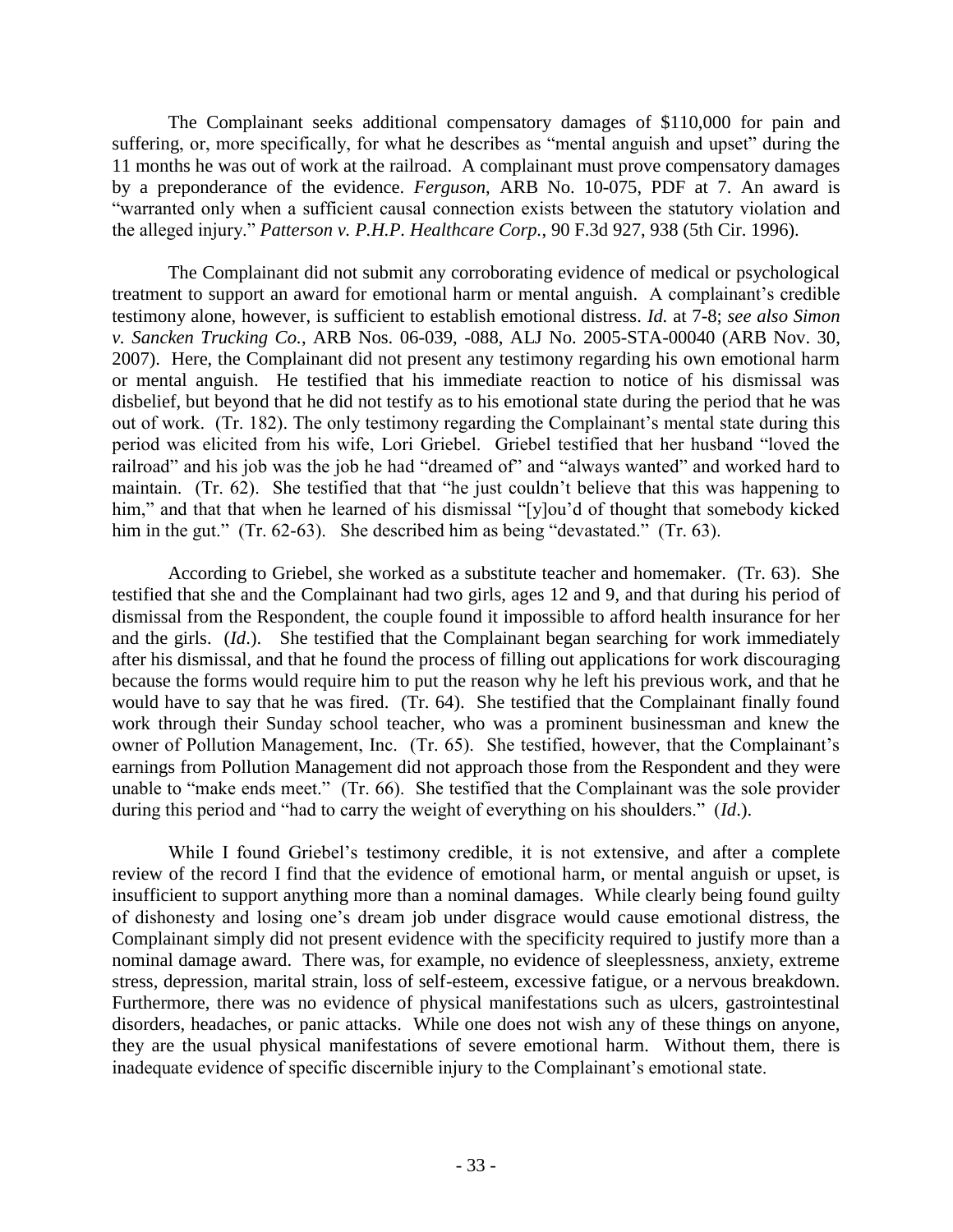Clearly, though, the Complainant did suffer some emotional harm, mental anguish, and distress. Consequently, I find that the Complainant is entitled to \$5,000 in nominal damages for such damages.

To make the Complainant whole, moreover, he is entitled to have his disciplinary record expunged of any reference to the charges arising from the filing of the injury report, including his suspension and termination. The Complainant is further entitled to be reinstated with the same seniority status that he would have had but for the discrimination. 49 U.S.C. § 20109(e)(2)(A).

The Complainant seeks an additional \$1,475.00 to compensate him for health insurance monthly premiums for himself during the time that he was off work from the Respondent. Although Griebel testified that they could not afford health insurance for her and the girls during the period of the Complainant's dismissal, she testified that because her husband was going to undergo surgery for his back, they maintained his health insurance. She testified that the couple made an initial catch-up payment of \$300.00 in November 2009, and then paid \$100.00 a month for the first six months, and \$175.00 for the months thereafter. (Tr. 63-64). However, there is insufficient evidence of what medical insurance the Complainant was entitled to while in the Respondent's employ in order to determine the exact of damages, and therefore I find that the Complainant has not proven these damages with the required degree of specificity.

The Complainant seeks punitive damages as permitted by the FRSA. Punitive damages are to punish unlawful conduct and to deter its repetition. *BMW v. Gore*, 517 U.S. 559, 568 (1996). Relevant factors when determining whether to assess punitive damages and in what amount include: (1) the degree of the defendant's reprehensibility or culpability; (2) the relationship between the penalty and the harm to the victim caused by the respondent's actions; and (3) the sanctions imposed in other cases for comparable misconduct. *Cooper Indus., Inc. v. Leatherman Tool Group, Inc.*, 523 U.S. 424, 434-35 (2001). Punitive damages are appropriate for cases involving "reckless or callous disregard for the [complainant's] rights, as well as intentional violations of federal law . . . ." *Smith v. Wade*, 461 U.S. 30, 51 (1983), *quoted in Ferguson*, ARB No. 10-075, PDF at 8-9. The Administrative Review Board further requires that an ALJ weigh whether punitive damages are required to deter further violations of the statute and consider whether the illegal behavior reflected corporate policy. *Ferguson*, ARB No. 10-075, PDF at 8.

The Complainant argues that he is entitled to the full amount of punitive damages, \$250,000.00, because the evidence makes clear that he was first discouraged from filing an injury report, and then coerced in Allen's office to report the injury not as an on-duty injury. He argues further that the conduct of the principals in this case should be "evaluated in light of its past conduct," and he refers to Givens's testimony that 70% of employees who report an injury are subjected to discipline. Furthermore, he points to the fact that Whatley was unfamiliar with the medical aspects of his condition and could not identify "any actual dishonest statements" or "any facts embellished" by him despite the charge that he had done both. In the Complainant's view, the Respondent "bootstrapped what ordinarily would have been a level 3 discipline into a level 5 discipline" in order to retaliate against him for filing an injury report. Indeed, he charges that the Respondent retaliated against him "as a means of intimidation to discourage [the]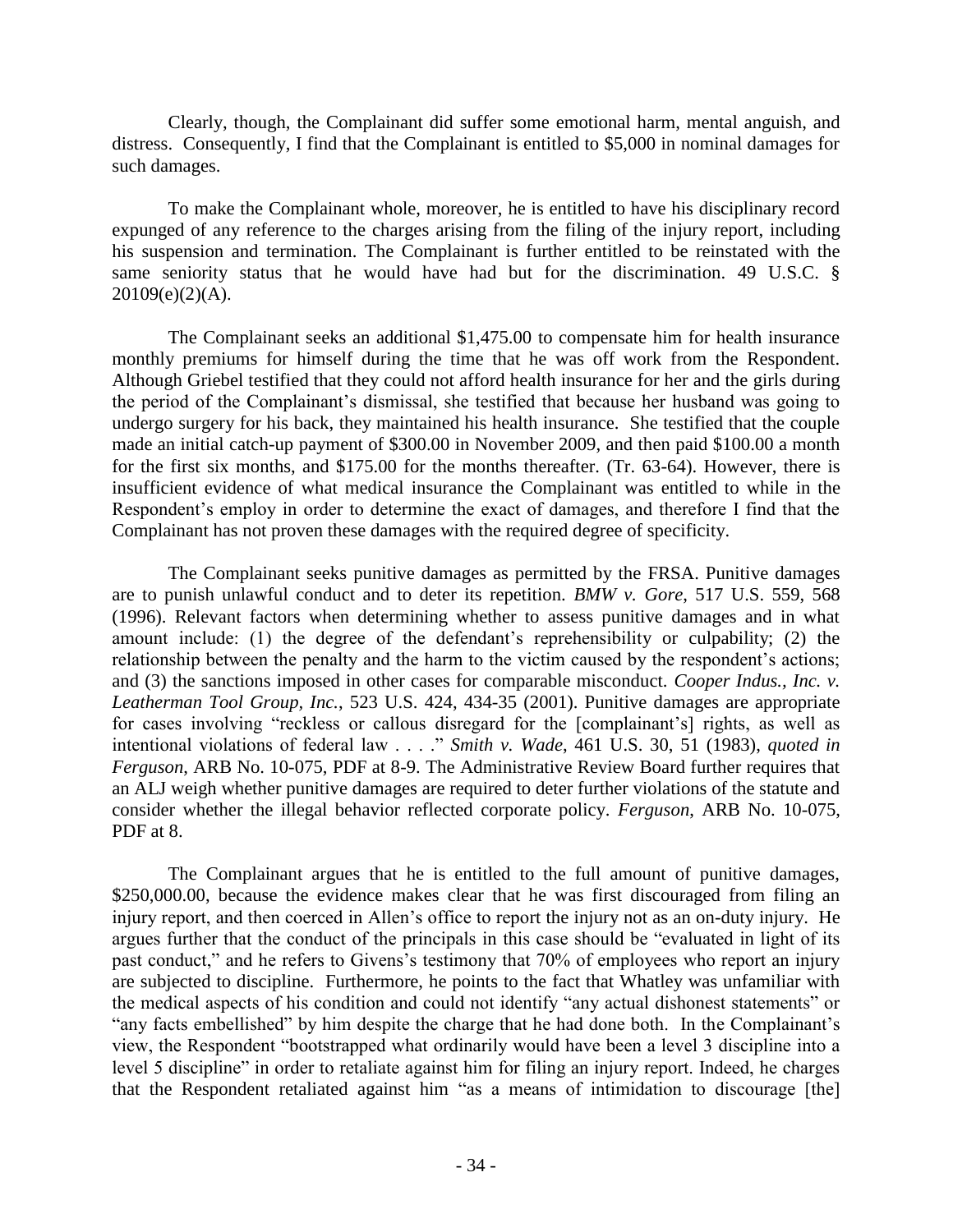Complainant and other employees from reporting injuries in the future." The Complainant describes this as a "blatant attempt to interfere with protected activity," requiring that the Respondent be punished to discourage it from engaging in similar conduct in the future.

I find these arguments in favor of an award of punitive damages compelling. It is clear to me from the record that the Respondent does continue to have a mentality that discourages the filing of an injury report, and meets those that are filed with suspicion and mistrust. Moreover, it is clear that as a matter of policy, the Respondent disfavors its employees consulting with a "FELA attorney" prior to the filing of an injury report, and has actually taken steps to make sure that the report of injury is not filled out in consultation with an attorney. Moreover, should the employee be discovered to have met with a "FELA attorney," that employee runs the risk of being perceived as colluding in fraudulent behavior. Even worse, in this case, the Complainant when preparing his report of injury was not allowed to fill out the report with the injury reported as an on-duty injury, but was, in fact, compelled to submit a second report deleting the reference to an on-duty injury. Then, two days after filing the injury report in a manner acceptable to management, he was pulled from service and charged with dishonesty based upon suspicion rather than hard evidence. Were it not for the intervention of the Public Law Board, the Complainant would still be discharged from the Respondent to this day.

I find that such conduct by the Respondent is sufficiently egregious to warrant an award of punitive damages. As a matter of policy, moreover, it does not appear that the Respondent in its course of investigation at any time gave appropriate heed to the fact that the filing of an injury report is a statutorily-protected right, and therefore any adverse action taken in response to the filing should be one taken carefully and with cognizance of that fact that the employee's activity is protected from retaliation. Here, as I have previously noted, rather than treading carefully in an area of protected activity involving the Complainant's rights, the Respondent appears to have rushed to judgment regarding the merits of the Complainant's injury claim, prejudging its medical merits and arriving at the conclusion that it was an act of dishonesty without any real hard evidence to that effect, but only suspicion and guilt by association, the latter of which arose from the fact that the Respondent believed that he had consulted with Peterson, a "FELA attorney" and "rainmaker." This is particularly egregious given the Complainant's good work record and the absence of any prior discipline. The record does not demonstrate that the Respondent ever had a company attorney review the case to determine whether the Complainant's legal rights under the FRSA were being properly observed, or the possible ramifications of its actions in dismissing the Complainant. Thus, it does not appear that the Complainant's case is unique or will be the last of its kind under current policies. Therefore, an award of punitive damages would also be appropriate to deter future misconduct.

I have surveyed the award of punitive damages in other FRSA cases, ranging from \$25,000 to the full \$250,000, but it would be disingenuous to suggest that one case is like another. Each case presents its own unique circumstances. Although the facts of this case are disturbing, they are not the worst example of retaliation. It was my impression that the Respondent believed it actions justified under its own procedures, but was betrayed by its own prejudices into failing to perceive the retaliatory nature of its conduct. It was also my impression from Orosco's testimony that the Respondent's policies are not set in stone, and that the company does have a genuine interest in both safety and procedural fairness to its employees.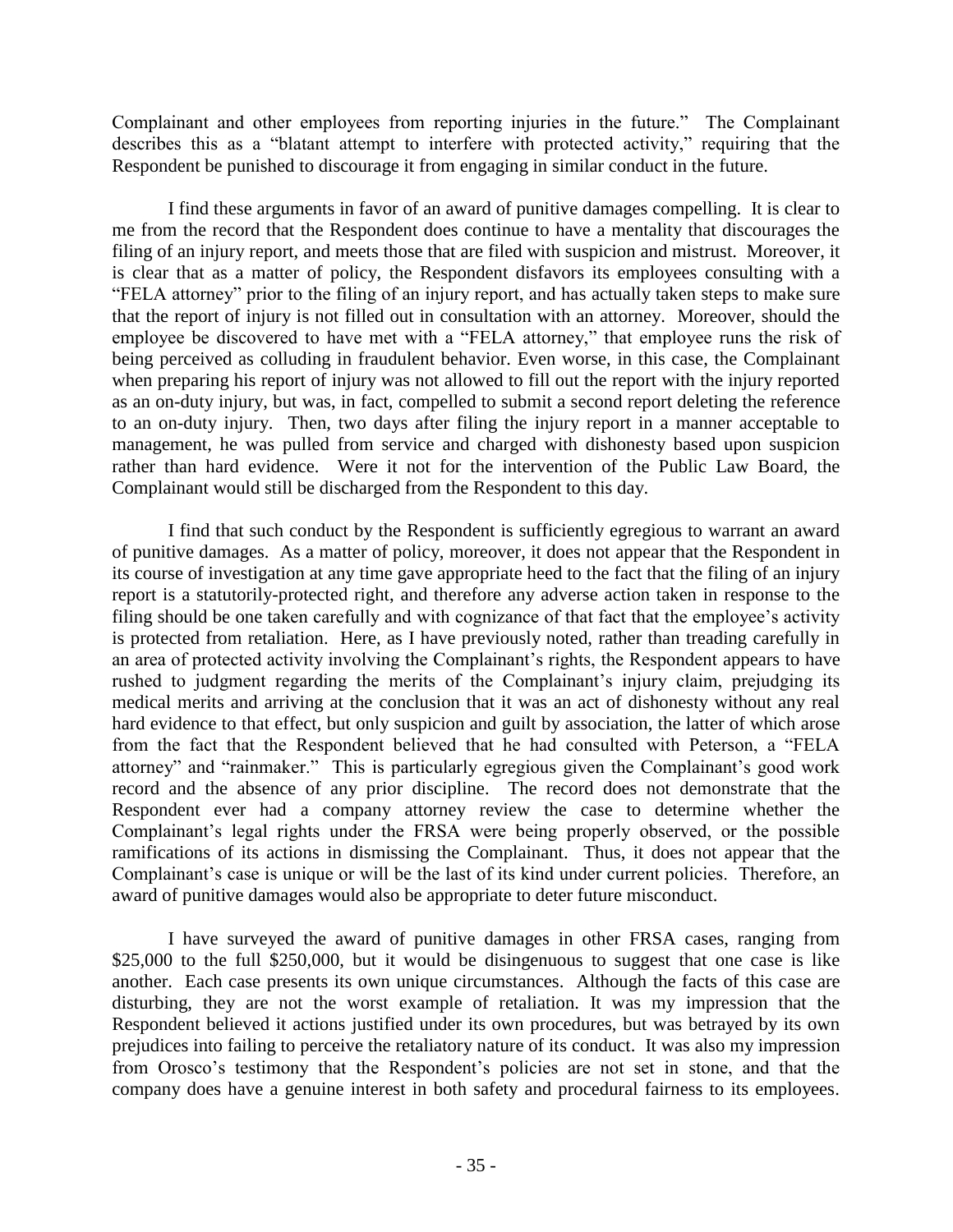While these are mitigating factors, they do not excuse the manner in which the Complainant was treated here as a result of his protected behavior. Nor do they in any way justify the more egregious aspects of this case, including what I believe transpired in Allen's office when the Complainant went to file his report of injury. Moreover, it is apparent from Givens's testimony that the Respondent's policies, as applied, have created a work environment in which other employees are loathe to report an injury, creating an issue of safety and striking at the heart of the FRSA's protections. Therefore, I find an award of \$100,000, still less than half the allowable amount, is appropriate in this case.

#### **ATTORNEY FEES AND COSTS**

The Complainant is entitled to reasonable costs, expenses and attorney fees incurred in connection with the prosecution of his complaint. 49 U.S.C.  $\S$  20109(e)(2)(C). Counsel for Complainant has not submitted a fee petition detailing the work performed, the time spent on such work or his hourly rate for performing such work. Therefore, Counsel for Complainant is granted twenty (20) days from the date of this Decision and Order within which to file and serve a fully supported application for fees, costs and expenses. Thereafter, Respondent shall have twenty (20) days from receipt of the application within which to file any opposition thereto.

#### **ORDER**

Based upon the foregoing Findings of Fact, Conclusions of Law, and upon the entire record, I enter the following Order:

- 1. Although reinstated by the Public Law Board, the Respondent shall insure that the Complainant is receiving the same pay, terms and privileges of employment that he would have received had he not been terminated.
- 2. The Respondent shall expunge from the employment records of the Complainant any adverse or derogatory reference to his protected activities of September 9, 2009, as well as his discriminatory termination.
- 3. The Respondent will pay the Complainant \$82,069.75 in back pay, with both preand post-judgment interest.
- 4. The Respondent will pay the Complainant \$5,000 for emotional harm.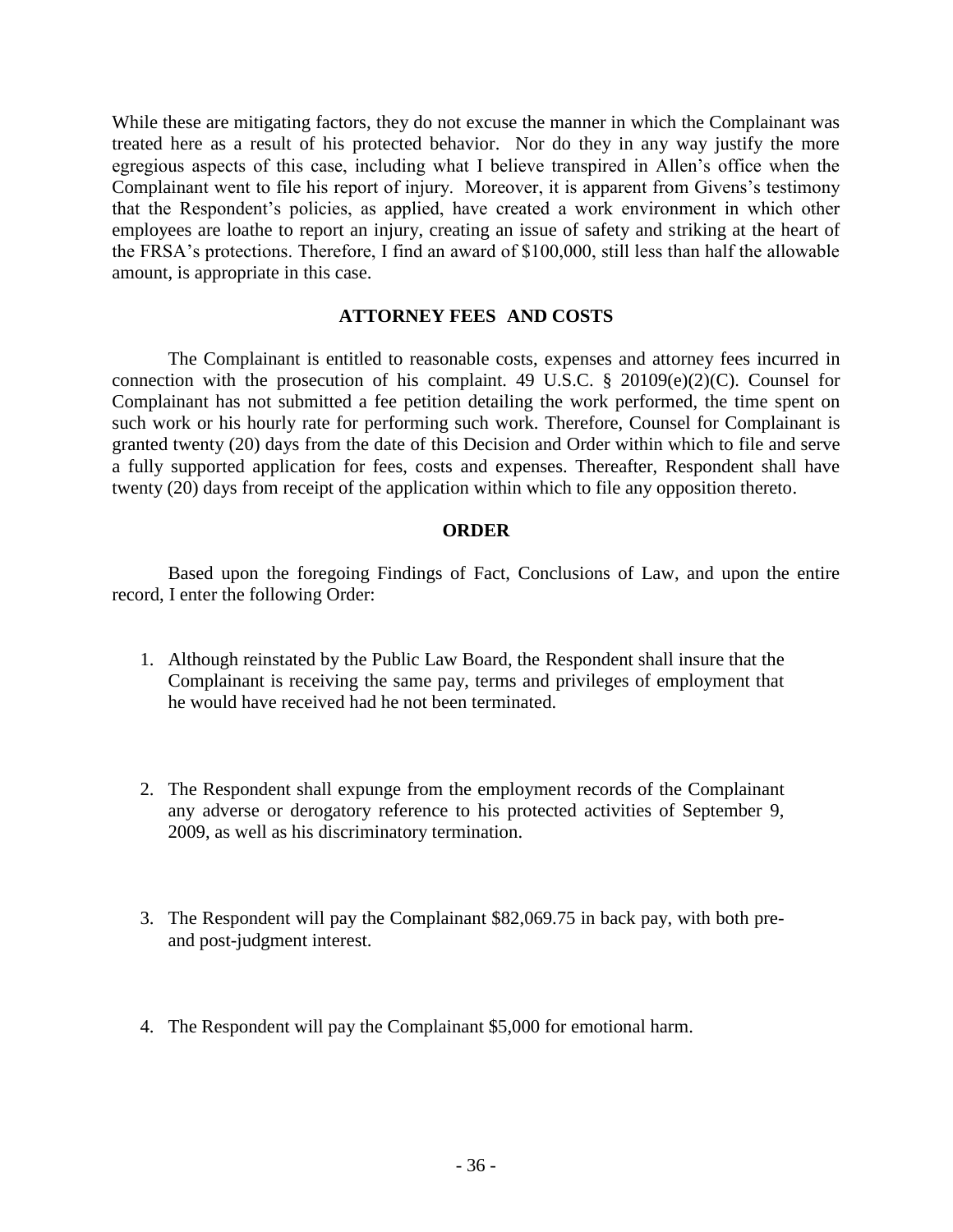- 5. The Respondent will pay the Complainant \$100,000 in punitive damages.
- 6. Counsel for the Complainant shall have twenty (20) days from the date of the Decision and Order within which to file a fully supported application for fees, costs and expenses. Thereafter, Respondent shall have twenty (20) days from receipt of the fee application within which to file any opposition thereto

# **SO ORDERED**.



Digitally signed by John P. Sellers III DN: CN=John P. Sellers III, OU=Administrative Law Judge, O=Office of Administrative Law Judges, L=Cincinnati, S=OH, C=US Location: Cincinnati OH

JOHN P. SELLERS, III Administrative Law Judge

**NOTICE OF APPEAL RIGHTS:** To appeal, you must file a Petition for Review ("Petition") with the Administrative Review Board ("Board") within ten (10) business days of the date of issuance of the administrative law judge's decision. The Board's address is: Administrative Review Board, U.S. Department of Labor, Suite S-5220, 200 Constitution Avenue, NW, Washington DC 20210. In addition to filing your Petition for Review with the Board at the foregoing address, an electronic copy of the Petition may be filed by e-mail with the Board, to the attention of the Clerk of the Board, at the following e-mail address: ARB-Correspondence@dol.gov.

Your Petition is considered filed on the date of its postmark, facsimile transmittal, or e-mail communication; but if you file it in person, by hand-delivery or other means, it is filed when the Board receives it. *See* 29 C.F.R. § 1982.110(a). Your Petition must specifically identify the findings, conclusions or orders to which you object. You waive any objections you do not raise specifically. *See* 29 C.F.R. § 1982.110(a).

You must file an original and four copies of the petition for review with the Board, together with one copy of this decision. In addition, within 30 calendar days of filing the petition for review you must file with the Board: (1) an original and four copies of a supporting legal brief of points and authorities, not to exceed thirty double-spaced typed pages, and (2) an appendix (one copy only) consisting of relevant excerpts of the record of the proceedings from which the appeal is taken, upon which you rely in support of your petition for review.

Any response in opposition to a petition for review must be filed with the Board within 30 calendar days from the date of filing of the petitioning party's supporting legal brief of points